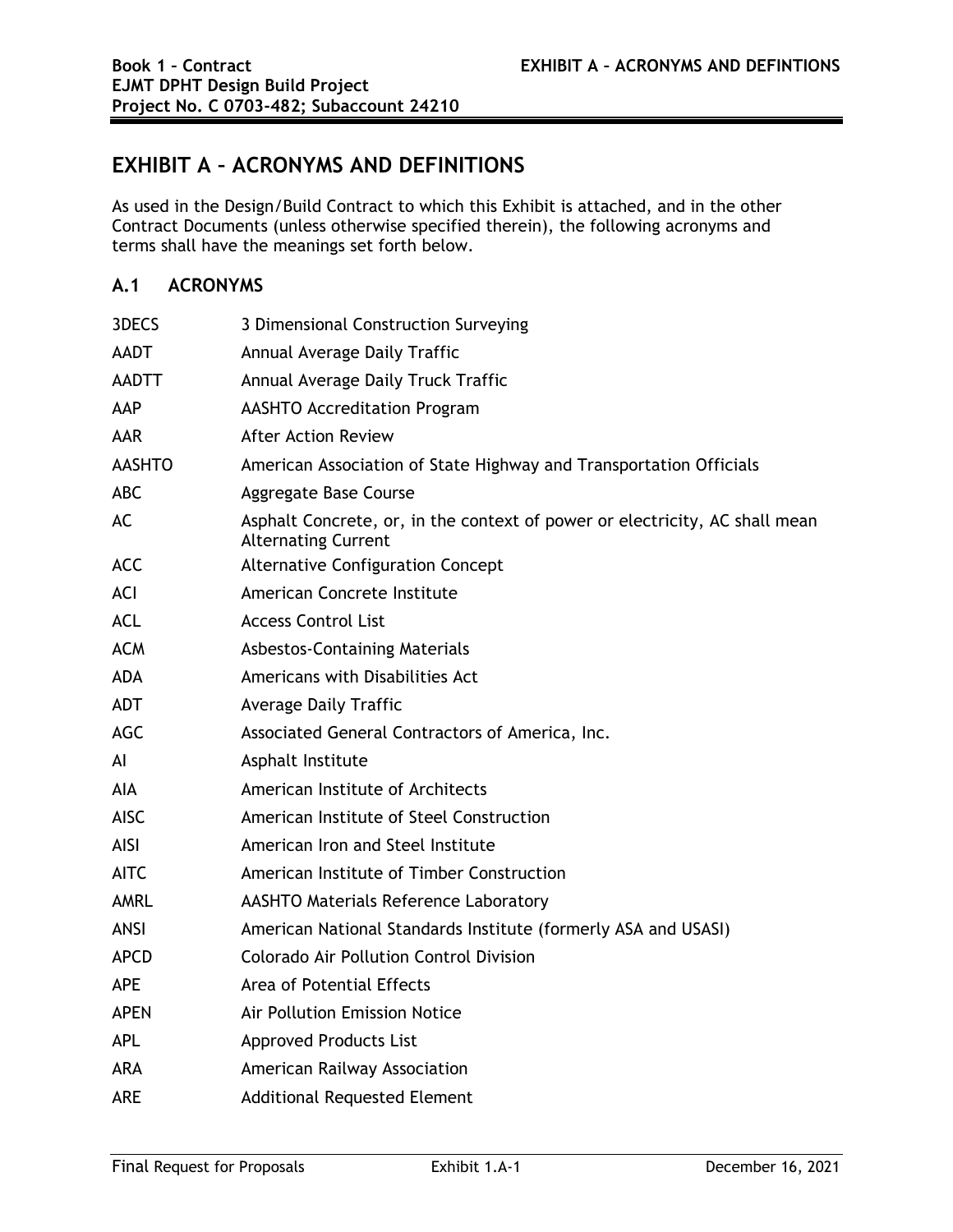| <b>AREA</b>  | American Railway Engineering Association                                                                                                 |
|--------------|------------------------------------------------------------------------------------------------------------------------------------------|
| <b>AREMA</b> | American Railway Engineering and Maintenance Association                                                                                 |
| <b>ARTBA</b> | American Road and Transportation Builders Association                                                                                    |
| <b>ASCE</b>  | American Society of Civil Engineering                                                                                                    |
| <b>ASCII</b> | American Standard Code of Information Interchange                                                                                        |
| <b>ASLA</b>  | American Society of Landscape Architects                                                                                                 |
| <b>ASME</b>  | American Society of Mechanical Engineers                                                                                                 |
| <b>ASTM</b>  | American Society for Testing and Materials                                                                                               |
| <b>ATC</b>   | Alternative Technical Concepts, or, in the context of industry standards or<br>specifications, ATC shall mean Applied Technology Council |
| <b>ATSSA</b> | American Traffic Safety Services Association                                                                                             |
| <b>AWG</b>   | American Wire Gauge                                                                                                                      |
| <b>AWPA</b>  | American Wood Preservers' Association                                                                                                    |
| AWS          | American Welding Society                                                                                                                 |
| <b>AWWA</b>  | American Water Works Association                                                                                                         |
| <b>BACR</b>  | <b>Baseline Asset Condition Report</b>                                                                                                   |
| <b>BAFO</b>  | Best and Final Offer                                                                                                                     |
| <b>BDM</b>   | Bridge Design Manual (CDOT)                                                                                                              |
| <b>BFE</b>   | <b>Base Flood Elevation</b>                                                                                                              |
| <b>BMP</b>   | <b>Best Management Practices</b>                                                                                                         |
| <b>BRRB</b>  | <b>AASHTOWare Bridge Rating</b>                                                                                                          |
| ВT           | <b>Bulb-Tee</b>                                                                                                                          |
| <b>BTPD</b>  | <b>Black-Tailed Prairie Dog</b>                                                                                                          |
| C.R.S.       | <b>Colorado Revised Statutes</b>                                                                                                         |
| <b>CADD</b>  | Computer-Assisted Drafting and Design                                                                                                    |
| C&M          | <b>Construction and Maintenance Agreements</b>                                                                                           |
| CAR          | <b>Corrective Action Request</b>                                                                                                         |
| <b>CBCP</b>  | Category B Change Proposal                                                                                                               |
| <b>CCA</b>   | <b>Colorado Contractors Association</b>                                                                                                  |
| <b>CCI</b>   | <b>Construction Cost Index</b>                                                                                                           |
| <b>CCP</b>   | <b>Crisis Communications Plan</b>                                                                                                        |
| <b>CCR</b>   | <b>Colorado Code of Regulations</b>                                                                                                      |
| <b>CCSE</b>  | <b>Corridor Common Structural Element</b>                                                                                                |
| <b>CCTV</b>  | <b>Closed Circuit Television</b>                                                                                                         |
| <b>CD</b>    | Collector-Distributor                                                                                                                    |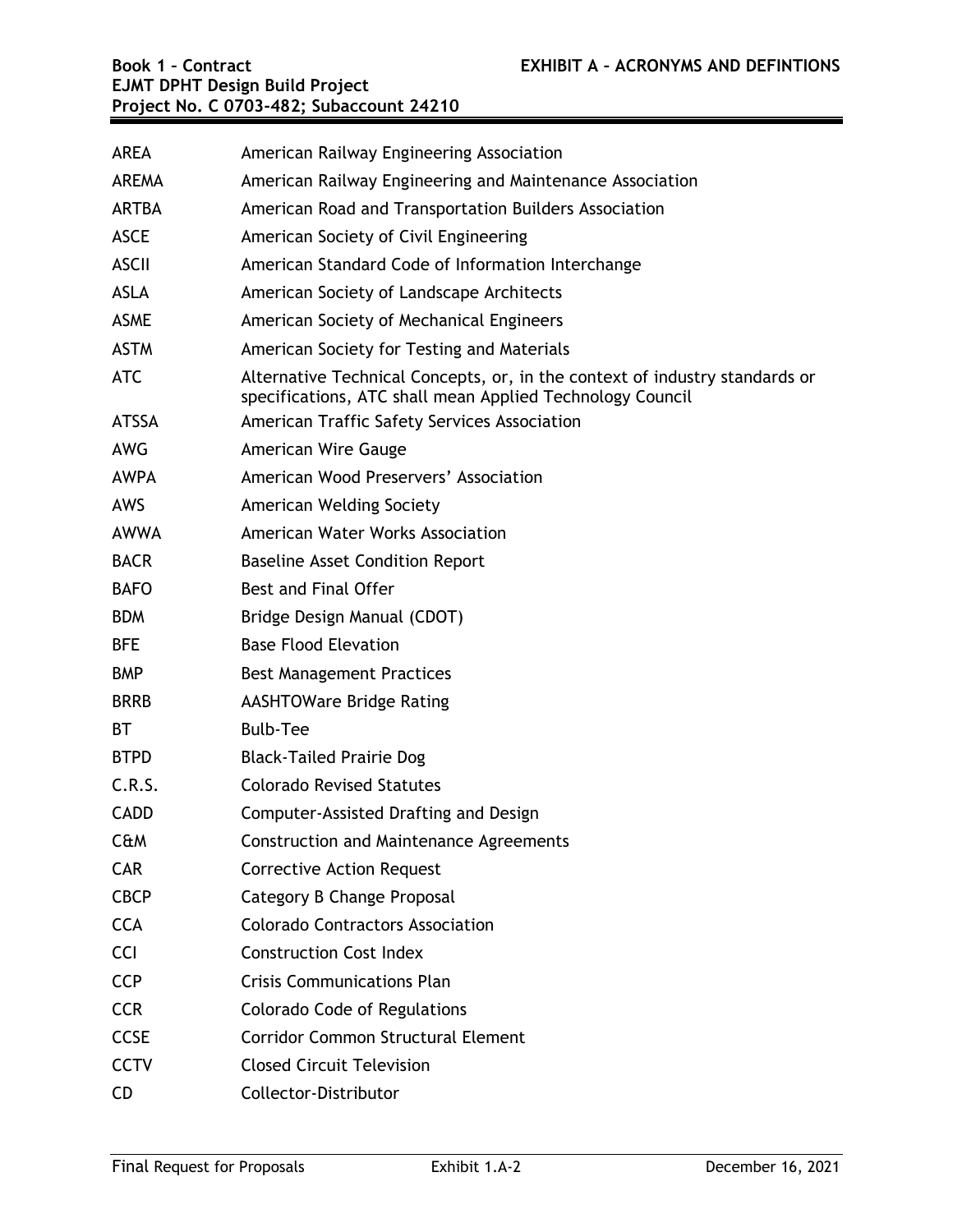| <b>CDMA</b>     | <b>Code Division Multiple Access</b>                                                                 |
|-----------------|------------------------------------------------------------------------------------------------------|
| <b>CDNR</b>     | Colorado Department of Natural Resources                                                             |
| <b>CDOT</b>     | Colorado Department of Transportation                                                                |
| <b>CDOT FMM</b> | <b>CDOT Field Materials Manual</b>                                                                   |
| <b>CDPHE</b>    | Colorado Department of Public Health and Environment                                                 |
| CDPS-SCP        | Colorado Discharge Permit System - Stormwater Construction permit                                    |
| <b>CE</b>       | <b>Categorical Exclusion</b>                                                                         |
| <b>CERCLA</b>   | Comprehensive Environmental Response, Compensation and Liability Act, 42<br>U.S.C. §§ 9601, et. seq. |
| <b>CFR</b>      | Code of Federal Regulations                                                                          |
| cfs             | Cubic Feet per Second                                                                                |
| <b>CGL</b>      | <b>Commercial General Liability</b>                                                                  |
| <b>CRP</b>      | Civil Rights Plan                                                                                    |
| <b>CSP</b>      | Colorado State Patrol                                                                                |
| <b>CIH</b>      | Certified Industrial Hygienist                                                                       |
| <b>CIP</b>      | Cost in Place                                                                                        |
| <b>CLOMR</b>    | <b>Conditional Letter of Map Revision</b>                                                            |
| <b>CMS</b>      | Changeable Message Sign                                                                              |
| <b>COC</b>      | <b>Certificates of Compliance</b>                                                                    |
| <b>COMM</b>     | Communications                                                                                       |
| <b>CP</b>       | Colorado Procedure                                                                                   |
| <b>CPM</b>      | <b>Critical Path Method</b>                                                                          |
| <b>CPW</b>      | <b>Colorado Parks and Wildlife</b>                                                                   |
| <b>CQMP</b>     | <b>Construction Quality Management Plan</b>                                                          |
| <b>CR</b>       | La Plata County Road                                                                                 |
| <b>CRAL</b>     | Construction of Relocation Acceptance Letter                                                         |
| <b>CRMCA</b>    | <b>Colorado Ready Mix Concrete Association</b>                                                       |
| <b>CRQC</b>     | <b>Civil Rights Quality Control</b>                                                                  |
| <b>CRS</b>      | <b>Colorado Revised Statutes</b>                                                                     |
| <b>CRSI</b>     | Concrete Reinforcing Steel Institute                                                                 |
| <b>CSEO</b>     | Colorado State Engineer's Office                                                                     |
| <b>CSL</b>      | Cross Sonic Log                                                                                      |
| <b>CTMC</b>     | Colorado Traffic Management Center                                                                   |
| <b>CTR</b>      | <b>Certified Test Reports</b>                                                                        |
| <b>CURPAL</b>   | Contractor Utility Relocation Plan Acceptance Letter                                                 |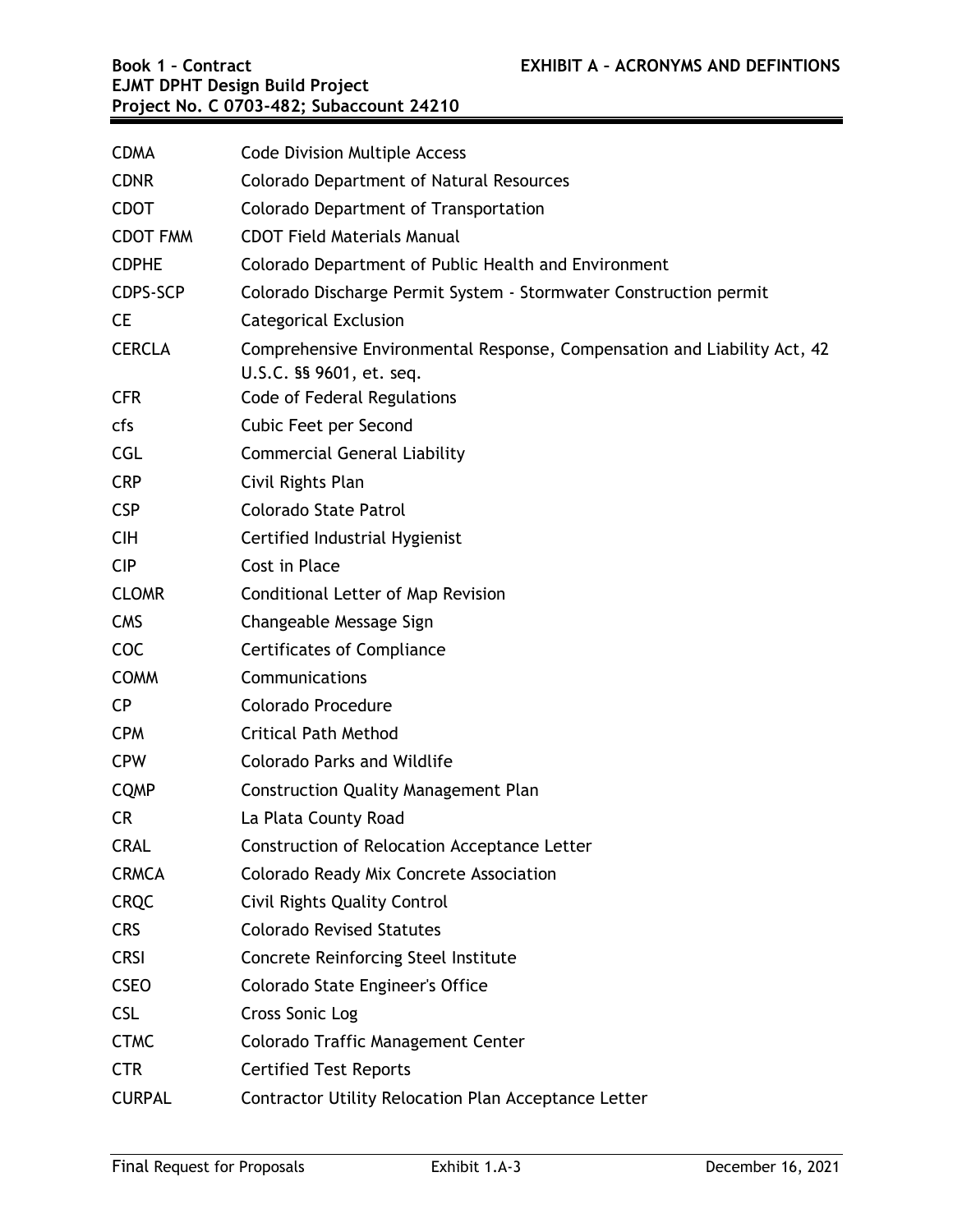| <b>CWCB</b>  | <b>Colorado Water Conservation Board</b>                    |
|--------------|-------------------------------------------------------------|
| <b>DBC</b>   | Design-Build Contract                                       |
| <b>DBRA</b>  | Davis Bacon and Related Acts                                |
| D/B          | Design/Build                                                |
| dB           | <b>Decibels</b>                                             |
| <b>DBE</b>   | Disadvantaged Business Enterprise                           |
| <b>DBH</b>   | Diameter at Breast Height                                   |
| <b>DCS</b>   | Document Control System                                     |
| <b>DDM</b>   | Drainage Design Manual                                      |
| <b>DFIRM</b> | Digital Flood Insurance Rate Maps                           |
| DH           | Design Height                                               |
| <b>DMDDR</b> | Draft Master Drainage Design Report                         |
| <b>DMS</b>   | Document Management System                                  |
| <b>DMWQR</b> | Draft Master Water Quality Report                           |
| dpi          | Dots per inch                                               |
| <b>DPHT</b>  | Drainage, Plumbing, and Heat Trace                          |
| <b>DQM</b>   | Design Quality Manager                                      |
| <b>DQMP</b>  | Design Quality Management Plan                              |
| <b>DRAL</b>  | Design of Relocation Acceptance Letter                      |
| <b>DRB</b>   | <b>Dispute Review Board</b>                                 |
| <b>DTA</b>   | Design Technical Approach                                   |
| <b>DTD</b>   | Division of Transportation Development                      |
| <b>DTM</b>   | Digital Terrain Model                                       |
| <b>DWG</b>   | <b>Drawing</b>                                              |
| EA           | <b>Environmental Assessment</b>                             |
| <b>ECI</b>   | <b>Erosion Control Inspector</b>                            |
| <b>ECM</b>   | Environmental Compliance Manager                            |
| <b>ECMTP</b> | <b>Environmental Compliance Mitigation Training Program</b> |
| <b>ECP</b>   | <b>Emissions Control Plan</b>                               |
| <b>ECSR</b>  | <b>Environmental Status Report</b>                          |
| <b>ECWP</b>  | Environmental Compliance Work Plan                          |
| <b>EDB</b>   | <b>Extended Detention Basin</b>                             |
| EEO          | <b>Equal Employment Opportunity</b>                         |
| <b>EGL</b>   | <b>Energy Grade Line</b>                                    |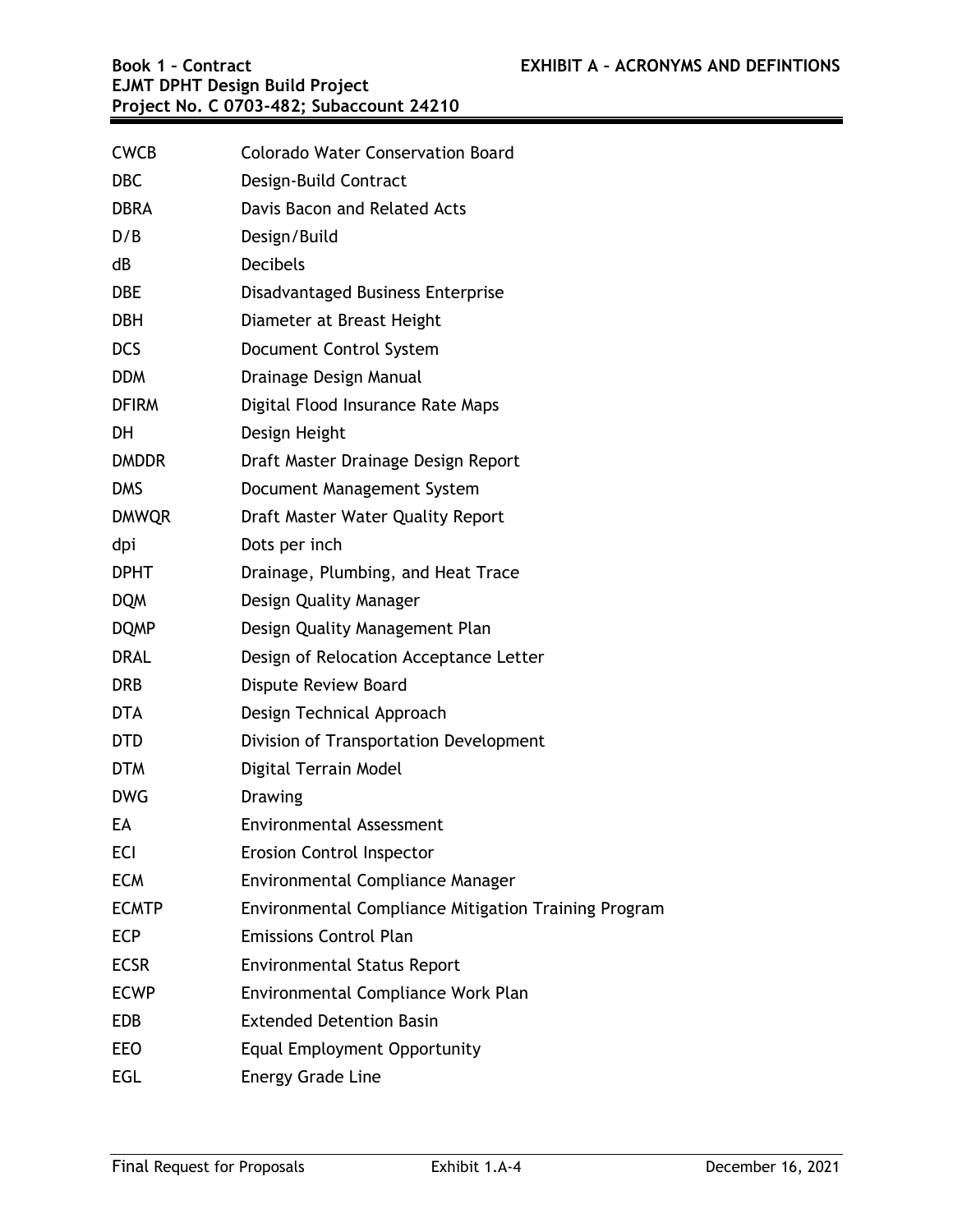| <b>EIA</b>       | Electronic Industries Alliance                                                                                        |
|------------------|-----------------------------------------------------------------------------------------------------------------------|
| <b>EIP</b>       | Environmental Investigation Plan                                                                                      |
| <b>EJMT</b>      | Eisenhower Johnson Memorial Tunnel                                                                                    |
| <b>EMT</b>       | <b>Executive Management Team</b>                                                                                      |
| <b>ENTP</b>      | <b>Earthwork Notice to Proceed</b>                                                                                    |
| <b>EOP</b>       | Edge of Pavement                                                                                                      |
| <b>EPA</b>       | (U.S.) Environmental Protection Agency                                                                                |
| <b>EPD</b>       | <b>Escrowed Proposal Documents</b>                                                                                    |
| <b>ESB</b>       | <b>Emerging Small Business</b>                                                                                        |
| <b>ESRI</b>      | Environmental Systems Research Institute                                                                              |
| <b>ETC</b>       | <b>Electronic Toll Collection</b>                                                                                     |
| <b>FAR</b>       | <b>Federal Acquisition Regulation</b>                                                                                 |
| <b>FCDC</b>      | Florida Consolidated Ditch Company                                                                                    |
| <b>FACWet</b>    | Functional Assessment of Colorado Wetlands                                                                            |
| <b>FAST FCMs</b> | Fixed Automated Spray Technology Fracture Critical Members                                                            |
| <b>FDC</b>       | Field Design Change or, in the context of Fixed Fire Suppression System, FDC<br>shall mean Fire Department Connection |
| <b>FDP</b>       | Floodplain Development Permit                                                                                         |
| <b>FEIS</b>      | Final Environmental Impact Statement                                                                                  |
| <b>FEMA</b>      | Federal Emergency Management Agency                                                                                   |
| <b>FHWA</b>      | Federal Highway Administration                                                                                        |
| <b>FIR</b>       | <b>Field Inspection Review</b>                                                                                        |
| <b>FIRM</b>      | <b>Flood Insurance Rate Maps</b>                                                                                      |
| <b>FMV</b>       | <b>Fair Market Value</b>                                                                                              |
| <b>FPUP</b>      | <b>Floodplain Use Permit</b>                                                                                          |
| FRA              | <b>Federal Railroad Administration</b>                                                                                |
| <b>FTP</b>       | <b>File Transfer Protocol</b>                                                                                         |
| <b>FWD</b>       | <b>Falling Weight Deflectometer</b>                                                                                   |
| <b>GAAP</b>      | <b>Generally Accepted Accounting Principles</b>                                                                       |
| <b>GDP</b>       | General Development Plan or Gunnison Prairie Dog                                                                      |
| GIS              | Geographic Information Systems                                                                                        |
| <b>GRS</b>       | Geosynthetic Reinforced Soil                                                                                          |
| <b>HASP</b>      | Health and Safety Plan                                                                                                |
| <b>HBP</b>       | <b>Hot Bituminous Pavement</b>                                                                                        |
| <b>HDPE</b>      | High-Density Polyethylene                                                                                             |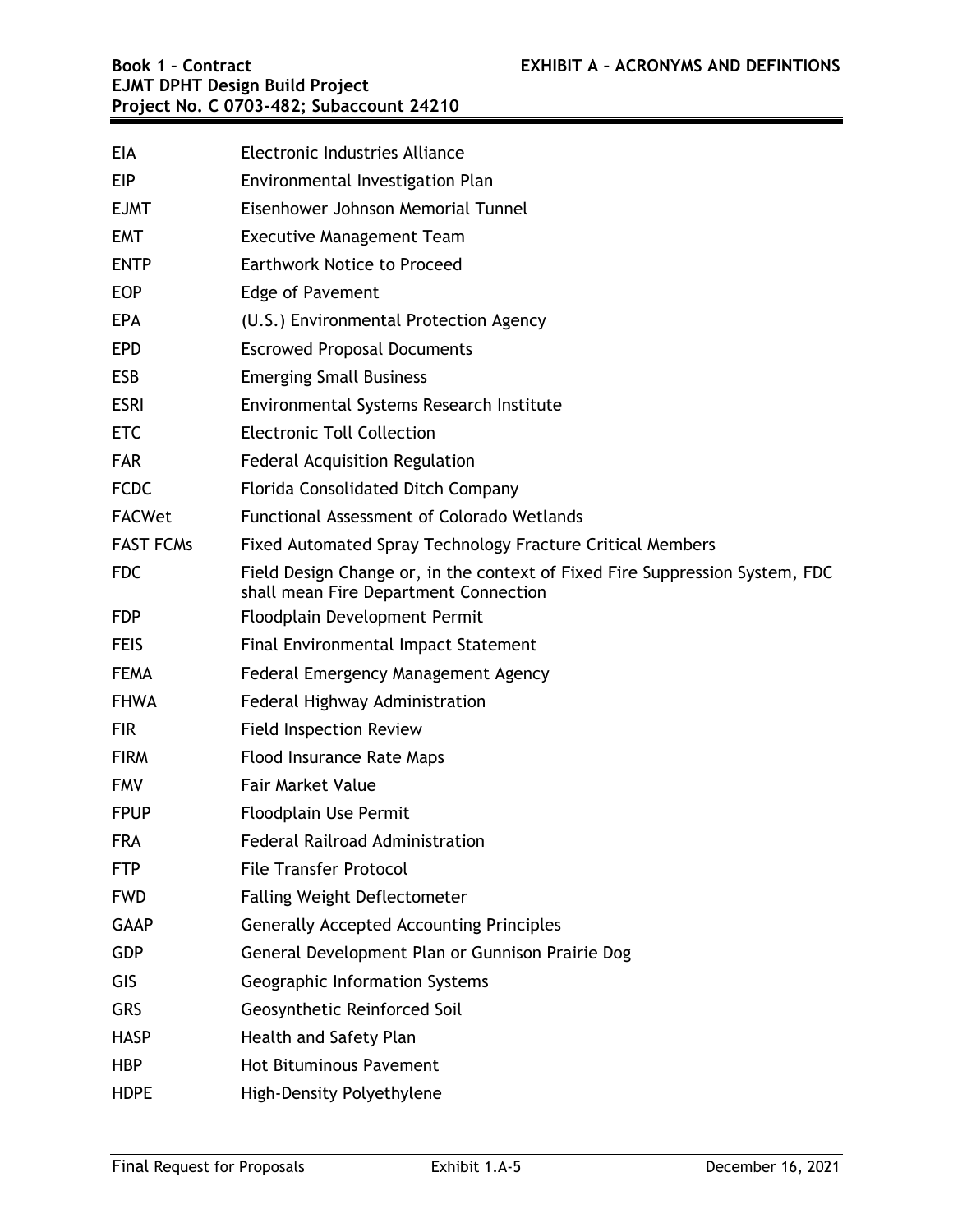| <b>HDS</b>    | <b>Hydraulic Design Series</b>                    |
|---------------|---------------------------------------------------|
| <b>HEC</b>    | <b>Hydraulic Engineering Circular</b>             |
| <b>HFS</b>    | Hydraulic Floodplain Studies                      |
| <b>HGL</b>    | <b>Hydraulic Grade Line</b>                       |
| <b>HIRSYS</b> | Hotline Information Retrieval System              |
| <b>HLMR</b>   | High Load Multi-Rotational                        |
| <b>HMA</b>    | Hot Mix Asphalt                                   |
| IA            | Independent Assurance                             |
| <b>IAR</b>    | Interstate Access Request                         |
| <b>IAT</b>    | Independent Assurance Testing                     |
| <b>ICQC</b>   | <b>Independent Contractor Quality Control</b>     |
| ID            | Identification                                    |
| <b>IEEE</b>   | Institute of Electrical and Electronics Engineers |
| <b>IEQM</b>   | Independent Environmental Quality Manager         |
| <b>IES</b>    | Illuminating Engineering Society                  |
| <b>IESNA</b>  | Illuminating Engineering Society of North America |
| <b>IGA</b>    | Intergovernmental Agreement                       |
| <b>IIMS</b>   | Incident Information Management System            |
| <b>IMP</b>    | Incident Management Plan                          |
| <b>IMSA</b>   | International Municipal Signal Association        |
| <b>INWMP</b>  | Integrated Noxious Weed Management Plan           |
| IP            | <b>Internet Protocol</b>                          |
| <b>IPCEA</b>  | Insulated Power Cable Engineers Association       |
| <b>IRI</b>    | International Roughness Index                     |
| <b>ISA</b>    | Initial Site Assessment                           |
| <b>ISDN</b>   | Integrated Services Digital Network               |
| <b>ISO</b>    | International Organization for Standards          |
| <b>ISP</b>    | Information or Internet Service Providers         |
| <b>ITC</b>    | <b>Interface Terminal Cabinet</b>                 |
| ITE           | Institute of Transportation Engineers             |
| <b>ITP</b>    | <b>Instructions to Proposers</b>                  |
| <b>ITS</b>    | Intelligent Transportation Systems                |
| <b>JPCP</b>   | Jointed Plain Concrete Pavement                   |
| ksi           | Kilopound per Square Inch                         |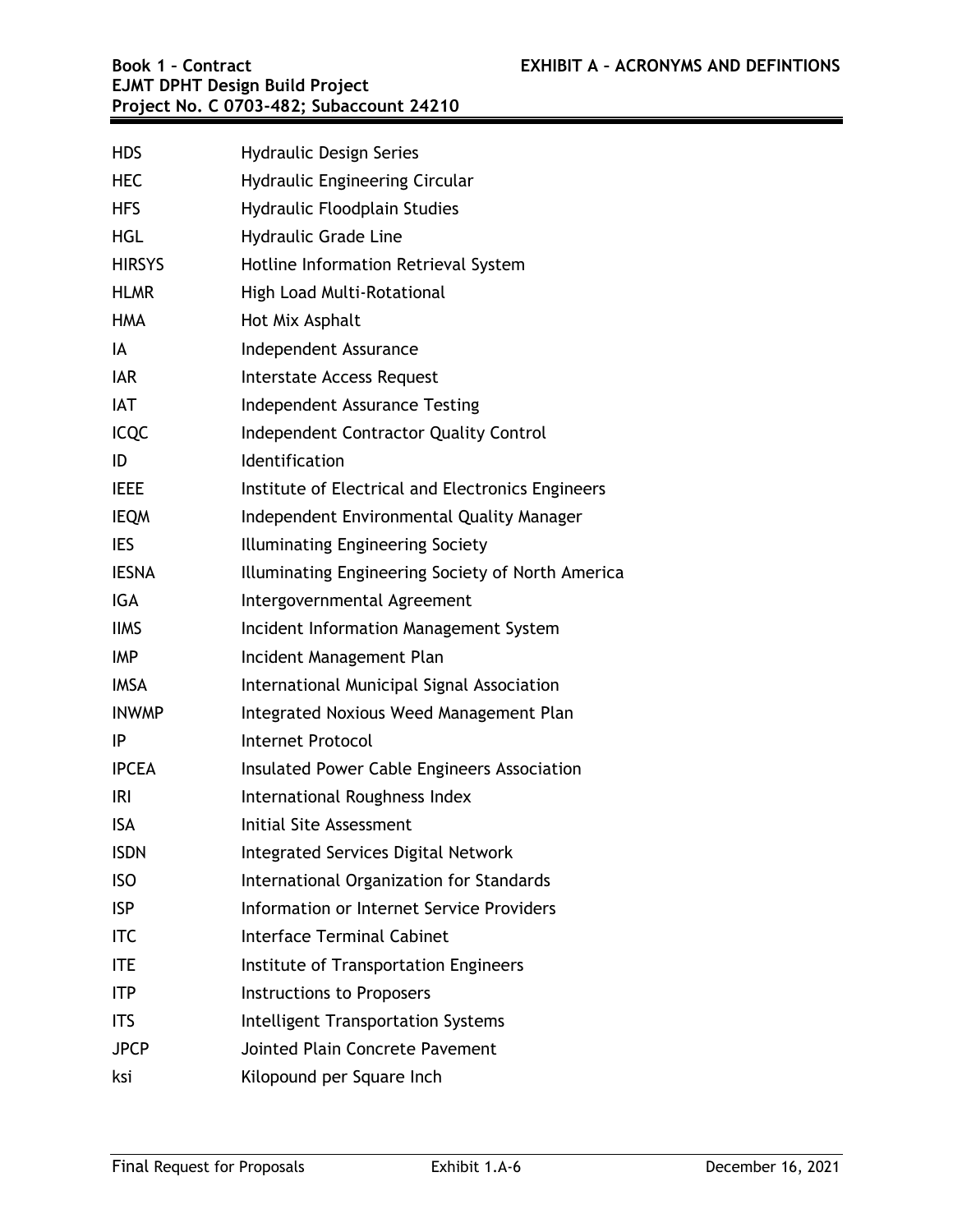| <b>KW</b>     | Kilowatt                                                |
|---------------|---------------------------------------------------------|
| L/s           | Liters per Second                                       |
| LabCAT        | Laboratory for the Certification of Asphalt Technicians |
| LAN           | Local Area Network                                      |
| LAPB          | Link Access Protocol, Balanced                          |
| Lc            | Length of Simple Curve                                  |
| <b>LCCA</b>   | Life-Cycle Cost Analysis                                |
| <b>LDA</b>    | Limits of Disturbed Area                                |
| LED           | <b>Light Emitting Diode</b>                             |
| LEP           | Limited English Proficient                              |
| <b>LFR</b>    | <b>Load Factor Rating</b>                               |
| LID           | Low Impact Development                                  |
| <b>LIMS</b>   | Laboratory Information Management Systems               |
| <b>LLRU</b>   | Lowest Level Replaceable Unit                           |
| <b>LLDPE</b>  | Linear Low-Density Polyethylene                         |
| <b>LOC</b>    | <b>Limits of Construction</b>                           |
| <b>LOMC</b>   | Letter of Map Change                                    |
| <b>HASP</b>   | Health and Safety Plan                                  |
| <b>HBP</b>    | <b>Hot Bituminous Pavement</b>                          |
| <b>HDPE</b>   | High-Density Polyethylene                               |
| <b>HDS</b>    | <b>Hydraulic Design Series</b>                          |
| <b>HEC</b>    | Hydraulic Engineering Circular                          |
| <b>HFS</b>    | Hydraulic Floodplain Studies                            |
| <b>HGL</b>    | <b>Hydraulic Grade Line</b>                             |
| <b>HIRSYS</b> | Hotline Information Retrieval System                    |
| <b>HLMR</b>   | <b>High Load Multi-Rotational</b>                       |
| <b>HMA</b>    | Hot Mix Asphalt                                         |
| IA            | Independent Assurance                                   |
| <b>IAR</b>    | Interstate Access Request                               |
| IAT           | Independent Assurance Testing                           |
| <b>ICQC</b>   | <b>Independent Contractor Quality Control</b>           |
| ID            | <b>Identification</b>                                   |
| <b>IEEE</b>   | Institute of Electrical and Electronics Engineers       |
| <b>IEQM</b>   | Independent Environmental Quality Manager               |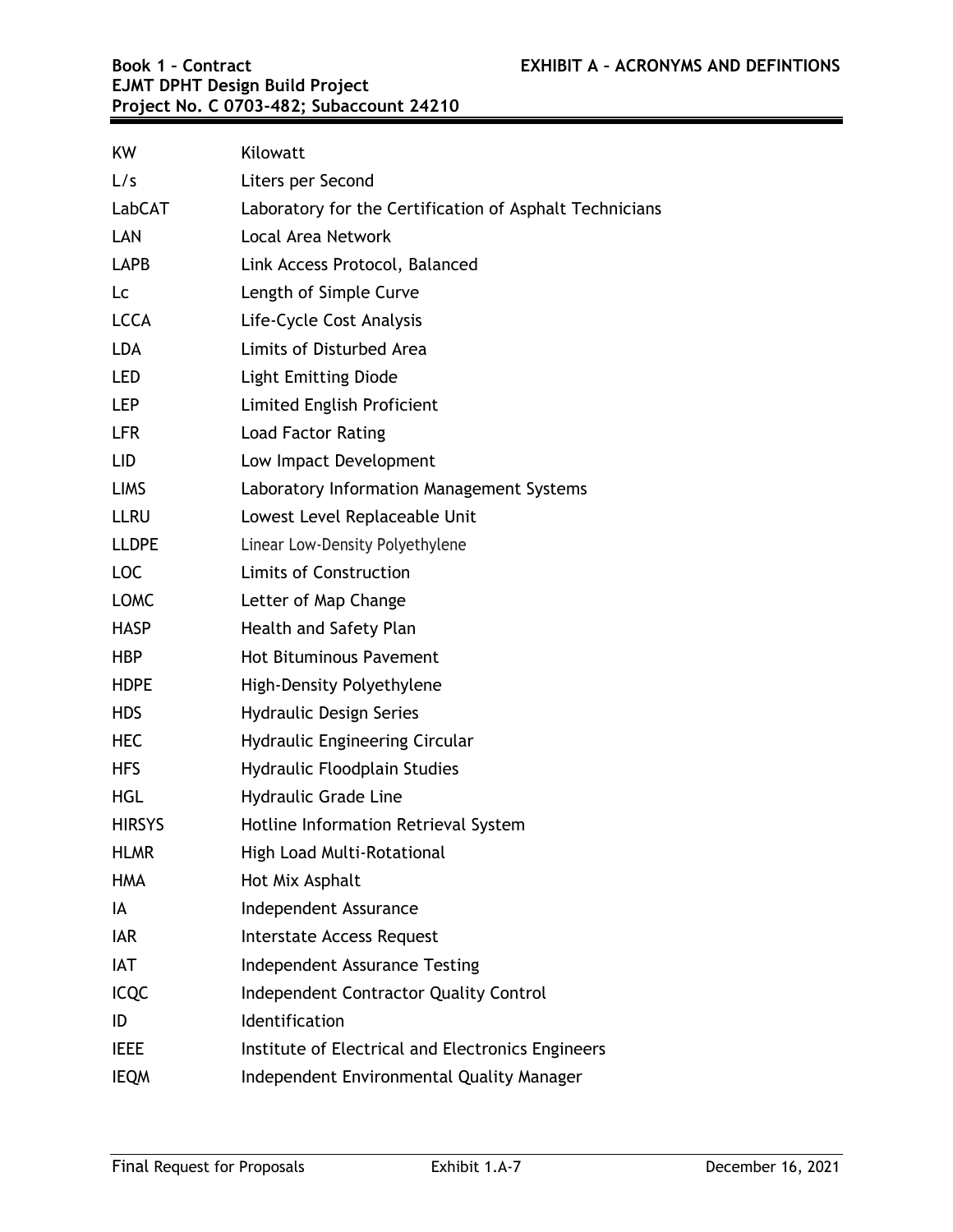| <b>IES</b>   | Illuminating Engineering Society                        |
|--------------|---------------------------------------------------------|
| <b>IESNA</b> | Illuminating Engineering Society of North America       |
| IGA          | Intergovernmental Agreement                             |
| <b>IIMS</b>  | Incident Information Management System                  |
| <b>IMP</b>   | Incident Management Plan                                |
| <b>IMSA</b>  | International Municipal Signal Association              |
| <b>INWMP</b> | Integrated Noxious Weed Management Plan                 |
| ΙP           | <b>Internet Protocol</b>                                |
| <b>IPCEA</b> | Insulated Power Cable Engineers Association             |
| <b>IQC</b>   | Independent Quality Control                             |
| <b>IRI</b>   | International Roughness Index                           |
| <b>ISA</b>   | Initial Site Assessment                                 |
| <b>ISDN</b>  | Integrated Services Digital Network                     |
| <b>ISO</b>   | International Organization for Standards                |
| <b>ISP</b>   | Information or Internet Service Providers               |
| <b>ITC</b>   | <b>Interface Terminal Cabinet</b>                       |
| <b>ITE</b>   | Institute of Transportation Engineers                   |
| <b>ITP</b>   | Instructions to Proposers                               |
| <b>ITS</b>   | Intelligent Transportation Systems                      |
| <b>JPCP</b>  | Jointed Plain Concrete Pavement                         |
| ksi          | Kilopound per Square Inch                               |
| KW           | Kilowatt                                                |
| L/s          | Liters per Second                                       |
| LabCAT       | Laboratory for the Certification of Asphalt Technicians |
| LAN          | Local Area Network                                      |
| <b>LAPB</b>  | Link Access Protocol, Balanced                          |
| Lc           | Length of Simple Curve                                  |
| <b>LCCA</b>  | Life-Cycle Cost Analysis                                |
| <b>LDA</b>   | Limits of Disturbed Area                                |
| <b>LED</b>   | <b>Light Emitting Diode</b>                             |
| LEP          | Limited English Proficient                              |
| <b>LFR</b>   | <b>Load Factor Rating</b>                               |
| LID          | Low Impact Development                                  |
| <b>LIMS</b>  | Laboratory Information Management Systems               |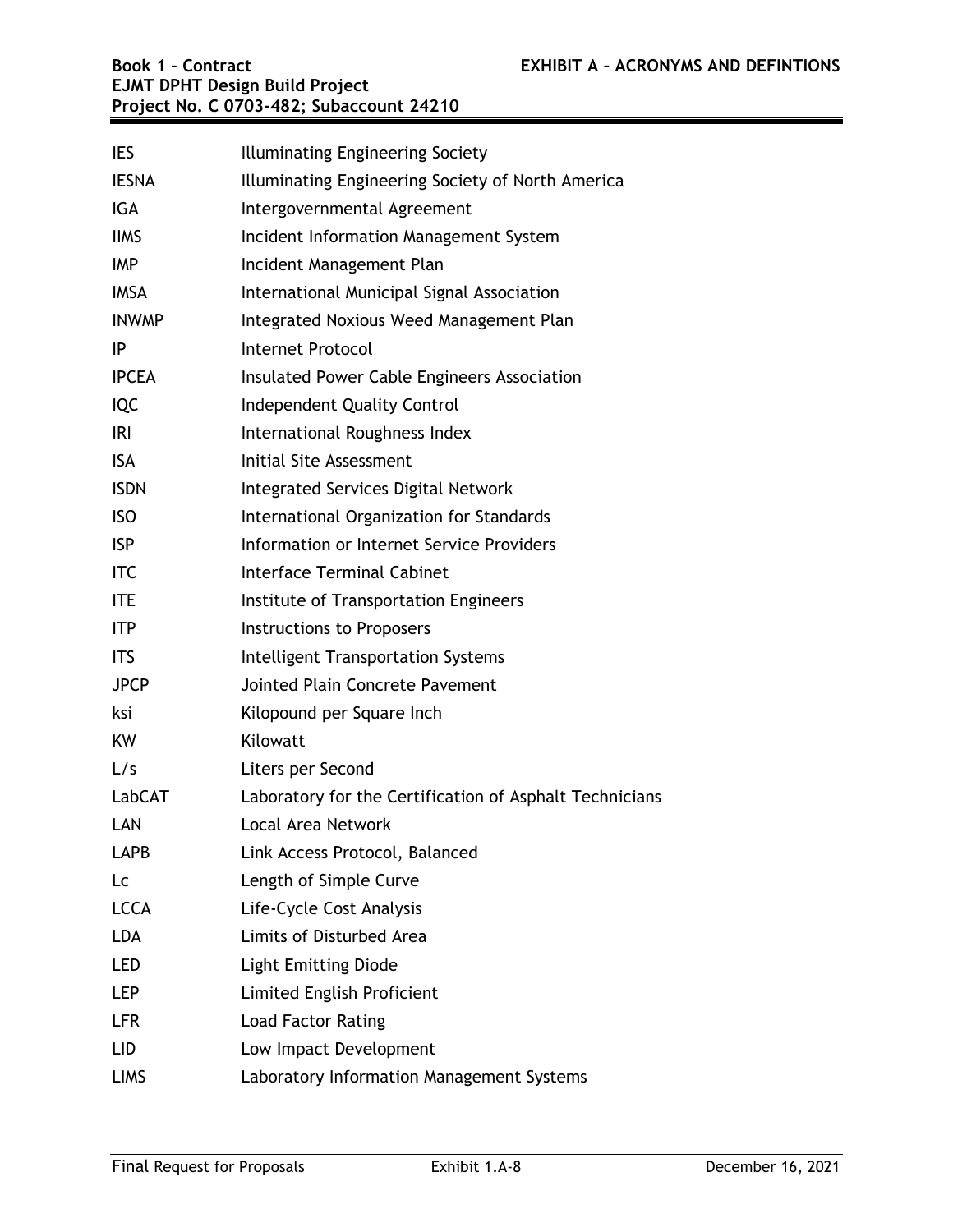| <b>LLRU</b>  | Lowest Level Replaceable Unit                     |
|--------------|---------------------------------------------------|
| <b>LLDPE</b> | Linear Low-Density Polyethylene                   |
| <b>LOC</b>   | <b>Limits of Construction</b>                     |
| <b>LOMC</b>  | Letter of Map Change                              |
| <b>LOMR</b>  | Letter of Map Revision                            |
| LOS          | Level of Service                                  |
| <b>LPEA</b>  | La Plata Electric Association, Inc.               |
| <b>LRFD</b>  | Load and Resistance Factor Design                 |
| <b>LRFR</b>  | Load and Resistance Factor Rating                 |
| Ls           | Length of Spiral Curve                            |
| LS.          | Line Section                                      |
| <b>LSCD</b>  | Land Survey Control Diagram                       |
| <b>LTDS</b>  | Long-Term Design Strength                         |
| <b>MACM</b>  | Maximum Achievable Control Measures               |
| <b>MAPCO</b> | Midstream American Production Company/NW Pipeline |
| <b>MARV</b>  | Minimum Average Roll Value                        |
| <b>MASH</b>  | Manual for Assessing Safety Hardware              |
| Mb           | Megabit                                           |
| <b>Mbps</b>  | Megabits per Second                               |
| <b>MBTA</b>  | <b>Migratory Bird Treaty Act</b>                  |
| <b>MCL</b>   | <b>Maintenance Consent Letters</b>                |
| <b>MESA</b>  | Modified Environmental Site Assessment            |
| <b>MEP</b>   | Mechanical, Electrical, and Plumbing              |
| mg/L         | Milligrams per Liter                              |
| MHT          | Method for Handling Traffic                       |
| MIL          | <b>Military Specification</b>                     |
| <b>MIMR</b>  | Minor Interchange Modification Request            |
| MIS          | Management Information System                     |
| <b>MLOS</b>  | Maintenance Level of Service                      |
| mm           | Millimeter                                        |
| <b>MMIS</b>  | Maintenance Management Information System         |
| <b>MMP</b>   | Materials Management Plan                         |
| <b>MMU</b>   | <b>Malfunction Management Unit</b>                |
| <b>MOA</b>   | Memorandum of Agreement                           |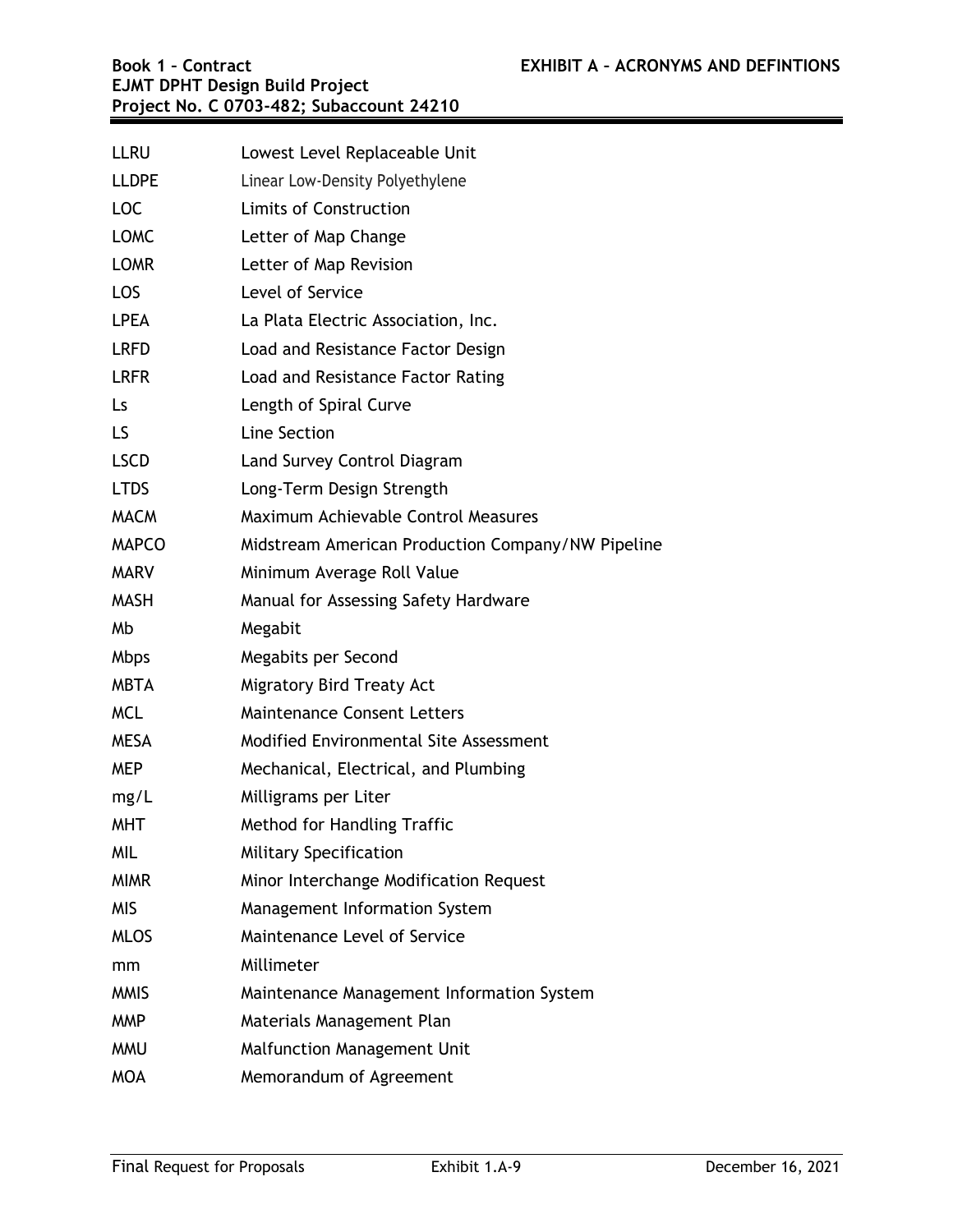| <b>MOE</b>    | <b>Measures of Effectiveness</b>                                 |
|---------------|------------------------------------------------------------------|
| <b>MOT</b>    | Maintenance of Traffic                                           |
| <b>MOU</b>    | Memorandum of Understanding                                      |
| <b>MP</b>     | Milepost                                                         |
| mph           | Miles per Hour                                                   |
| <b>MRI</b>    | Mean Roughness Index                                             |
| MS4           | Municipal Separate Storm Sewer System                            |
| <b>MSE</b>    | Mechanically Stabilized Earth                                    |
| <b>MTIP</b>   | Materials Testing and Inspection Plan                            |
| <b>MTT</b>    | <b>Materials Testing Technician</b>                              |
| <b>MUTCD</b>  | Manual on Uniform Traffic Control Devices                        |
| <b>MVRD</b>   | Microwave Vehicle Radar Detectors                                |
| <b>NAD</b>    | North American Datum                                             |
| <b>NFAD</b>   | No Further Action Determination                                  |
| <b>NAVD</b>   | North American Vertical Datum                                    |
| <b>NBIS</b>   | National Bridge Inspection Standards                             |
| <b>NBS</b>    | National Bureau of Standards                                     |
| <b>NCHRP</b>  | National Cooperative Highway Research Program                    |
| <b>NCN</b>    | Nonconformance Notice                                            |
| <b>NCR</b>    | Nonconformance Report                                            |
| <b>NDC</b>    | Notice of Design Changes                                         |
| <b>NDRD</b>   | New Development and Redevelopment                                |
| <b>NEC</b>    | National Electrical Code (NFPA-70)                               |
| <b>NEMA</b>   | National Electrical Manufacturers Association                    |
| <b>NEPA</b>   | National Environmental Policy Act                                |
| <b>NESC</b>   | <b>National Electrical Safety Code</b>                           |
| <b>NESHAP</b> | National Emissions Standards for Hazardous Air Pollutants        |
| <b>NFPA</b>   | National Fire Protection Association                             |
| <b>NGS</b>    | <b>National Geodetic Survey</b>                                  |
| <b>NHS</b>    | National Highway System                                          |
| <b>NICET</b>  | National Institute for Certification in Engineering Technologies |
| <b>NIOSH</b>  | National Institute for Occupational Safety and Health            |
| <b>NIST</b>   | National Institute of Standards and Technology                   |
| <b>NOAA</b>   | National Oceanic and Atmospheric Administration                  |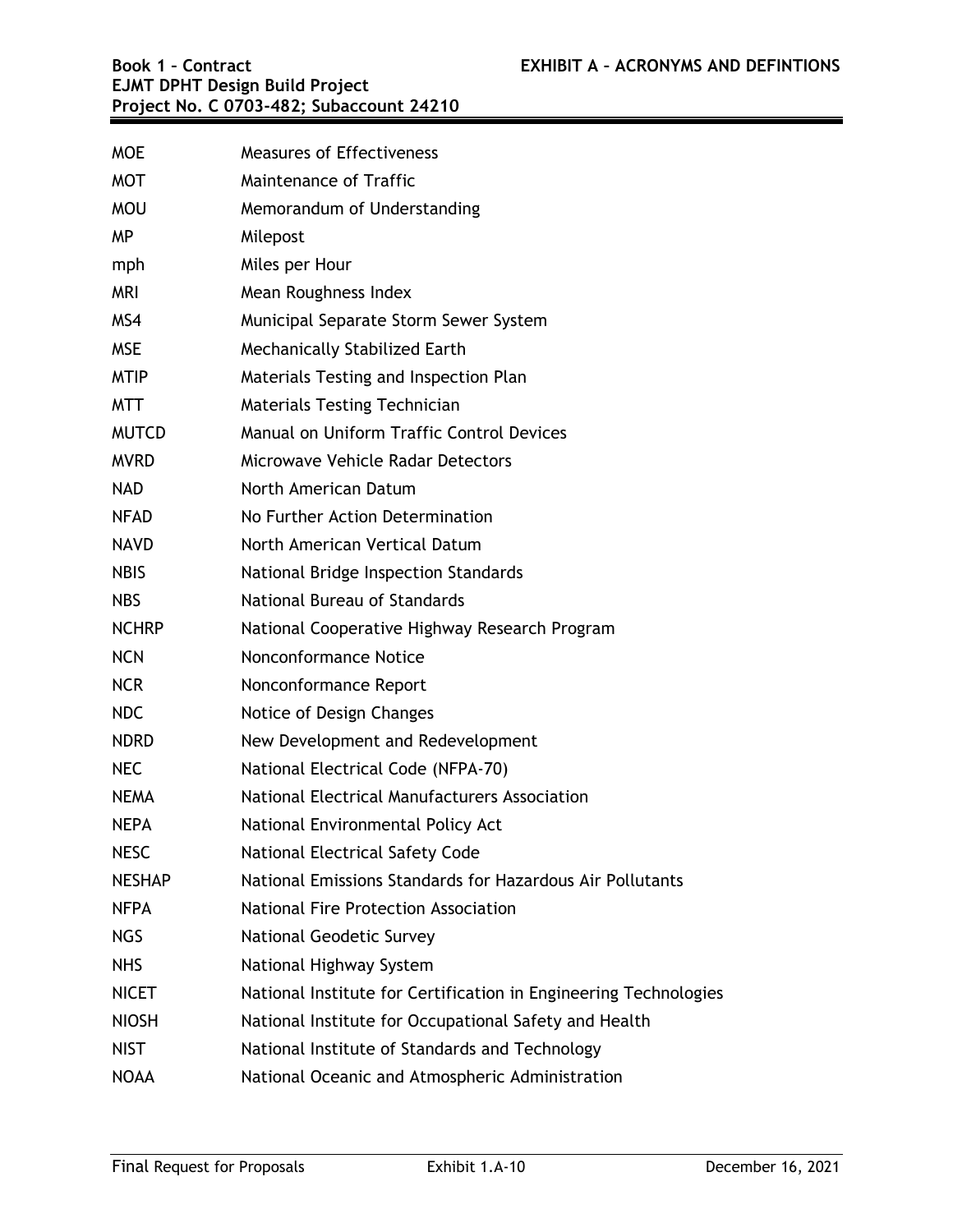| <b>NPDES</b>     | National Pollution Discharge Elimination System                                                        |
|------------------|--------------------------------------------------------------------------------------------------------|
| <b>NRHP</b>      | National Register of Historic Places                                                                   |
| <b>NSBA</b>      | National Steel Bridge Alliance                                                                         |
| <b>NSF</b>       | <b>National Sanitation Foundation</b>                                                                  |
| <b>NTCIP</b>     | National Transportation Communications for ITS Protocol                                                |
| NTP1             | <b>First Notice to Proceed</b>                                                                         |
| NTP <sub>2</sub> | Second Notice to Proceed                                                                               |
| <b>NTS</b>       | Not to Scale                                                                                           |
| <b>NWN</b>       | Nonconforming Work Notice                                                                              |
| <b>OA</b>        | <b>Owner Acceptance</b>                                                                                |
| <b>OAHP</b>      | Office of Archaeology and Historic Preservation                                                        |
| <b>OCIP</b>      | <b>Owner Controlled Insurance Policy</b>                                                               |
| <b>OCR</b>       | <b>Optical Character Recognition</b>                                                                   |
| <b>OJT</b>       | On-the-Job Training                                                                                    |
| <b>OSHA</b>      | Occupational Safety and Health Administration                                                          |
| <b>OTS</b>       | Over the Shoulder                                                                                      |
| <b>OURPAL</b>    | Owner Utility Relocation Plan Acceptance Letter                                                        |
| <b>OV</b>        | <b>Owner Verification</b>                                                                              |
| <b>OVT</b>       | <b>Owner Verification Testing</b>                                                                      |
| PC               | <b>Process Control</b>                                                                                 |
| <b>PCCP</b>      | <b>Portland Cement Concrete Pavement</b>                                                               |
| <b>PCI</b>       | <b>Prestressed Concrete Institute</b>                                                                  |
| <b>PCO</b>       | <b>Potential Change Order</b>                                                                          |
| <b>PCP</b>       | <b>Product Control Plan</b>                                                                            |
| <b>PD</b>        | <b>Policy Directive</b>                                                                                |
| <b>PDA</b>       | <b>Pile-Driving Analyzer</b>                                                                           |
| <b>PE</b>        | Professional Engineer, or, in the context of right-of-way, PE shall mean<br><b>Permanent Easements</b> |
| <b>PET</b>       | Polyester                                                                                              |
| PG               | <b>Performance Grade</b>                                                                               |
| <b>PGDHS</b>     | A Policy on Geometric Design on Highways and Streets                                                   |
| PI.              | <b>Plasticity Index</b>                                                                                |
| <b>PIM</b>       | <b>Public Information Manager</b>                                                                      |
| <b>PIP</b>       | <b>Public Information Plan</b>                                                                         |
| <b>PIV</b>       | Peak Inverse Voltage                                                                                   |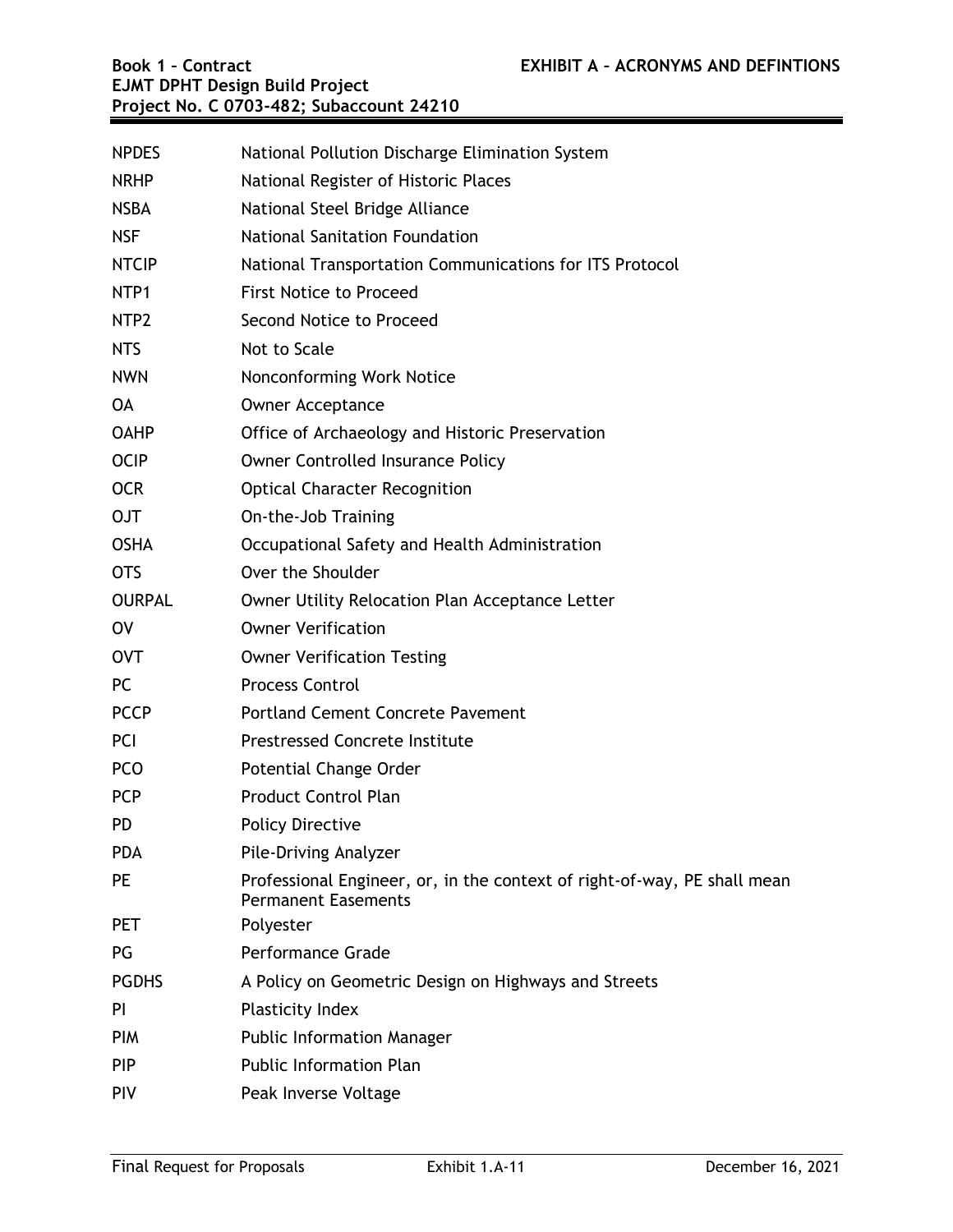| <b>PLC</b>   | Programmable Logic Controller                                                          |
|--------------|----------------------------------------------------------------------------------------|
| <b>PLD</b>   | Porous Landscape Detention                                                             |
| <b>PLS</b>   | Professional Land Surveyor                                                             |
| <b>PM</b>    | Program Manager                                                                        |
| <b>POSS</b>  | Point of Slope Selection                                                               |
| <b>PP</b>    | Polyester polypropylene                                                                |
| <b>PPE</b>   | Personal Protective Equipment                                                          |
| Ppm          | Parts per Million                                                                      |
| <b>PQCI</b>  | Process Quality Control Inspection                                                     |
| <b>PQCT</b>  | <b>Process Quality Control Testing</b>                                                 |
| PRI          | Pavement Rutting Index                                                                 |
| Psf          | Pounds per Square Foot                                                                 |
| <b>PSI</b>   | Pavement Serviceability Index                                                          |
| Psi          | Pounds per Square Inch                                                                 |
| <b>PSMP</b>  | Project Safety Management Plan                                                         |
| <b>PSQF</b>  | Permanent Stormwater Quality Features                                                  |
| <b>PSR</b>   | <b>Pavement Serviceability Rating</b>                                                  |
| <b>PSURA</b> | Project Specific Utility Relocation Agreement or Utility Relocation<br>Agreement (URA) |
| Pt           | <b>Potential Transformer</b>                                                           |
| <b>PTFE</b>  | Polytetrafloroethylene                                                                 |
| PTI          | Post-Tensioning Institute                                                              |
| <b>PUC</b>   | <b>Colorado Public Utilities Commission</b>                                            |
| <b>PVC</b>   | Polyvinyl Chloride                                                                     |
| <b>PVI</b>   | Point of Vertical Intersection                                                         |
| <b>PVT</b>   | Point of Vertical Tangency                                                             |
| <b>PWQ</b>   | Permanent Water Quality                                                                |
| <b>PWR</b>   | Power                                                                                  |
| QA           | <b>Quality Assurance</b>                                                               |
| QC           | <b>Quality Control</b>                                                                 |
| <b>QCA</b>   | <b>Quality Control Administrator</b>                                                   |
| <b>QCP</b>   | <b>Quality Checkpoint</b>                                                              |
| <b>QMP</b>   | <b>Quality Management Plan</b>                                                         |
| <b>QRD</b>   | <b>Quality Records Database</b>                                                        |
| R            | Radius                                                                                 |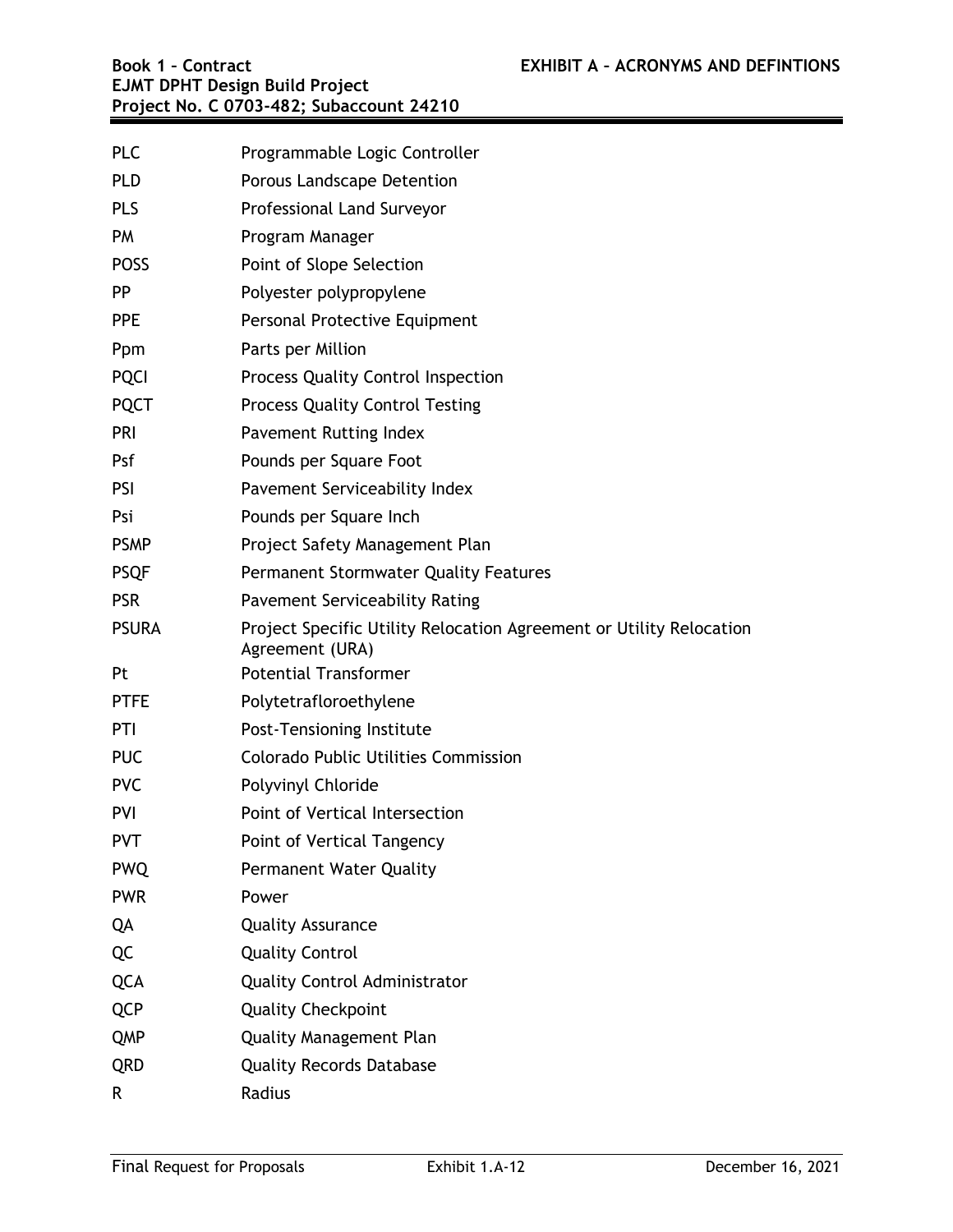| <b>RACM</b>  | Reasonable Achievable Control Measures                            |
|--------------|-------------------------------------------------------------------|
| <b>RAS</b>   | River Analysis System                                             |
| <b>RCM</b>   | <b>Regional Communications Manager</b>                            |
| <b>RCO</b>   | Request for Change Order                                          |
| <b>RCP</b>   | Request for Change Proposal                                       |
| <b>RCRA</b>  | Resource Conservation and Recovery Act, 42 U.S.C. §§ 6901 et seq. |
| <b>REC</b>   | Recognized Environmental Conditions                               |
| <b>RECAT</b> | Regional Erosion Control Assessment Team                          |
| <b>RFC</b>   | <b>Released for Construction</b>                                  |
| <b>RFI</b>   | Request for Information                                           |
| <b>RFP</b>   | <b>Request for Proposals</b>                                      |
| <b>RFQ</b>   | <b>Request for Qualifications</b>                                 |
| <b>RHM</b>   | Recognized Hazardous Materials                                    |
| <b>RL</b>    | Reinforcement Length                                              |
| <b>RLA</b>   | Registered Landscape Architect                                    |
| <b>ROD</b>   | <b>Record of Decision</b>                                         |
| <b>ROM</b>   | Rough Order of Magnitude                                          |
| <b>ROW</b>   | Right-of-Way                                                      |
| <b>ROWPR</b> | Right-of-Way Plan Review                                          |
| <b>RSC</b>   | <b>Rigid Steel Conduit</b>                                        |
| <b>RW</b>    | <b>Fee Parcel</b>                                                 |
| <b>RWIS</b>  | Roadway and Weather Information System                            |
| <b>RWPCM</b> | Regional Water Pollution Control Manager                          |
| <b>SAE</b>   | Society of Automotive Engineers                                   |
| SAP          | Sampling Analysis Plan                                            |
| SB 212       | Senate Bill 212, Storm Water Facilities Not Injure Water Rights   |
| SB 40        | Senate Bill 40 Wildlife Certification                             |
| <b>SBA</b>   | <b>Small Business Administration</b>                              |
| <b>SCADA</b> | Supervisory Control and Data Acquisition                          |
| <b>SD</b>    | Sight Distance                                                    |
| <b>SDBP</b>  | Small and Disadvantaged Business Plan                             |
| <b>SE</b>    | Slope Easement                                                    |
| <b>SFP</b>   | Small Form-Factor Pluggable                                       |
| <b>SH</b>    | <b>State Highway</b>                                              |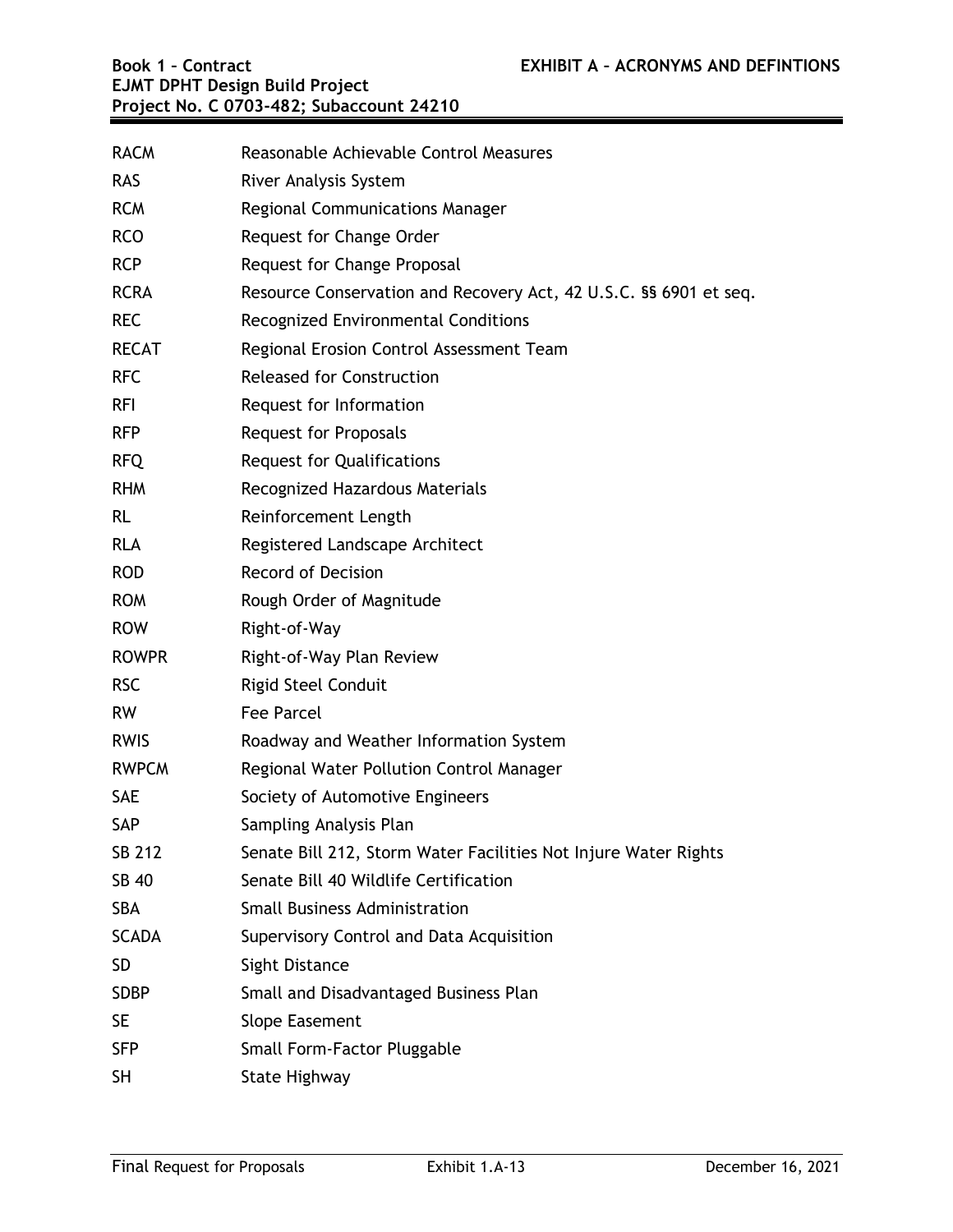| <b>SHFA</b>     | Special Flood Hazard Area                          |
|-----------------|----------------------------------------------------|
| <b>SHPO</b>     | <b>State Historic Preservation Office</b>          |
| <b>SI&amp;A</b> | Structural Inventory and Appraisal                 |
| <b>SIC</b>      | Standard Industrial Code, U.S. Department of Labor |
| <b>SMA</b>      | <b>Stone Matrix Asphalt</b>                        |
| <b>SMFO</b>     | Single-Mode Fiber Optic                            |
| <b>SMP</b>      | Safety Management Plan                             |
| SOP             | <b>Standard Operating Procedure</b>                |
| SOQ             | <b>Statement of Qualifications</b>                 |
| SOV             | <b>Single Occupancy Vehicle</b>                    |
| <b>SPCC</b>     | Spill Prevention Control and Countermeasures       |
| <b>SPCS</b>     | <b>State Plane Coordinate System</b>               |
| <b>SRP</b>      | Spill Response Plan                                |
| <b>SSD</b>      | <b>Stopping Sight Distance</b>                     |
| <b>SSPC</b>     | <b>Steel Structures Painting Counsel</b>           |
| <b>STD</b>      | Standard                                           |
| <b>STP</b>      | <b>Shielded Twisted Pair</b>                       |
| <b>SUE</b>      | Subsurface Utility Engineering                     |
| <b>SWMM</b>     | Storm Water Management Model                       |
| <b>SWMP</b>     | Stormwater Management Plan                         |
| <b>TA</b>       | <b>Technical Approach</b>                          |
| TC              | <b>Transportation Commission</b>                   |
| <b>TCC</b>      | (CDOT) Traffic Communications Center               |
| <b>TCP</b>      | <b>Traffic Control Plan</b>                        |
| <b>TCS</b>      | <b>Traffic Control Supervisor</b>                  |
| <b>TDM</b>      | <b>Transportation Demand Management</b>            |
| TE              | <b>Temporary Easement</b>                          |
| <b>TERO</b>     | Tribal Employment Right Office or Ordinance        |
| <b>TFE</b>      | <b>CDOT Furnished Equipment</b>                    |
| <b>TIC</b>      | (CDOT) Transportation Information Center           |
| <b>TIG</b>      | <b>Tungsten Inert Gas</b>                          |
| TL              | <b>Testing Level</b>                               |
| <b>TMP</b>      | <b>Transportation Management Plan</b>              |
| <b>TMSRs</b>    | <b>Traffic Management Strategy Reports</b>         |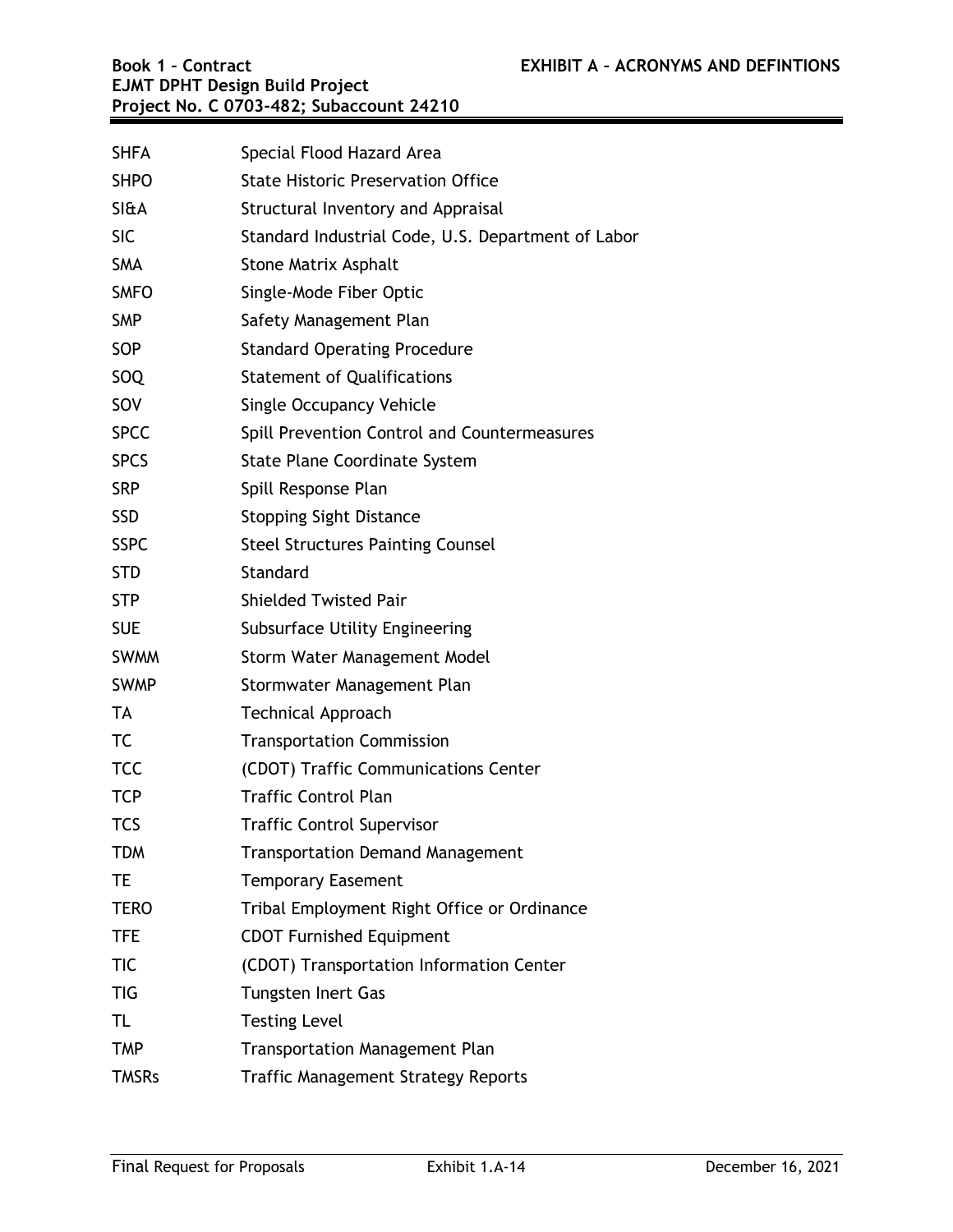| <b>TNM</b>    | <b>Traffic Noise Model</b>                                                               |
|---------------|------------------------------------------------------------------------------------------|
| <b>TOC</b>    | (CDOT) Traffic Operations Center                                                         |
| <b>TOP</b>    | <b>Traffic Operations Plan</b>                                                           |
| <b>TRB</b>    | Transportation Research Board (of National Research Council)                             |
| <b>TRM</b>    | <b>Turf Reinforcement Mat</b>                                                            |
| TV            | <b>Television</b>                                                                        |
| <b>TYP UA</b> | <b>Typical Upset Amount</b>                                                              |
| U.S.C.        | <b>United States Code</b>                                                                |
| <b>UDFCD</b>  | Urban Drainage and Flood Control District                                                |
| <b>UDS</b>    | <b>Utility Design Sheet</b>                                                              |
| <b>UE</b>     | <b>Utility Easement</b>                                                                  |
| UIS           | <b>Utility Information Sheet</b>                                                         |
| UL            | <b>Underwriters Laboratories</b>                                                         |
| <b>UNCC</b>   | Utility Notification Center of Colorado                                                  |
| <b>UPS</b>    | Uninterruptible Power Supply                                                             |
| <b>URA</b>    | Utility Relocation Agreement or Project Specific Utility Relocation<br>Agreement (PSURA) |
| <b>US</b>     | U.S. Highway                                                                             |
| <b>USACE</b>  | United States Army Corps of Engineers                                                    |
| <b>USASI</b>  | United States of America Standards Institute                                             |
| USB           | <b>Universal Serial Bus</b>                                                              |
| <b>USBR</b>   | U.S. Bureau of Reclamation                                                               |
| <b>USDCM</b>  | Urban Storm Drainage Criteria Manual                                                     |
| <b>USDOL</b>  | United States Department of Labor                                                        |
| <b>USDOT</b>  | United States Department of Transportation                                               |
| <b>USFWS</b>  | U.S. Fish and Wildlife Service                                                           |
| <b>USGS</b>   | United States Geological Survey                                                          |
| <b>VCc</b>    | Length of Vertical Curve                                                                 |
| <b>VCUP</b>   | Voluntary Clean Up Program                                                               |
| <b>VDS</b>    | Vehicle Detection System                                                                 |
| <b>VE</b>     | Value Engineering                                                                        |
| <b>VECP</b>   | Value Engineering Change Proposal                                                        |
| <b>VLAN</b>   | <b>Virtual LAN</b>                                                                       |
| VM            | Video Monitor                                                                            |
| <b>VMS</b>    | Variable Message Sign                                                                    |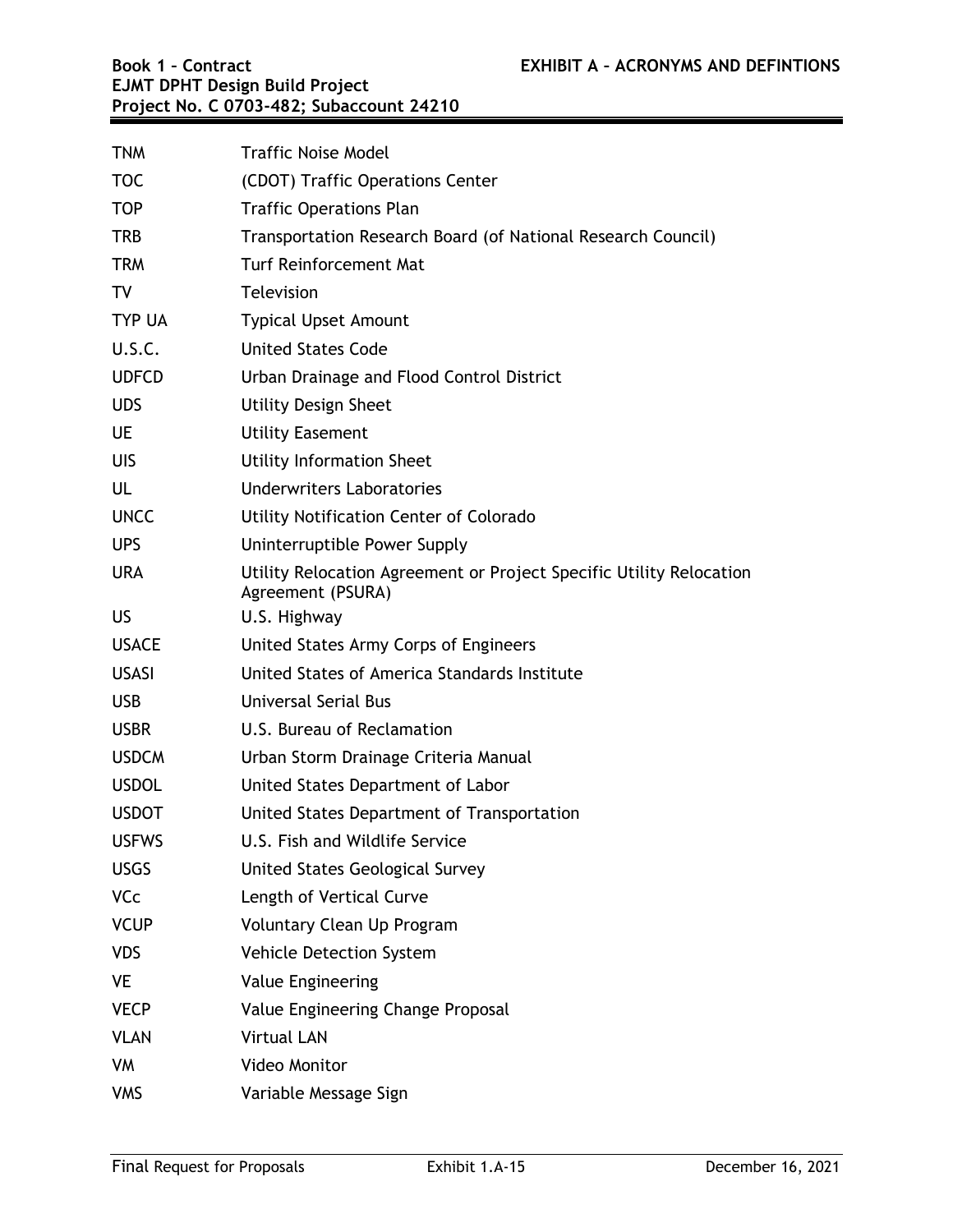| <b>WAQTC</b> | Western Alliance for Quality Transportation Construction                                |
|--------------|-----------------------------------------------------------------------------------------|
| <b>WBS</b>   | Work Breakdown Structure                                                                |
| <b>WPA</b>   | Works Progress Administration                                                           |
| <b>WQ</b>    | <b>Water Quality</b>                                                                    |
| <b>WQCD</b>  | Water Quality Control Division, Colorado Department of Public Health and<br>Environment |
| <b>WQCV</b>  | <b>Water Quality Capture Volume</b>                                                     |
| <b>WQPCM</b> | Water Quality Pollution Control Manager                                                 |
| <b>WTVI</b>  | <b>Working Time Violations Incidents</b>                                                |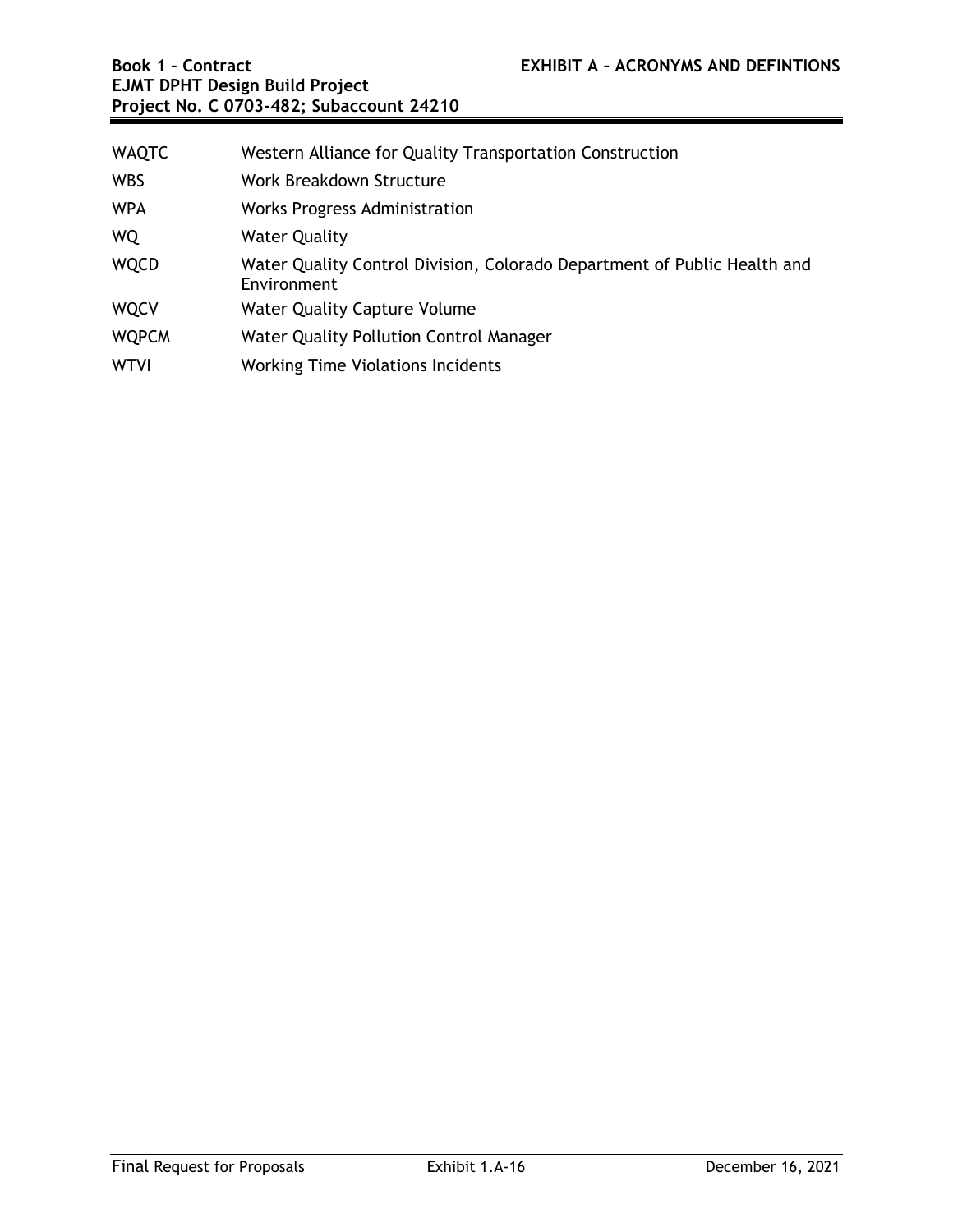# **A.2 DEFINITIONS**

| Abandonment                                        | As related to Utilities, shall have the meaning set forth in Book 2,<br>Section 7.                                                                                                                                                                                                                                                                                                                                                                                                                                                                                                                                                             |
|----------------------------------------------------|------------------------------------------------------------------------------------------------------------------------------------------------------------------------------------------------------------------------------------------------------------------------------------------------------------------------------------------------------------------------------------------------------------------------------------------------------------------------------------------------------------------------------------------------------------------------------------------------------------------------------------------------|
| <b>Acceleration Costs</b>                          | Shall mean those fully documented increased costs reasonably<br>incurred by the Contractor; (i.e., costs over and above what the<br>Contractor would otherwise have incurred) which are directly<br>attributable to increasing the performance level of the Work in an<br>attempt to complete necessary Activities of the Work earlier than<br>otherwise anticipated, such as for additional equipment, additional<br>crews, lost productivity, overtime and shift premiums, increased<br>supervision, and any unexpected movement of materials,<br>equipment, or crews necessary for resequencing in connection with<br>acceleration efforts. |
| Accept, Accepted, or<br>Acceptance                 | Formal conditional determination in writing by the CDOT that a<br>particular matter or item appears to meet the requirements of the<br><b>Contract Documents.</b>                                                                                                                                                                                                                                                                                                                                                                                                                                                                              |
| Activity                                           | Parts of the Work including finished products or functional processes<br>required as subcomponents of the Work Breakdown Structure, as<br>defined by the Contractor.                                                                                                                                                                                                                                                                                                                                                                                                                                                                           |
| <b>Additional Requested</b><br><b>Elements</b>     | The meaning set forth in Book 2, Section 1.                                                                                                                                                                                                                                                                                                                                                                                                                                                                                                                                                                                                    |
| <b>Advanced Utility</b><br><b>Relocations</b>      | The meaning set forth in Book 2, Section 6.                                                                                                                                                                                                                                                                                                                                                                                                                                                                                                                                                                                                    |
| <b>Affected Area</b>                               | As related to mined land reclamation, the total disturbed surface of<br>a pit or quarry such as sand, gravel, topsoil, or borrow, that is being<br>mined or will be mined. The area includes, but is not limited to, the<br>excavation area, plant, and stockpile areas, parking and storage<br>areas, and the haul roads.                                                                                                                                                                                                                                                                                                                     |
| <b>Affiliate</b>                                   | (1) Any Person that directly or indirectly through one or more<br>intermediaries controls, or is controlled by, or is under common<br>control with the: (i) Contractor or (ii) any Major Participant; and                                                                                                                                                                                                                                                                                                                                                                                                                                      |
|                                                    | Any Person for which 10% or more of the equity interest in such<br>(2)<br>Person is held directly or indirectly, beneficially, or of record<br>by the: (i) Contractor, (ii) any Major Participant, or (iii) any<br>Affiliate of the Contractor under Part (1) of this definition.                                                                                                                                                                                                                                                                                                                                                              |
|                                                    | For purposes of this definition, the term "control" means the<br>possession, directly or indirectly, of the power to cause the<br>direction of the management of a Person, whether through voting<br>securities, by contract, family relationship, or otherwise.                                                                                                                                                                                                                                                                                                                                                                               |
| Agreement                                          | A legal contract between two or more parties respecting the<br>transmission of some property, right, or benefit with a view of<br>contracting an obligation.                                                                                                                                                                                                                                                                                                                                                                                                                                                                                   |
| <b>Alternative</b><br><b>Configuration Concept</b> | A proposer-recommended alternative to the requirements found in<br>Book 2, Section 1 and as set forth in the Instructions to Proposers.                                                                                                                                                                                                                                                                                                                                                                                                                                                                                                        |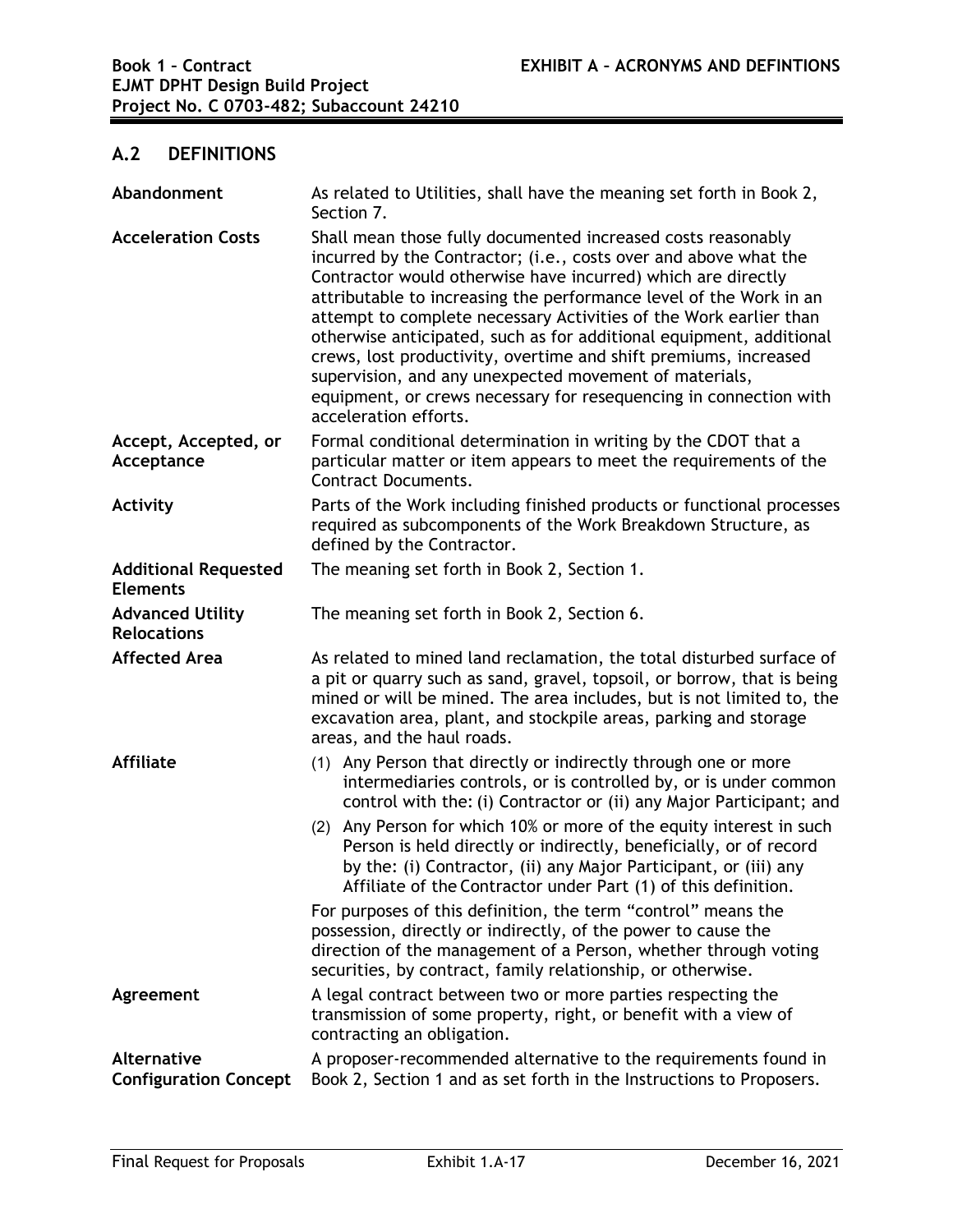| Alternative<br><b>Configuration Concept</b><br><b>Conditions</b> | Conditions that CDOT identified during the ACC process that were<br>necessary for Approval of the ACC.                                                                                                                                                                                                                                                                                                                                                      |
|------------------------------------------------------------------|-------------------------------------------------------------------------------------------------------------------------------------------------------------------------------------------------------------------------------------------------------------------------------------------------------------------------------------------------------------------------------------------------------------------------------------------------------------|
| <b>Alternative Technical</b><br>Concept                          | A proposer-recommended alternative to the requirements found in<br>Book 2, Section 2 through Section 20 and as set forth in the<br>Instructions to Proposers.                                                                                                                                                                                                                                                                                               |
| <b>Alternative Technical</b><br><b>Concept Conditions</b>        | Conditions that CDOT identified during the ATC process that were<br>necessary for Approval of the ATC.                                                                                                                                                                                                                                                                                                                                                      |
| <b>Applicable Laws</b>                                           | See Legal Requirements.                                                                                                                                                                                                                                                                                                                                                                                                                                     |
| <b>Application for Final</b><br>Payment                          | The application described in Book 1, Section 11.6.1.                                                                                                                                                                                                                                                                                                                                                                                                        |
| Apprentice                                                       | A person who is required to be registered as such under C.R.S.<br>Section $12-115-115(3)(a)$ , who is in compliance with the provisions<br>of Colorado Revised Statutes Title 12, Article 115, and who is<br>working at the trade in the employment of a registered electrical<br>contractor and is under the direct supervision of a licensed master<br>electrician or a journeyman electrician.                                                           |
| Approve or Approval                                              | Formal conditional determination in writing by the CDOT that a<br>particular matter or item is good or satisfactory for the Project.<br>Such determination may be based on requirements beyond those set<br>forth in the Contract Documents without payment of additional<br>compensation or a time extension and may reflect preferences of<br>CDOT.                                                                                                       |
| Archaeological                                                   | Cultural materials, including human remains, that are eligible for or<br>listed on the National Register of Historic Places.                                                                                                                                                                                                                                                                                                                                |
| Architectural and<br><b>Engineering Services</b>                 | All Work relating to the design, including preparation and<br>interpretation of architectural and engineering plans and<br>specifications, development of design solutions for conformance<br>with all codes and public safety requirements and other design<br>related decision-making, and any other activities, collectively,<br>which are required to be practiced by an architect or engineer in<br>accordance with the laws of the State of Colorado. |
| As-Constructed<br><b>Documents</b>                               | The documents to be provided by the Contractor as described in<br>Book 2, Section 3.                                                                                                                                                                                                                                                                                                                                                                        |
| As-Constructed                                                   | The meaning set forth in Book 2, Section 2.                                                                                                                                                                                                                                                                                                                                                                                                                 |
| <b>Schedule</b>                                                  |                                                                                                                                                                                                                                                                                                                                                                                                                                                             |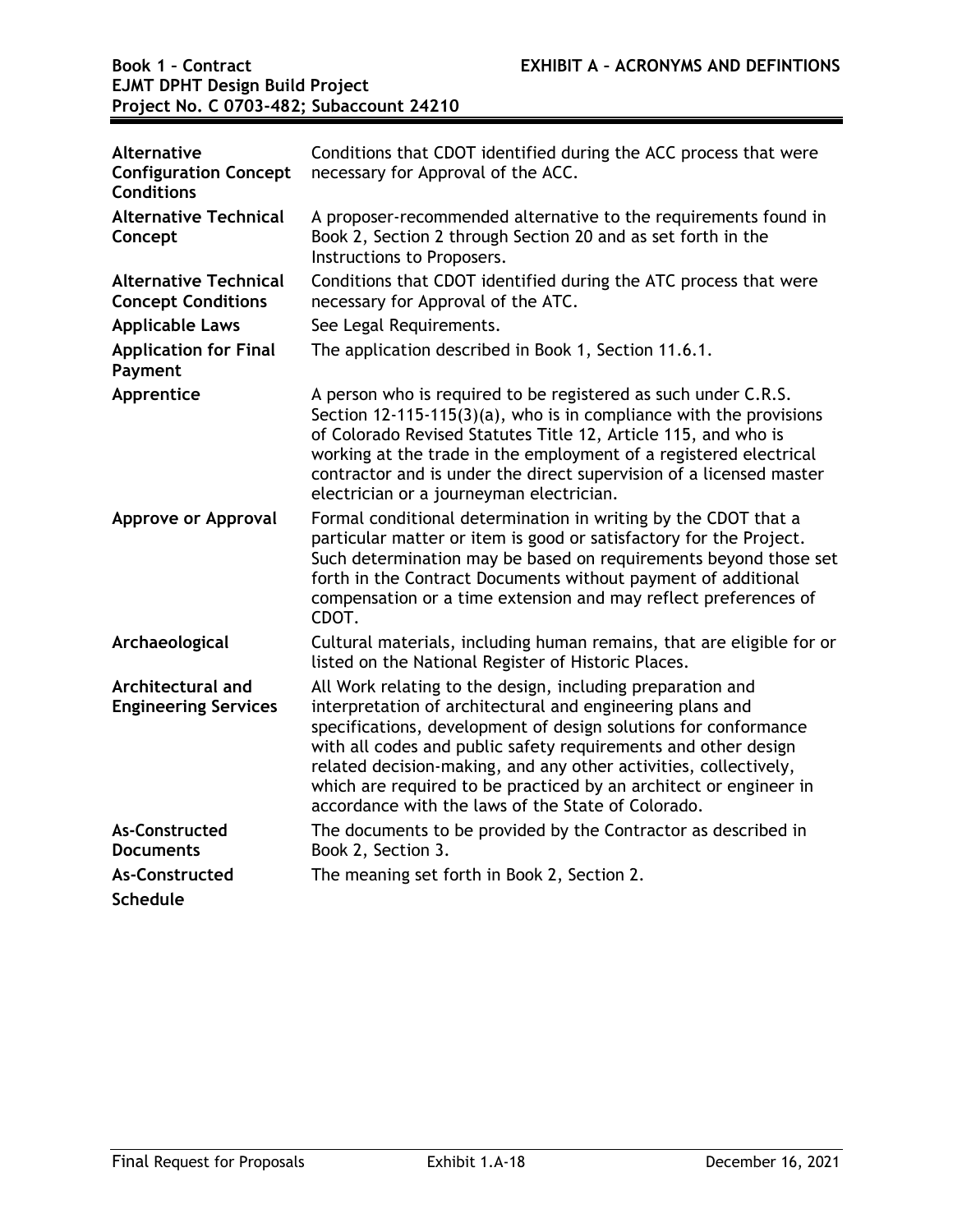| Asset                      | Any physical asset used from time to time by the Contractor or a<br>Subcontractor to perform its obligations under this Contract or any<br>Subcontract, including any:                                                                                                                                                                                                                                                                                                                                                                                                                                  |
|----------------------------|---------------------------------------------------------------------------------------------------------------------------------------------------------------------------------------------------------------------------------------------------------------------------------------------------------------------------------------------------------------------------------------------------------------------------------------------------------------------------------------------------------------------------------------------------------------------------------------------------------|
|                            | a. Element;                                                                                                                                                                                                                                                                                                                                                                                                                                                                                                                                                                                             |
|                            | b. land or buildings (whether or not part of or on the Site);                                                                                                                                                                                                                                                                                                                                                                                                                                                                                                                                           |
|                            | c. plant or machinery;                                                                                                                                                                                                                                                                                                                                                                                                                                                                                                                                                                                  |
|                            | d. equipment;                                                                                                                                                                                                                                                                                                                                                                                                                                                                                                                                                                                           |
|                            | e. spare parts; and                                                                                                                                                                                                                                                                                                                                                                                                                                                                                                                                                                                     |
|                            | f. tools.                                                                                                                                                                                                                                                                                                                                                                                                                                                                                                                                                                                               |
| Award                      | The Acceptance of the Proposal by CDOT (with the understanding<br>that the order of priority of the various Contract Documents shall be<br>as set forth in Book 1, Section 1.3, and that CDOT shall have the<br>right to require compliance with the requirements of the Contract<br>Documents, even though it may necessitate performance of Work by<br>the Contractor not contemplated in the Proposal Documents).                                                                                                                                                                                    |
| <b>Backfill</b>            | Material used to replace or the act of replacing material removed<br>during construction.                                                                                                                                                                                                                                                                                                                                                                                                                                                                                                               |
| <b>Base Course</b>         | The layer or layers of specified or selected Material of designed<br>thickness placed on a Subbase or a Subgrade to support a Surface<br>Course.                                                                                                                                                                                                                                                                                                                                                                                                                                                        |
|                            |                                                                                                                                                                                                                                                                                                                                                                                                                                                                                                                                                                                                         |
| <b>Basic Configuration</b> | The elements defining the Project as set forth in Book 2, Section 1,<br>subject to any permitted modifications thereto contained in the<br>Proposal Documents.                                                                                                                                                                                                                                                                                                                                                                                                                                          |
| <b>Betterment</b>          | As related to Utilities, a betterment is generally defined as the<br>upgrading; (e.g. increase in capacity) of a Utility being relocated<br>that is not attributable to the construction of the Project or is made<br>solely for the benefit of and at the election of the Utility Owner<br>(not including a technology improvement which can be<br>implemented at a cost equal to or less than the cost of a "like for<br>like" replacement or relocation). The use of new materials or<br>compliance with current standards in the performance of the Utility<br>Work is not considered a Betterment. |
| <b>Blue Book</b>           | The meaning set forth in Book 1, Section 13.7.3.1.                                                                                                                                                                                                                                                                                                                                                                                                                                                                                                                                                      |
| Book 1                     | The Contract Document designated as Book 1 in the RFP.                                                                                                                                                                                                                                                                                                                                                                                                                                                                                                                                                  |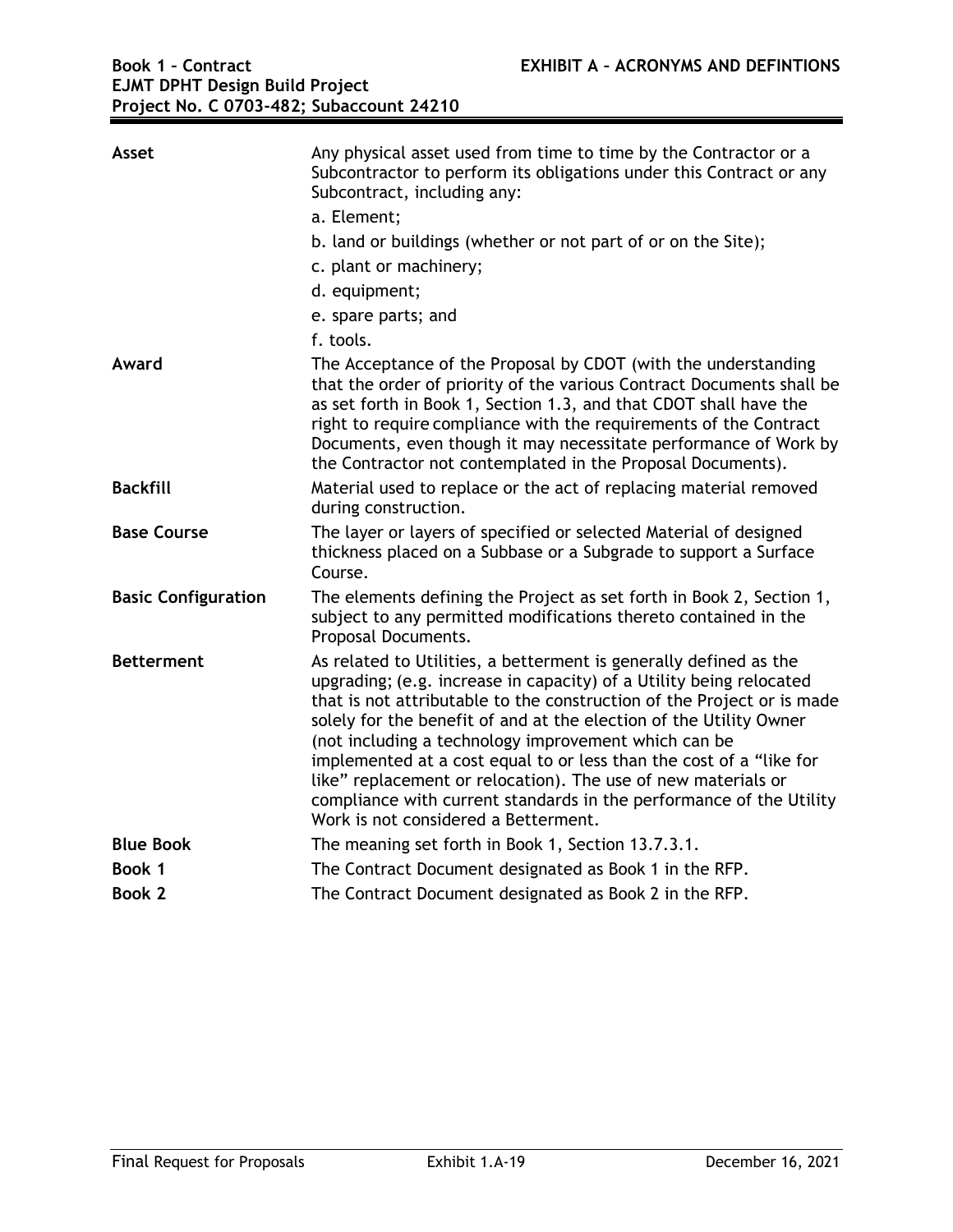| <b>Bridge</b>             | A structure, including supports, erected over a depression or an<br>obstruction such as water, highway, or railroad, and having a track<br>or passageway for carrying traffic or other moving loads and having<br>a length measured along the center of roadway of more than 20<br>feet (6 m) between undercopings of abutments or extreme ends of<br>openings for multiple boxes.<br>Length. The length of a bridge structure is the over-all length<br>measured along the line of survey stationing back to back of<br>backwalls of abutments, if present, otherwise, end to end of the<br>bridge floor; but in no case less than the total clear opening of the<br>structure.<br>Roadway Width. The clear width measured at right angles to the<br>longitudinal centerline of the bridge between the bottom of curbs<br>or guard timbers, or in the case of multiple heights of curbs, |
|---------------------------|-------------------------------------------------------------------------------------------------------------------------------------------------------------------------------------------------------------------------------------------------------------------------------------------------------------------------------------------------------------------------------------------------------------------------------------------------------------------------------------------------------------------------------------------------------------------------------------------------------------------------------------------------------------------------------------------------------------------------------------------------------------------------------------------------------------------------------------------------------------------------------------------|
|                           | between the bottoms of the lower risers.                                                                                                                                                                                                                                                                                                                                                                                                                                                                                                                                                                                                                                                                                                                                                                                                                                                  |
| <b>Calendar Day</b>       | Each and every day shown on the calendar, beginning and ending at<br>midnight.                                                                                                                                                                                                                                                                                                                                                                                                                                                                                                                                                                                                                                                                                                                                                                                                            |
| <b>CDOT</b>               | The Project Director for the Project, acting directly or through a<br>representative authorized in writing, who is responsible for<br>administrative supervision of the Project; or the State of Colorado<br>for the use and benefit of the Department of Transportation,<br>whichever the context requires.                                                                                                                                                                                                                                                                                                                                                                                                                                                                                                                                                                              |
| <b>CDOT-Caused Delays</b> | Unavoidable delays, to the extent that they affect the Critical Path,<br>arising from the following matters and no others:                                                                                                                                                                                                                                                                                                                                                                                                                                                                                                                                                                                                                                                                                                                                                                |
|                           | (a) A suspension order pursuant to Book 1, Section 14.1;                                                                                                                                                                                                                                                                                                                                                                                                                                                                                                                                                                                                                                                                                                                                                                                                                                  |
|                           | (b) CDOT-Directed Changes;                                                                                                                                                                                                                                                                                                                                                                                                                                                                                                                                                                                                                                                                                                                                                                                                                                                                |
|                           | (c) Failure or inability of CDOT to provide the Contractor with<br>access to ROW identified on the ROW Plans on or before the<br>deadline for such access set forth in the ROW Access Schedule;                                                                                                                                                                                                                                                                                                                                                                                                                                                                                                                                                                                                                                                                                           |
|                           | (d) Failure or inability of CDOT to provide responses to proposed<br>schedules, design submittals and other submittals and matters<br>for which response by CDOT is required, within the time periods<br>indicated in the Contract Documents;                                                                                                                                                                                                                                                                                                                                                                                                                                                                                                                                                                                                                                             |
|                           | (e) Uncovering, removing, and restoring Work, to the extent<br>provided in Book 1, Section 5.5.3;                                                                                                                                                                                                                                                                                                                                                                                                                                                                                                                                                                                                                                                                                                                                                                                         |
|                           | (f) Delay in issuance of NTP2 or provision of reasons why it was<br>unable to do so to the extent provided in Book 1, Section 4.2.2;                                                                                                                                                                                                                                                                                                                                                                                                                                                                                                                                                                                                                                                                                                                                                      |
|                           | (g) Any improper action by CDOT as representative with binding<br>authority or improper failure to act by CDOT within a<br>reasonable time after delivery of notice by the Contractor to<br>CDOT requesting such action; and                                                                                                                                                                                                                                                                                                                                                                                                                                                                                                                                                                                                                                                              |
|                           | (h) Any court order to suspend Work shall not be considered a<br>CDOT - Caused Delay (although it may qualify as a Force Majeure<br>event) despite the fact that CDOT may specifically direct the<br>Contractor to comply with the court order.                                                                                                                                                                                                                                                                                                                                                                                                                                                                                                                                                                                                                                           |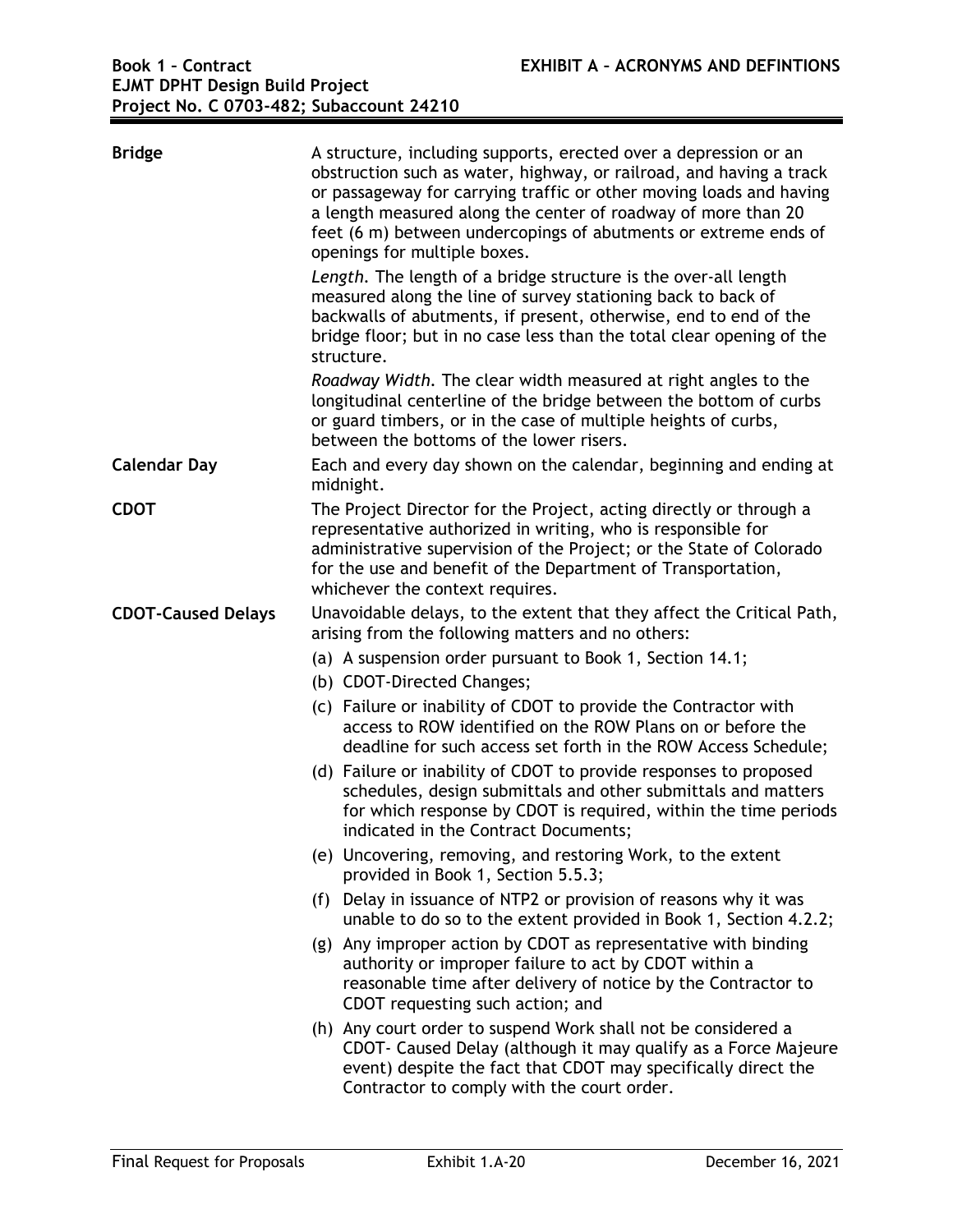|                                                   | CDOT-Directed Changes Any changes in the Work (including changes in the standards<br>applicable to the Work), which CDOT has directed the Contractor to<br>perform as described in Book 1, Section 13.                                                                                                                                                                                                                                                                                                                                                                                                                                                       |
|---------------------------------------------------|--------------------------------------------------------------------------------------------------------------------------------------------------------------------------------------------------------------------------------------------------------------------------------------------------------------------------------------------------------------------------------------------------------------------------------------------------------------------------------------------------------------------------------------------------------------------------------------------------------------------------------------------------------------|
| Certificate of<br>Compliance                      | A certification, including a signature by a person having legal<br>authority to act for the manufacturer, stating that the product or<br>assembly to be incorporated into the Project was fabricated in<br>accordance with and meets the applicable requirements of the<br>Contract Documents, or verifying the quality and quantity of<br>material delivered which shall be accepted by the Contractor,<br>whichever is applicable.                                                                                                                                                                                                                         |
| <b>Certified Invoice</b>                          | Any invoice or billing endorsed by the Contractor, certifying that<br>material, specialty work, subcontract work, rental, lease, services,<br>etc. were acquired for the Project and that the invoiced or billed<br>amount represents the actual costs.                                                                                                                                                                                                                                                                                                                                                                                                      |
| <b>Certified Test Report</b>                      | A test report from the manufacturer or an independent testing<br>laboratory, including a signature by a person having legal authority<br>to act for the manufacturer or the independent testing laboratory<br>stating that the test results show that the product or assembly to be<br>incorporated into the Project has been sampled and tested and the<br>samples have passed all specified tests.                                                                                                                                                                                                                                                         |
| <b>Change Order</b>                               | The meaning set forth in Book 1, Section 13.1.1.1.                                                                                                                                                                                                                                                                                                                                                                                                                                                                                                                                                                                                           |
| <b>Chief Engineer</b>                             | The Chief Engineer of the Colorado Department of Transportation                                                                                                                                                                                                                                                                                                                                                                                                                                                                                                                                                                                              |
| <b>Civil Rights Plan</b>                          | The meaning set forth in Book 1, Section 7.                                                                                                                                                                                                                                                                                                                                                                                                                                                                                                                                                                                                                  |
| Claim                                             | A separate demand by the Contractor for: (i) a time extension which<br>is disputed by CDOT, or (ii) payment of money or damages arising<br>from work done by or on behalf of the Contractor in connection<br>with the Contract which is disputed by CDOT. A claim will cease to<br>be a Claim upon resolution thereof, including resolution by delivery<br>of a Change Order or Contract amendment signed by all parties.                                                                                                                                                                                                                                    |
| <b>Colorado State</b><br><b>Engineer's Office</b> | The Colorado Division of Water Resources (DWR) or any authorized<br>representative of the DWR.                                                                                                                                                                                                                                                                                                                                                                                                                                                                                                                                                               |
| <b>Commercial Vehicle(s)</b>                      | A vehicle used on highways, in interstate commerce, that meets one<br>of the following criteria: (i) has a Gross Vehicle Weight Rating<br>(GVWR) or Gross Combination Weight Rating (GCWR), or gross<br>vehicle weight or gross combination weight of 10,001 pounds or<br>more, whichever is greater; (ii) is designed to transport more than<br>eight passengers (including the driver) for compensation; (iii) is<br>designed to transport 16 or more people, including the driver and is<br>not used to transport passengers for compensation; (iv) functions to<br>transport hazardous materials in quantities requiring the vehicle to<br>be placarded. |
| <b>Completion Deadline</b>                        | Any or all contract deadlines as defined in Contract Documents and<br>most specifically in Book 1, Section 17.                                                                                                                                                                                                                                                                                                                                                                                                                                                                                                                                               |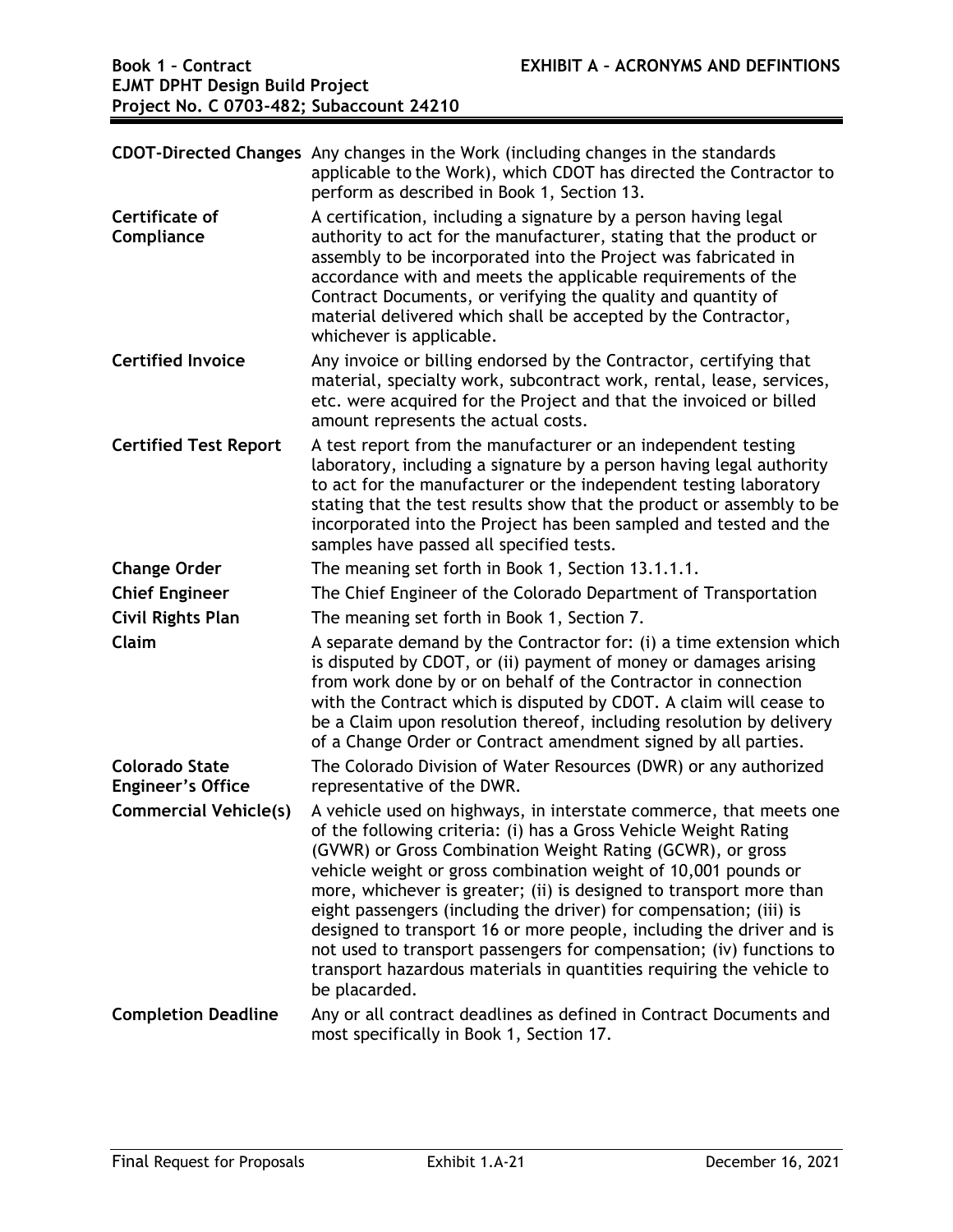| Constructive                        | When used in connection with the terms "change in the Work,"<br>"delay," "suspension," or "acceleration," that change in the Work,<br>delay, suspension, or acceleration which, but for the express terms<br>of the Contract Documents, could be inferred or implied at law.                                                                                                                |
|-------------------------------------|---------------------------------------------------------------------------------------------------------------------------------------------------------------------------------------------------------------------------------------------------------------------------------------------------------------------------------------------------------------------------------------------|
| Contaminated<br>Groundwater         | Extracted groundwater including contaminants above legally-<br>permitted discharge levels so as to require treatment prior to re-use<br>or disposal. Contaminated groundwater, which may legally be re-<br>used without treatment, including use for dust control, or which<br>merely requires dilution prior to re-use or disposal, shall specifically<br>be excluded from the definition. |
| <b>Contaminated Soils</b>           | Soils containing Hazardous Substance constituents in an amount<br>above the applicable CDPHE remediation levels, and less than the<br>amounts set forth in 40 CFR, Part 261.                                                                                                                                                                                                                |
| Contract                            | Depending on the context: (i) the Design/Build Contract, or (ii)<br>collectively, the Contract Documents, which establish the rights and<br>obligations of CDOT and the Contractor.                                                                                                                                                                                                         |
| <b>Contract Deadlines</b>           | The deadlines set forth in Book 1, Section 4.3                                                                                                                                                                                                                                                                                                                                              |
| <b>Contract Documents</b>           | The meaning set forth in Book 1, Section 1.2.                                                                                                                                                                                                                                                                                                                                               |
| <b>Contract Drawings</b>            | The drawings included in Book 4, including the ROW Plans.                                                                                                                                                                                                                                                                                                                                   |
| <b>Contract Execution</b>           | The meaning set forth in the ITP.                                                                                                                                                                                                                                                                                                                                                           |
| <b>Contract Price</b>               | The meaning set forth in Book 1, Section 11.1.1.                                                                                                                                                                                                                                                                                                                                            |
| <b>Contract Schedules</b>           | The meaning set forth in Book 2, Section 2.                                                                                                                                                                                                                                                                                                                                                 |
| <b>Contract Year</b>                | A period of twelve months commending on (and including) July 1 of<br>each Calendar Year; provided that:                                                                                                                                                                                                                                                                                     |
|                                     | (a) the first Contract Year shall be the period commencing on (and<br>including) the Effective Date and ending on the immediately<br>following June 30; and                                                                                                                                                                                                                                 |
|                                     | (b) the final Contract Year shall be the period commencing on (and<br>including) July 1 immediately preceding the last Calendar Day<br>prior to Final Acceptance Deadline and ending on that last<br>Calendar Day of the Final Acceptance Deadline, whereas each<br>of June 30 and July 1 shall be determined by reference to the<br>time and date in Denver, Colorado.                     |
| Contractor                          | The meaning set forth in the first page of Book 1. Contractor refers<br>to any person or entity awarded a Contract with CDOT to provide<br>construction services for the Project.                                                                                                                                                                                                           |
| Contractor<br><b>Specifications</b> | The specifications describing the Work that are developed by the<br>Contractor.                                                                                                                                                                                                                                                                                                             |
| <b>Contractor's Engineer</b>        | A professional engineer registered in the State of Colorado who is<br>responsible for engineering and administrative supervision of the<br>Project on behalf of the Contractor, who is either an employee of<br>the Contractor, or a consulting engineer under contract to the<br>Contractor.                                                                                               |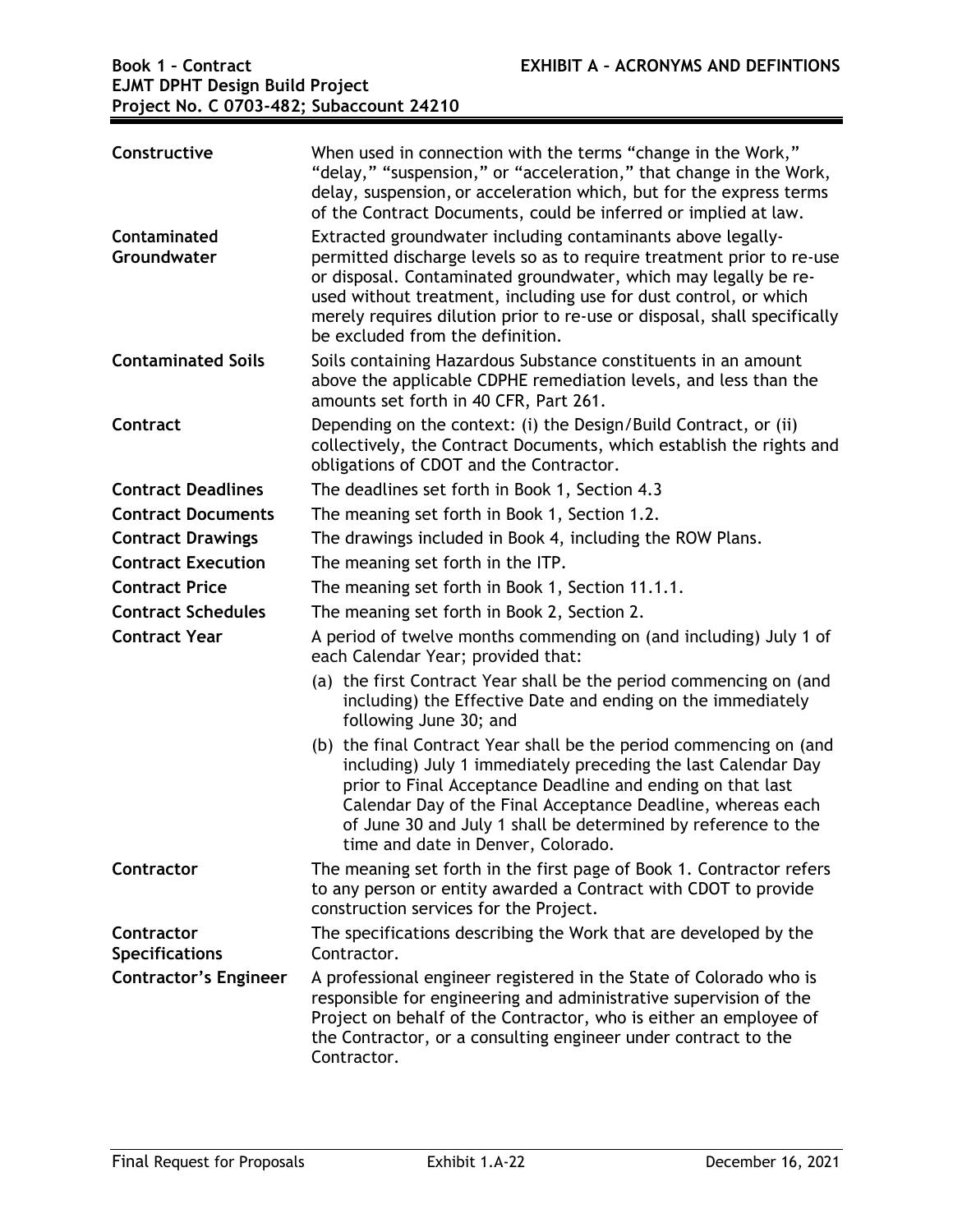| <b>Contractor's Utility</b><br><b>Tracking Report</b> | The report regarding Utilities likely to be impacted by the Project<br>which the Contractor shall maintain on a current basis, and which<br>the Contractor shall periodically submit to CDOT, as more<br>particularly described in Book 2, Section 7.           |
|-------------------------------------------------------|-----------------------------------------------------------------------------------------------------------------------------------------------------------------------------------------------------------------------------------------------------------------|
| <b>Contractor-Related</b><br><b>Entities</b>          | Contractor, Major Participants, Subcontractors, their employees,<br>agents and officers and all other Persons for whom Contractor may<br>be legally or contractually responsible.                                                                               |
| <b>Critical Path</b>                                  | The precedence of activities with total Float less than or equal to<br>zero on each applicable Contract Schedule.                                                                                                                                               |
| <b>Current Baseline</b><br><b>Schedule</b>            | The meaning set forth in Book 2, Section 2.                                                                                                                                                                                                                     |
| Day                                                   | The meaning set forth in Book 1, Section 1.8.                                                                                                                                                                                                                   |
| <b>DBE Construction Goal</b>                          | The meaning set forth in Book 1, Section 7.6.1.                                                                                                                                                                                                                 |
| <b>DBE Design Goal</b>                                | The meaning set forth in Book 1, Section 7.6.1.                                                                                                                                                                                                                 |
| <b>DBE Performance Plan</b>                           | The plan provided by the Contractor and Approved by CDOT as<br>described in Book 1, Exhibit J (or, prior to such Approval, the draft<br>DBE performance plan included with the Proposal Documents).                                                             |
| Defect or Defective<br>Condition                      | Nonconforming Work.                                                                                                                                                                                                                                             |
| <b>Delay and Disruption</b><br><b>Damages</b>         | The meaning set forth in Book 1, Section 13.5.2.                                                                                                                                                                                                                |
| <b>Department</b>                                     | The Colorado Department of Transportation.                                                                                                                                                                                                                      |
| <b>Design Acceptance</b>                              | The meaning set forth in Book 2, Section 3.5.                                                                                                                                                                                                                   |
| <b>Design Documents</b>                               | All drawings (including plans, elevations, sections, details, and<br>diagrams), specifications, reports, calculations and records, at any<br>stage of development or revision necessary for design of the Project<br>in accordance with the Contract Documents. |
| <b>Design/Build Contract</b>                          | That certain Design/Build Contract executed by CDOT and the<br>Contractor (to which this Exhibit A is attached), and any and all<br>amendments thereto.                                                                                                         |
| <b>Design-Build Quality</b><br>Manager                | See Quality Control Administrator                                                                                                                                                                                                                               |
| <b>Design Technical</b><br>Approach                   | The meaning set forth in Section 2.2.4 of the Instructions to<br>Proposers.                                                                                                                                                                                     |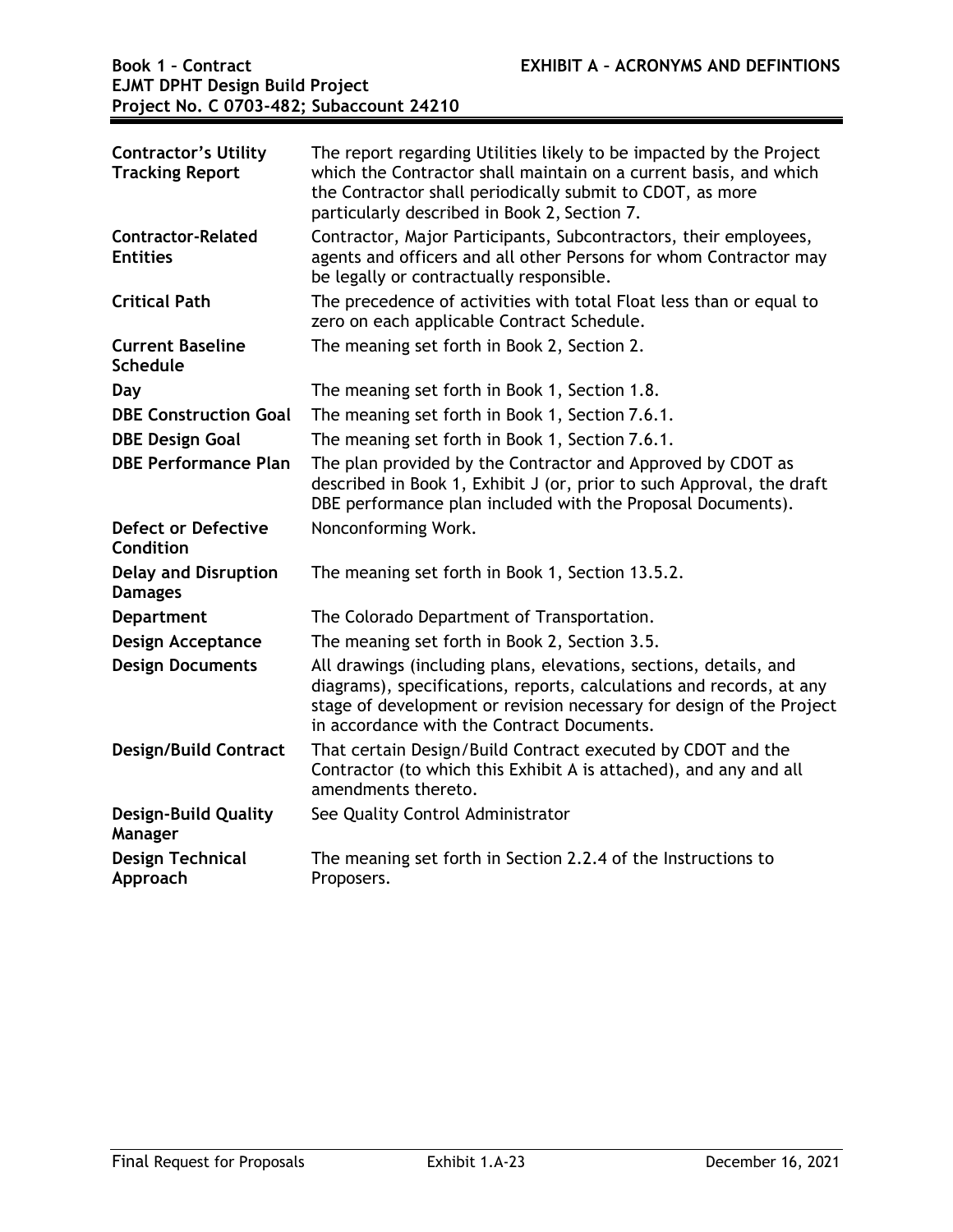**Differing Site Conditions** "Differing Site Conditions" shall mean (a) subsurface or latent conditions encountered at the exact boring holes identified in the geotechnical reports included with the Reference Documents, which differ materially from those conditions indicated in the geotechnical reports for such boring holes, or (b) physical conditions of an unusual nature, differing materially from those ordinarily encountered in the area and generally recognized as inherent in the type of work provided for in the Contract. The term shall specifically exclude all such conditions of which Contractor had actual or constructive knowledge as of the Proposal Due Date. The foregoing definition specifically excludes (x) Utility facilities, (y) Hazardous Substances and (z) any conditions which constitute or are caused by a Force Majeure event. **Directive Letter** The letter described in Book 1, Section 13.1.1.2. **Disadvantaged Business**  A State-certified business listed on the Colorado Unified **Enterprise**  Certification Program DBE Directory. **Dispute** The meaning set forth in Book 1, Section 19.2. **Dispute Review Board** The board described in Book 1, Section 19.2.3. **Document Control System**  The Contractor's system for storing and maintaining all project documentation, including reports, plans, certifications, and records. **Document Management**  CDOT's secure web-based document control system for storing, **System**  transmitting, and maintaining all project documentation, including all submittals and correspondence with the Contractor. **Duration Deadline** Any and all contract duration deadlines as defined in the Contract Documents and most specifically in Book 1, Section 17. **Early Notice to Proceed** A written notice issued by CDOT to the Contractor, after the First Notice to Proceed or NTP1 but before the Second Notice to Proceed or NTP2, to proceed with the limited amount of Work directed and described in the notice on the date specified therein **Easement** The legal right of one entity to use all or part of the property of another entity for some specific purpose either permanently or temporarily. The term may refer to either the right itself or the document conferring the right. **Effective Date** The date of execution of the Contract by CDOT. **Electrical Contractor** Any person, firm, co-partnership, corporation, association, or combination thereof that undertakes or offers to undertake for another the planning, laying out, supervising, and installing or the making of additions, alterations, and repairs in the installation of wiring apparatus and equipment for electric light, heat and power.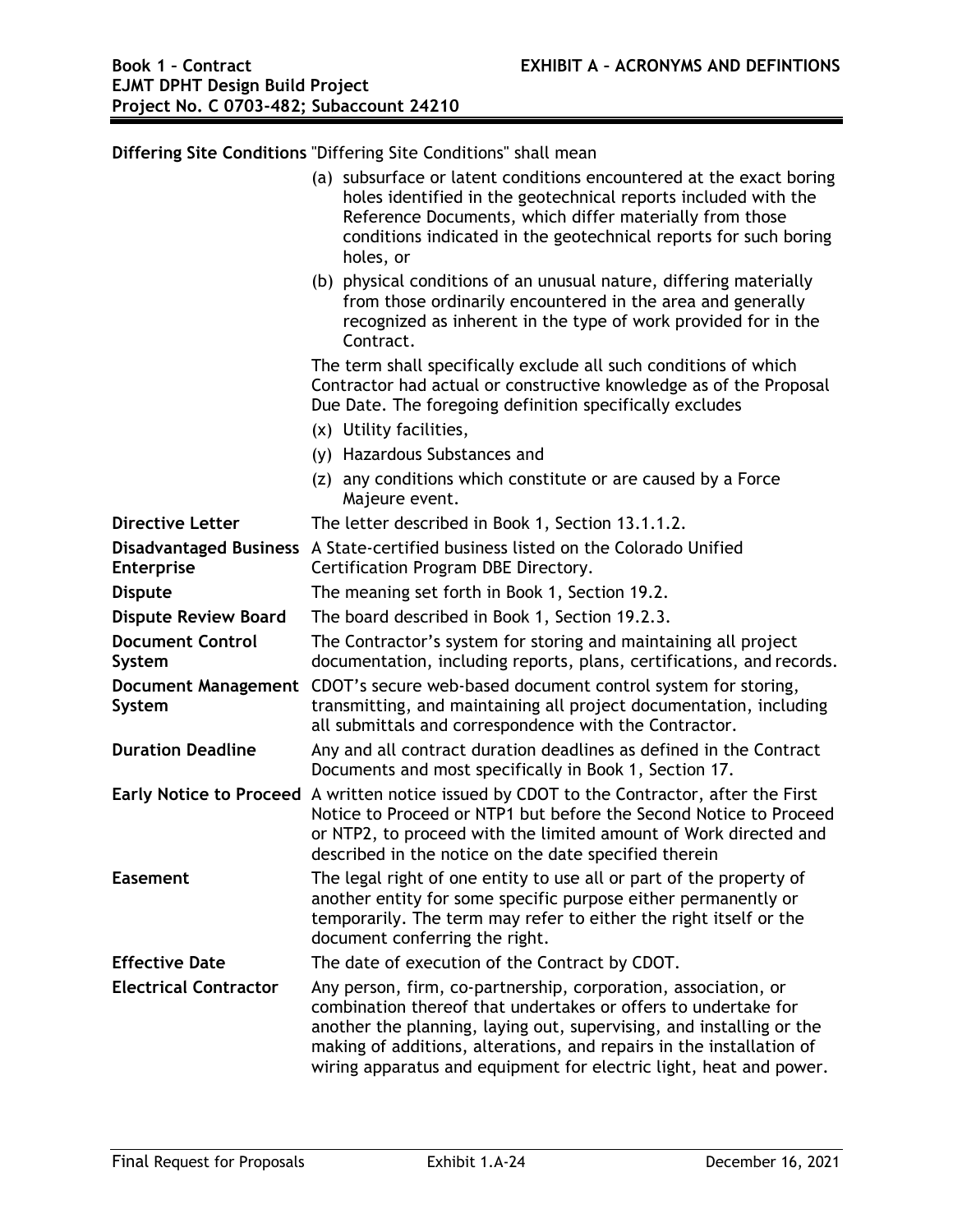| <b>Electrical Work</b>                       | Means wiring for, installing, and repairing electrical apparatus and<br>equipment for electric light, heat, and power.                                                                                                                                                                                                                                                                                                                                                                                                                                                                                                                                                                                                                                                                                                                                                                                                                                                                                                                                                                                                                                                                                                                                                                             |
|----------------------------------------------|----------------------------------------------------------------------------------------------------------------------------------------------------------------------------------------------------------------------------------------------------------------------------------------------------------------------------------------------------------------------------------------------------------------------------------------------------------------------------------------------------------------------------------------------------------------------------------------------------------------------------------------------------------------------------------------------------------------------------------------------------------------------------------------------------------------------------------------------------------------------------------------------------------------------------------------------------------------------------------------------------------------------------------------------------------------------------------------------------------------------------------------------------------------------------------------------------------------------------------------------------------------------------------------------------|
| <b>Element</b>                               | An individual component, system or subsystem of the Project.                                                                                                                                                                                                                                                                                                                                                                                                                                                                                                                                                                                                                                                                                                                                                                                                                                                                                                                                                                                                                                                                                                                                                                                                                                       |
|                                              | Emerging Small Business A State-certified business listed on CDOT's ESB Directory.                                                                                                                                                                                                                                                                                                                                                                                                                                                                                                                                                                                                                                                                                                                                                                                                                                                                                                                                                                                                                                                                                                                                                                                                                 |
| <b>Engineer</b>                              | See "Contractor's Engineer." The Contractor acknowledges and<br>agrees that CDOT will be responsible for certain oversight and other<br>matters with respect to the Project, and that as a result certain<br>rights in favor of the Engineer may be exercised by and inure to the<br>benefit of CDOT rather than the Contractor's Engineer. In the event<br>any question arises regarding whether any such rights are applicable<br>to CDOT or how to apply such rights, CDOT's interpretation<br>regarding such matter shall control.                                                                                                                                                                                                                                                                                                                                                                                                                                                                                                                                                                                                                                                                                                                                                             |
| Environmental<br><b>Compliance Work Plan</b> | The meaning set forth in Book 2, Section 5.                                                                                                                                                                                                                                                                                                                                                                                                                                                                                                                                                                                                                                                                                                                                                                                                                                                                                                                                                                                                                                                                                                                                                                                                                                                        |
| <b>Environmental Laws</b>                    | All Legal Requirements now or hereafter in effect relating to the<br>environment or to emissions, discharges, releases, or threatened<br>releases of Hazardous Substances into the environment, including<br>into the air, surface water or groundwater, or onto land, or relating<br>to the manufacture, processing, distribution, use, treatment,<br>storage, disposal, transport, or handling of Hazardous Substances or<br>otherwise relating to the protection of public health, public<br>welfare, or the natural environmental (including protection of<br>nonhuman forms of life, land, surface water, groundwater, and air),<br>including the statutes listed in the definition of Hazardous<br>Substances; the National Environmental Policy Act, as amended, 42<br>U.S.C. §§ 4321 et seq.; the Occupational Safety and Health Act, as<br>amended, 29 U.S.C. §§ 651 et seq.; and the Hazardous Materials<br>Transportation Act, as amended, 49 App. U.S.C. §§ 1801; the<br>Endangered Species Act, as amended, 16 U.S.C. §§ 1531 et seq.; the<br>Clean Water Act, 33 U.S.C. §§ 1251, et seq.; the Safe Drinking<br>Water Act, 42 U.S.C. §§ 300f, et seq.; the Migratory Bird Treaty Act,<br>16 U.S.C. §§ 703 et seq.; and the Eagle Protection Act, 16 U.S.C. §<br>668, each as amended. |
| Environmental<br><b>Requirements</b>         | Any and all requirements set out in Book 2 Section 5, including the<br>obligation to comply with Environmental Laws and all Environmental<br>Approvals.                                                                                                                                                                                                                                                                                                                                                                                                                                                                                                                                                                                                                                                                                                                                                                                                                                                                                                                                                                                                                                                                                                                                            |
| <b>Equipment</b>                             | All machinery, tools, and apparatus together with supplies for<br>upkeep and maintenance, necessary for the proper construction and<br>acceptable completion of the Work.                                                                                                                                                                                                                                                                                                                                                                                                                                                                                                                                                                                                                                                                                                                                                                                                                                                                                                                                                                                                                                                                                                                          |
| Error                                        | An error, omission, inconsistency, inaccuracy, deficiency or other<br>defect.                                                                                                                                                                                                                                                                                                                                                                                                                                                                                                                                                                                                                                                                                                                                                                                                                                                                                                                                                                                                                                                                                                                                                                                                                      |
| <b>ESB Contract Goal</b>                     | The meaning set forth in Book 1, Section 7.7.1.                                                                                                                                                                                                                                                                                                                                                                                                                                                                                                                                                                                                                                                                                                                                                                                                                                                                                                                                                                                                                                                                                                                                                                                                                                                    |
| <b>Escrowed Proposal</b><br><b>Documents</b> | The meaning set forth in Book 1, Section 22.1.                                                                                                                                                                                                                                                                                                                                                                                                                                                                                                                                                                                                                                                                                                                                                                                                                                                                                                                                                                                                                                                                                                                                                                                                                                                     |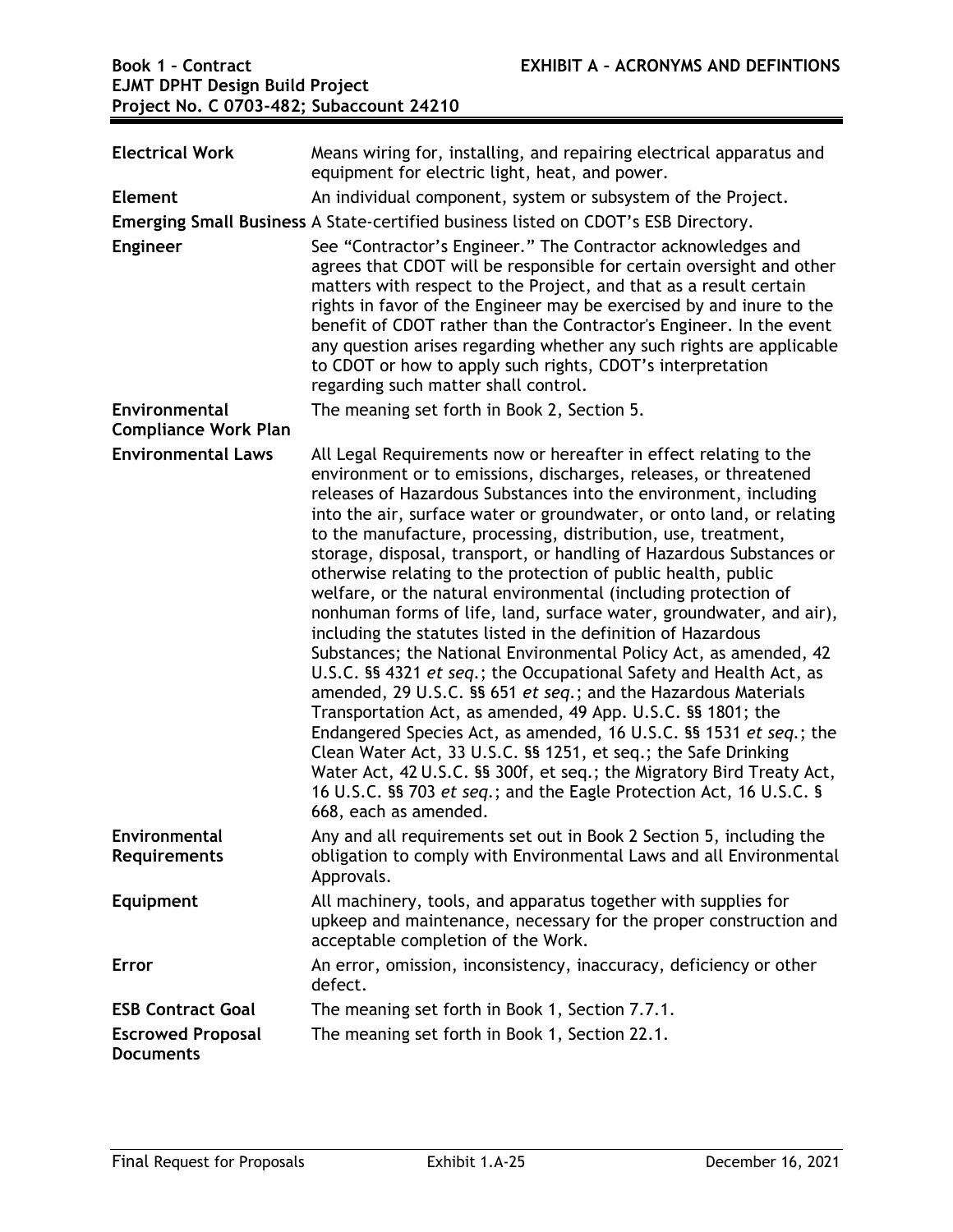| <b>Event of Default</b>                    | A default as described in Book 1, Section 16.1.1, following notice<br>and opportunity to cure to the extent permitted by Book 1, Section<br>16.1.2 and issuance by CDOT of notice that an Event of Default has<br>occurred.                                                                                                                                                                         |
|--------------------------------------------|-----------------------------------------------------------------------------------------------------------------------------------------------------------------------------------------------------------------------------------------------------------------------------------------------------------------------------------------------------------------------------------------------------|
| <b>Existing Utility Plans</b>              | The set of plans included on the website, Reference Documents.                                                                                                                                                                                                                                                                                                                                      |
| <b>Extra Work</b>                          | Work neither required nor expected to be required by the Contract<br>Documents but found by the Engineer to be essential to the<br>satisfactory completion of the Contract.                                                                                                                                                                                                                         |
| <b>Federal Requirements</b>                | All Legal Requirements applicable to work financed with federal<br>funds and the provisions required to be included in FHWA-assisted<br>contracts, including the provisions set forth in Book 1, Exhibit C.                                                                                                                                                                                         |
| <b>Final Acceptance</b>                    | Acceptance of the Project as described in Book 1, Section 20.                                                                                                                                                                                                                                                                                                                                       |
| <b>Final Acceptance</b><br><b>Deadline</b> | Achievement of all Work necessary to meet the Final Acceptance<br>Deadline as described in Book 1, Section 4.3.                                                                                                                                                                                                                                                                                     |
|                                            | Final Design Documents The completed Design Documents following Acceptance thereof by<br>CDOT as described in Book 2, Section 3                                                                                                                                                                                                                                                                     |
| <b>Fire Life Safety System</b>             | The integrated overarching system required to monitor, control,<br>and implement the various fire protection, life safety, and other<br>systems located in the tunnel.                                                                                                                                                                                                                              |
| <b>First Notice to Proceed</b>             | A written notice issued by CDOT to the Contractor to proceed with<br>the limited amount of Work directed and described in the notice on<br>the date specified therein. Also referred to as NTP1.                                                                                                                                                                                                    |
| <b>Fixed Price/Best Design</b><br>Approach | The best value selection method set forth in 23 C.F.R., Part 627,<br>et.al.                                                                                                                                                                                                                                                                                                                         |
| <b>Float</b>                               | The meaning set forth in Book 2, Section 2.                                                                                                                                                                                                                                                                                                                                                         |
| <b>Force Majeure</b>                       | For purposes of a Contract Price increase, the meaning set forth in<br>Book 1, Section 13.3.1.1(9)(a). For purposes of Contractor's<br>entitlement to a time extension, the meaning set forth in Book 1,<br>Section 13.3.1.1(9)(b).                                                                                                                                                                 |
|                                            | General Layout Drawing A drawing depicting the Plan View, the Longitudinal Section, a<br>Profile Diagram and a Typical Section for a given structure.                                                                                                                                                                                                                                               |
|                                            | Governmental Approval Any approval, authorization, certification, consent, decision,<br>exemption, filing, lease, license, permit, agreement, concession,<br>grant, franchise, registration or ruling, required by or with any<br>Governmental Person in order to design and construct the Project.                                                                                                 |
| <b>Governmental Person</b>                 | Any federal, state, local or foreign government and any political<br>subdivision or any governmental, quasi-governmental, judicial,<br>public or statutory instrumentality, administrative agency,<br>authority, body or entity. The term includes the State of Colorado<br>and agencies and subdivisions thereof, other than the Department<br>of Transportation. Also referred to as Third Party. |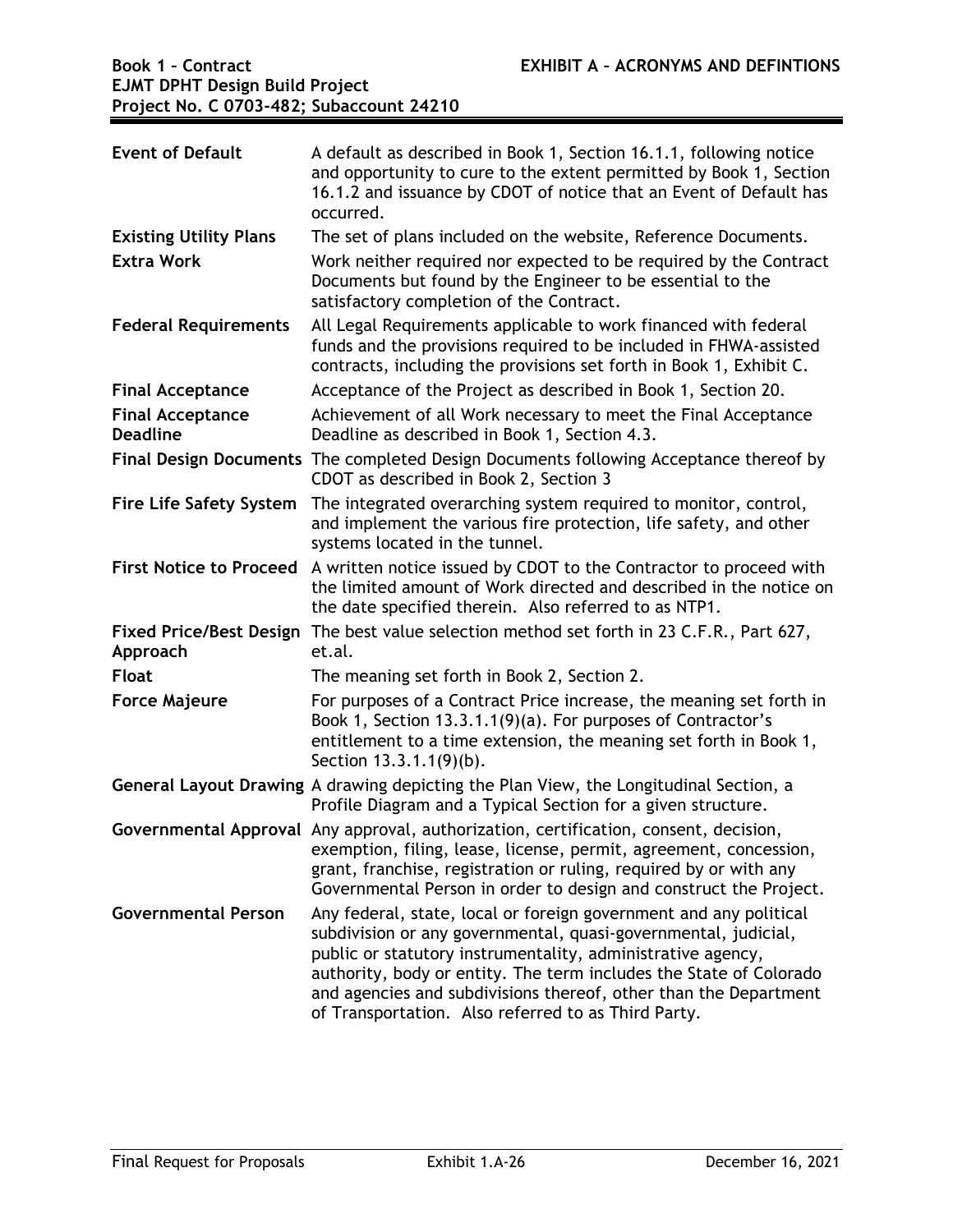**Hazardous Substances** Any of the following: (a) Substance, product, waste or other material of any nature whatsoever which is or becomes listed, regulated, or addressed pursuant to the Comprehensive Environmental Response, Compensation and Liability Act, 42 USC Section 9601, et seq. ("CERCLA"); the Hazardous Materials Transportation Act, 49 USC Section 1801, et seq.; the Resource Conservation and Recovery Act, 42 USC Section 6901 et seq. ("RCRA"); the Toxic Substances Control Act, 15 USC Sections 2601 et seq.; the Clean Water Act, 33 USC Sections 1251 et seq.; the Clean Air Act, 42 USC Sections 7401 et seq.; all as amended, or any other federal, state or local statute, law, ordinance, resolution, code, rule, regulation, order or decree regulating, relating to, or imposing liability or standards of conduct concerning, any hazardous, toxic or dangerous waste, substance or material, as now or at any time hereafter in effect, (b) Any substance, product, waste or other material of any nature whatsoever which may give rise to liability under any of the above statutes or under any statutory or common law theory based on negligence, trespass, intentional tort, nuisance or strict liability or under any reported decisions of a state or federal court, (c) Petroleum or crude oil excluding de minimis amounts and excluding petroleum and petroleum products contained within regularly operated motor vehicles, and (d) Asbestos or asbestos-containing materials in structures and or other improvements on or in the Site (other than mineral asbestos naturally occurring in the ground). **Highway, Freeway, Street, or Road**  A general term denoting a public way for purposes of vehicular travel, including the entire area within the ROW. **Holidays** New Year's Day, Dr. Martin Luther King, Jr.'s Birthday (observed), President's Day, Memorial Day, Independence Day, Labor Day, Frances Xavier Cabrini Day, Veterans' Day, Thanksgiving Day, and Christmas Day. When New Year's Day, Independence Day or Christmas Day falls on Sunday, the following Monday shall be considered a Holiday. When one of these days falls on a Saturday, the preceding Friday shall be considered a Holiday. Additional legal holidays, when designated by the Governor of the State of Colorado or the President of the United States will also be included as Holidays. **Incidental Utility Work** Incidental Utility Work shall include Abandonment, Protection-in-Place and Utility Removal Work necessary and/or determined by the Contractor to be convenient for construction and/or accommodation of the Project. The Contractor shall be responsible for Incidental Utility Work for all Utilities, including required

Governmental Approvals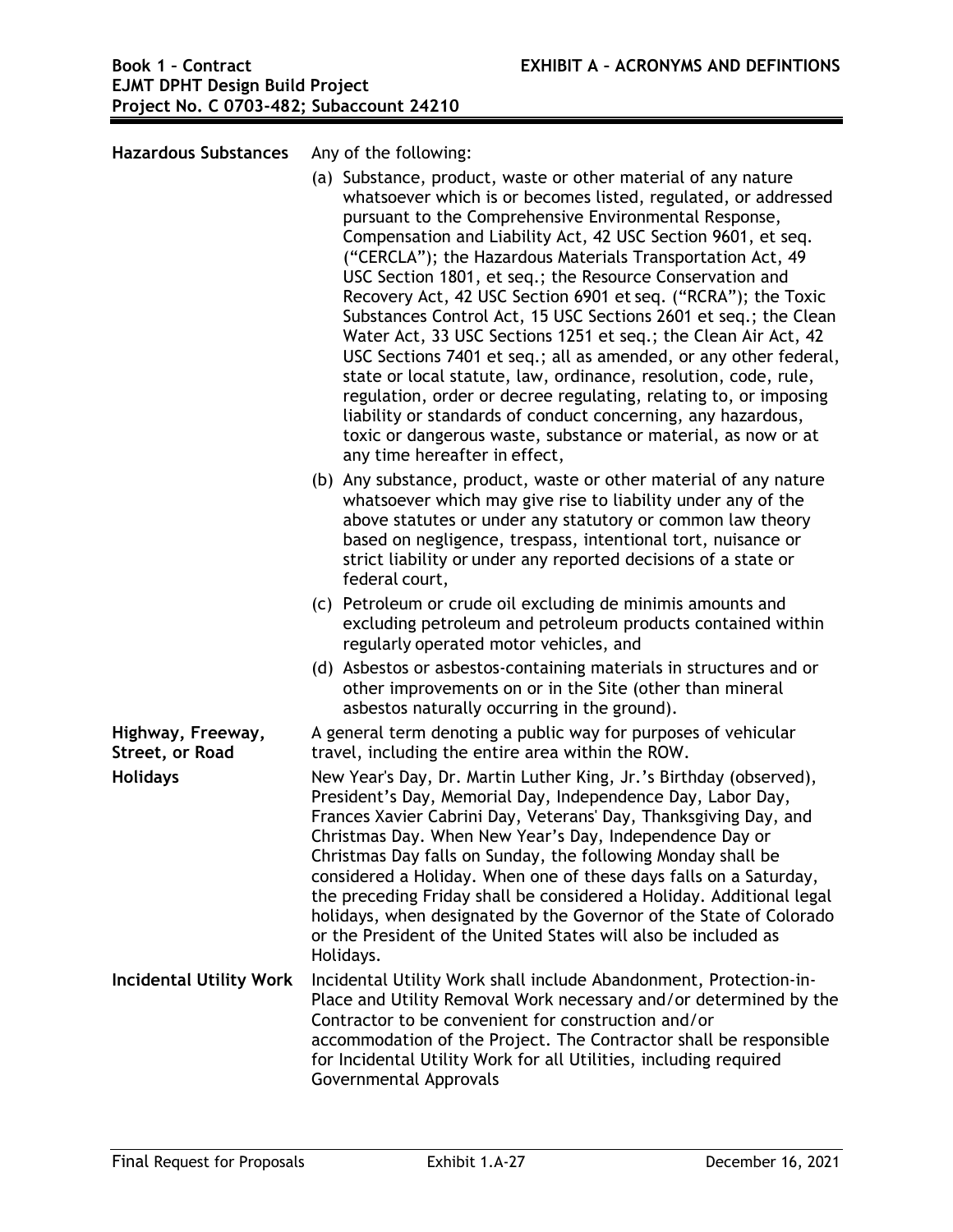| Including, or including,<br>includes, included<br><b>Incremental Costs</b> | All references in the Contract Documents to "Including" or<br>"including" shall mean "including, but not limited to".<br>Those costs, if any, which the Contractor incurs as a result of a<br>particular circumstance, which the Contractor would not have<br>incurred but for the circumstance. In determining such costs, one<br>would determine the total cost that the Contractor would have<br>incurred had the circumstance not occurred, and subtract such<br>amount from the costs actually incurred; the difference is the<br>"increment." (For example, if the Contractor originally has to<br>relocate three water lines, and a fourth water line is discovered in<br>the same general area which can be relocated by the same crew,<br>then if the Contractor is entitled (pursuant to Contract Section<br>13.11.3) to a Change Order increasing the Contract Price on account<br>of such newly discovered water line, CDOT will be charged with only<br>the costs of keeping the crew working the additional time to<br>relocate the fourth water line, and will not be charged any portion<br>of the expense of moving the crew to the site in the first place.) |
|----------------------------------------------------------------------------|--------------------------------------------------------------------------------------------------------------------------------------------------------------------------------------------------------------------------------------------------------------------------------------------------------------------------------------------------------------------------------------------------------------------------------------------------------------------------------------------------------------------------------------------------------------------------------------------------------------------------------------------------------------------------------------------------------------------------------------------------------------------------------------------------------------------------------------------------------------------------------------------------------------------------------------------------------------------------------------------------------------------------------------------------------------------------------------------------------------------------------------------------------------------------------|
| <b>Indemnified Parties</b>                                                 | The meaning set forth in Book 1, Section 18.1.1.                                                                                                                                                                                                                                                                                                                                                                                                                                                                                                                                                                                                                                                                                                                                                                                                                                                                                                                                                                                                                                                                                                                               |
| <b>Independent Assurance</b>                                               | Activities that are an unbiased and independent evaluation of all<br>the sampling and testing (or inspection) procedures field used in the<br>Quality Assurance program.                                                                                                                                                                                                                                                                                                                                                                                                                                                                                                                                                                                                                                                                                                                                                                                                                                                                                                                                                                                                       |
| <b>Quality Control</b>                                                     | Independent Contractor Independent on-site inspection and testing of the construction<br>elements of the work by the Contractor to verify the work has been<br>constructed in conformance with the Contract requirements, and to<br>support CDOT's owner acceptance responsibilities.                                                                                                                                                                                                                                                                                                                                                                                                                                                                                                                                                                                                                                                                                                                                                                                                                                                                                          |
| <b>Independent Design</b><br><b>Quality Control</b>                        | The meaning set forth in Book 2, Section 3.                                                                                                                                                                                                                                                                                                                                                                                                                                                                                                                                                                                                                                                                                                                                                                                                                                                                                                                                                                                                                                                                                                                                    |
| <b>Independent Quality</b><br>Control                                      | All those planned and systematic actions necessary for Contractor to<br>certify to the Department that all Work fully complies with the<br>requirements of the Contract and that all materials incorporated in<br>the Work, all equipment used, and all elements of the Work will<br>perform satisfactorily for the purpose(s) intended.                                                                                                                                                                                                                                                                                                                                                                                                                                                                                                                                                                                                                                                                                                                                                                                                                                       |
| Inspection                                                                 | The act of viewing or looking carefully at construction,<br>manufacturing, design, and maintenance practices, processes, and<br>products, including document control and shop drawing review, to<br>ensure that the practices, processes, and products comply with the<br>quality requirements contained in the Contract Documents.                                                                                                                                                                                                                                                                                                                                                                                                                                                                                                                                                                                                                                                                                                                                                                                                                                            |
| Inspector or Inspector                                                     | Representatives of either the Design-Builder or CDOT to perform<br>inspection during construction activity.                                                                                                                                                                                                                                                                                                                                                                                                                                                                                                                                                                                                                                                                                                                                                                                                                                                                                                                                                                                                                                                                    |
| Instructions to<br><b>Proposers</b>                                        | The RFP Document identified as Instructions to Proposers.                                                                                                                                                                                                                                                                                                                                                                                                                                                                                                                                                                                                                                                                                                                                                                                                                                                                                                                                                                                                                                                                                                                      |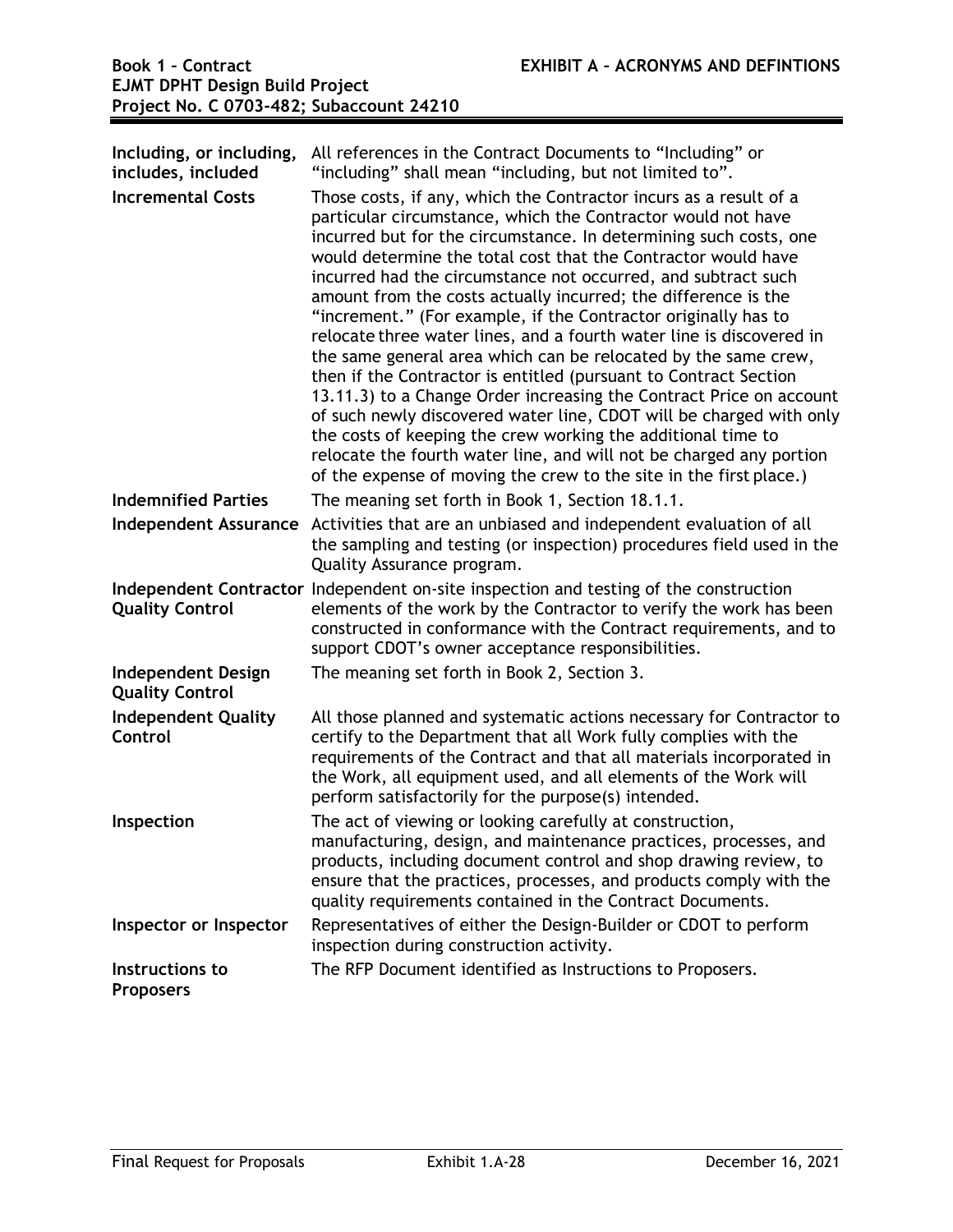| <b>ITS Work</b>                            | All elements of the Work necessary for completion of the ITS<br>Elements, including providing equipment to meet specified<br>performance measures, development of computer software,<br>installation of equipment, testing and acceptance of equipment and<br>software, integration of newly installed components with existing<br>ITS infrastructure and maintenance of ITS components.                                                                                |
|--------------------------------------------|-------------------------------------------------------------------------------------------------------------------------------------------------------------------------------------------------------------------------------------------------------------------------------------------------------------------------------------------------------------------------------------------------------------------------------------------------------------------------|
|                                            | Journeyman Electrician A person having the necessary qualifications, training, expertise,<br>and technical knowledge to wire for, install, and repair electrical<br>apparatus and equipment for electric light, heat, and power, and<br>for other purposes, in accordance with standard rules governing the<br>work.                                                                                                                                                    |
| <b>Key Personnel</b>                       | The persons listed on Contract Exhibit D, subject to revision in<br>accordance with the Contract requirements.                                                                                                                                                                                                                                                                                                                                                          |
| Laboratory                                 | The testing laboratory of the Contractor, CDOT, or any other<br>certified testing laboratory.                                                                                                                                                                                                                                                                                                                                                                           |
| <b>Landscape Acceptance</b>                | The meaning set forth in Book 2, Section 17.                                                                                                                                                                                                                                                                                                                                                                                                                            |
| Landscape and<br><b>Aesthetics</b>         | The design and visual treatment of Project elements and<br>components comprising landscaping for the highway ROW,<br>architectural treatment of bridges and Structures with their<br>adjacent environments, retaining and noise wall patterning, parking<br>structures, site furnishings and lighting and slope paving.                                                                                                                                                 |
| <b>Establishment Period</b>                | Landscape and Wetlands The meaning set forth in Book 2, Section 17.                                                                                                                                                                                                                                                                                                                                                                                                     |
| <b>Late Finish Cost</b><br><b>Schedule</b> | The late start dates set forth on each applicable Contract Schedule,<br>subject to revision in connection with any Change Orders, which<br>revise the Contract Schedules.                                                                                                                                                                                                                                                                                               |
| <b>Legal Requirements</b>                  | All applicable federal, state and local laws, codes, ordinances,<br>rules, regulations, judgments, decrees, directives, guidelines,<br>policy requirements, orders and decrees of any Governmental<br>Person having jurisdiction over the Project or Site, the practices<br>involved in the Project or Site, any Work, or any Utility Work being<br>performed by a Utility Owner. The term "Legal Requirements" does<br>not include Governmental Approvals.             |
| Lien                                       | Any pledge, lien, security interest, mortgage, deed of trust or other<br>charge or encumbrance of any kind, or any other type of<br>preferential arrangement (including any agreement to give any of<br>the foregoing, any conditional sale or other title retention<br>agreement, any lease in the nature of a security instrument, and<br>the filing of or agreement to file any financing statement or other<br>instrument intended to perfect a security interest). |
| <b>Liquidated Damages</b>                  | The damages described in Book 1, Section 17.1.                                                                                                                                                                                                                                                                                                                                                                                                                          |
| <b>Local Agency</b>                        | An agency that may hold review, acceptance or approval authority<br>on the Project                                                                                                                                                                                                                                                                                                                                                                                      |
| <b>Major Participants</b>                  | The meaning set forth in Section 1.1 of the Instructions to Proposers                                                                                                                                                                                                                                                                                                                                                                                                   |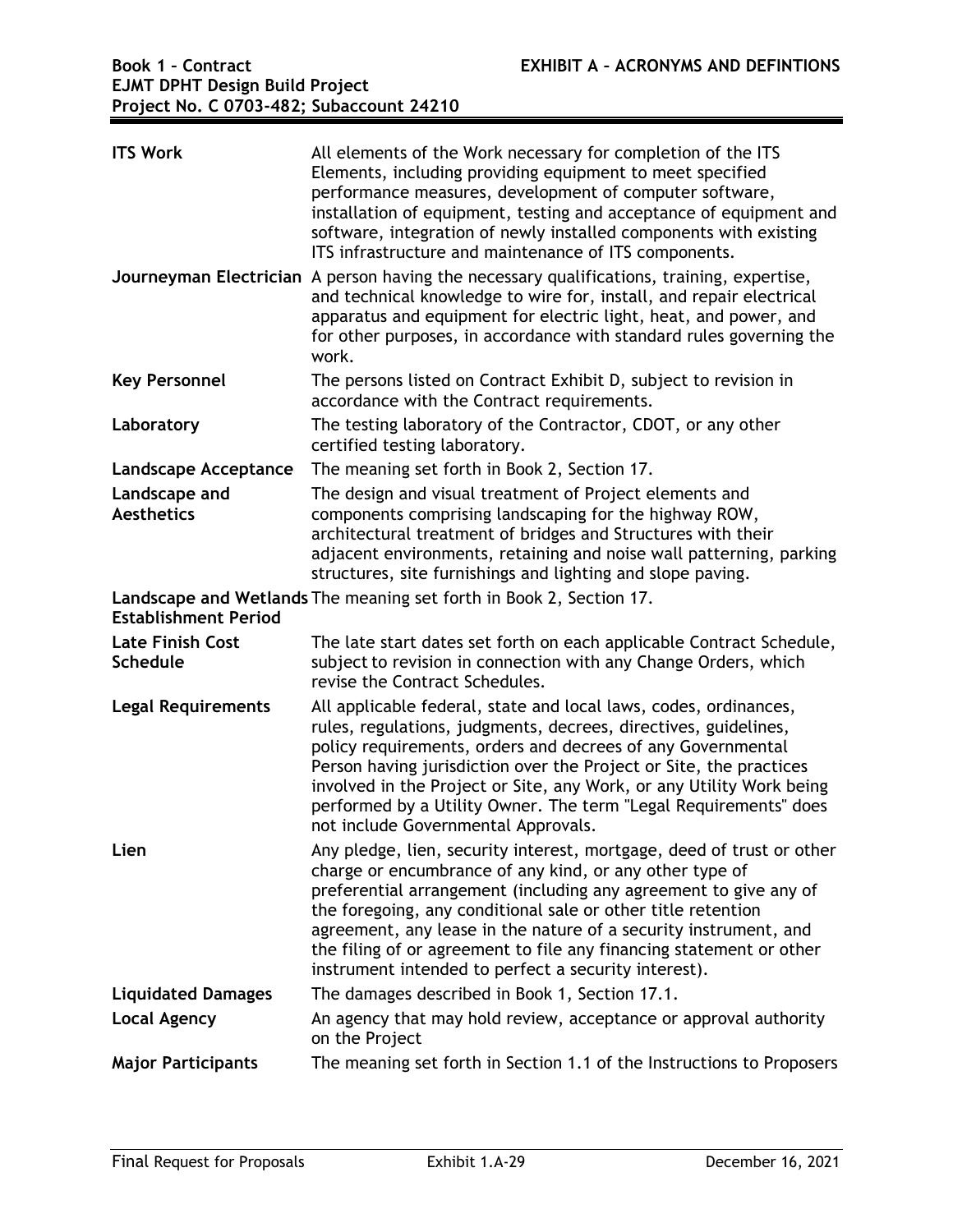| <b>Master Electrician</b>                                | A person having the necessary qualifications, training, experience,<br>and technical knowledge to properly plan, lay out, and supervise<br>the installation and repair of wiring apparatus and equipment for<br>electric light, heat, and power, and for other purposes, in<br>accordance with standard rules governing the work, such as the<br>national electrical code. |
|----------------------------------------------------------|----------------------------------------------------------------------------------------------------------------------------------------------------------------------------------------------------------------------------------------------------------------------------------------------------------------------------------------------------------------------------|
| <b>Materials</b>                                         | All components required for use in the construction of the Project.                                                                                                                                                                                                                                                                                                        |
| <b>Monthly Invoice</b>                                   | The meaning set forth in Book 2, Section 2.                                                                                                                                                                                                                                                                                                                                |
| <b>Monthly Maintenance</b><br><b>Progress Report</b>     | The meaning set forth in Book 2, Section 18.                                                                                                                                                                                                                                                                                                                               |
|                                                          | Monthly Progress Report The meaning set forth in Book 2, Section 2.                                                                                                                                                                                                                                                                                                        |
| <b>Monthly Progress</b><br><b>Schedule</b>               | The meaning set forth in Book 2, Section 2.                                                                                                                                                                                                                                                                                                                                |
| <b>Multi-Use Trail</b>                                   | A trail that accommodates various travel modes.                                                                                                                                                                                                                                                                                                                            |
| <b>Necessary Design</b><br>Change                        | The meaning set forth in Book 1, Section 2.4.3.                                                                                                                                                                                                                                                                                                                            |
| <b>New Environmental</b>                                 | Any of the following:                                                                                                                                                                                                                                                                                                                                                      |
| Approval                                                 | (a) A new Governmental Approval of the same type as an<br>Environmental Approval; and                                                                                                                                                                                                                                                                                      |
|                                                          | (b) A renewal, revision, modification or amendment to one or more<br>of the Environmental Approvals.                                                                                                                                                                                                                                                                       |
|                                                          | Nonconformance Report The report described in Book 2, Section 3.                                                                                                                                                                                                                                                                                                           |
| <b>Nonconforming Work</b>                                | Work performed that does not meet the requirements of the<br><b>Contract Documents.</b>                                                                                                                                                                                                                                                                                    |
| <b>Notice of Final</b><br>Acceptance                     | The notice delivered to the Contractor under Book 1, Section 20.1.4<br>stating that final CDOT acceptance of the Project has occurred.                                                                                                                                                                                                                                     |
| <b>Notice of Termination</b><br>(or Partial Termination) | A notice issued by CDOT to terminate the Contract and the<br>performance of Work by the Contractor, either in whole or in part,<br>pursuant to Book 1, Section 15.                                                                                                                                                                                                         |
| <b>NTP1 Payment Cap</b>                                  | The amount set forth in Book 1, Section 11.4.1                                                                                                                                                                                                                                                                                                                             |
| <b>OJT Goal</b>                                          | The meaning set forth in Book 1, Section 7.8.1.                                                                                                                                                                                                                                                                                                                            |
| <b>Original Baseline</b><br><b>Schedule</b>              | The meaning set forth in Book 1, Section 13 and Book 2, Section 2.                                                                                                                                                                                                                                                                                                         |
| Overburden                                               | Any material that overlays material designated for road or bridge<br>construction.                                                                                                                                                                                                                                                                                         |
| Owner                                                    | The Colorado Department of Transportation (CDOT), a body<br>corporate and political subdivision of the State of Colorado.                                                                                                                                                                                                                                                  |
| <b>Owner Acceptance</b>                                  | CDOT's responsibility for the acceptance of the project, as required<br>by Title 23, Code of Federal Regulations, Part 637 (23 CFR 637).                                                                                                                                                                                                                                   |
| <b>Owner Verification</b>                                | Testing and auditing performed by CDOT.                                                                                                                                                                                                                                                                                                                                    |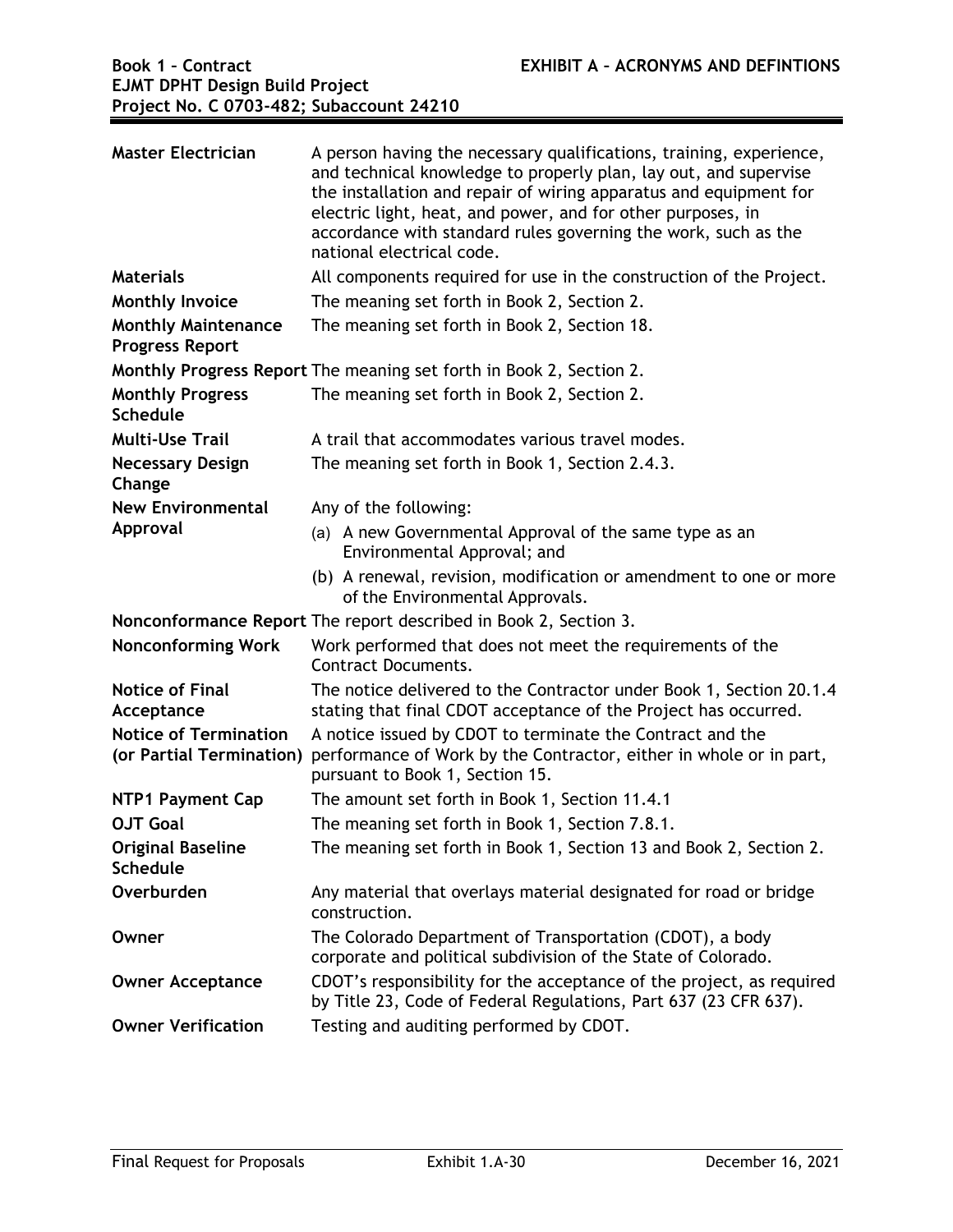| <b>Pavement Structure</b>                                | The combination of Subbase, Base Course, and Surface Course<br>placed on a prepared Subgrade to support the traffic load and<br>distribute it to the Roadbed.                                                                           |
|----------------------------------------------------------|-----------------------------------------------------------------------------------------------------------------------------------------------------------------------------------------------------------------------------------------|
|                                                          | Subgrade. The top surface of a Roadbed upon which the Pavement<br>Structure and Shoulders are constructed.                                                                                                                              |
|                                                          | Subbase. The layer or layers of specified or selected Material of<br>designed thickness placed on a Subgrade to support a Base Course,<br>Surface Course, or both.                                                                      |
|                                                          | Base Course. The layer or layers of specified or selected Material of<br>designed thickness placed on a Subbase or a Subgrade to support a<br>Surface Course.                                                                           |
|                                                          | Surface Course. The upper most component of a Pavement<br>Structure designed to accommodate the traffic load, the top layer<br>of which resists skidding, traffic abrasion, and the disintegrating<br>effects of climate.               |
| <b>Payment Bond</b>                                      | The payment bond described in Book 1, Section 8.                                                                                                                                                                                        |
| <b>PCO Notice</b>                                        | The potential change order notice described in Book 1, Section<br>13.3.                                                                                                                                                                 |
| <b>Performance Bond</b>                                  | The performance bond described in Book 1, Section 8                                                                                                                                                                                     |
| <b>Permanent Water</b><br><b>Quality Mitigation Pool</b> | The CDOT funding entity responsible for improvements to CDOT<br>permanent water quality facilities to meet the MS4 permit<br>requirements                                                                                               |
| <b>Permission to Enter</b><br><b>Property Forms</b>      | The meaning set forth in Book 2, Section 8                                                                                                                                                                                              |
| Permit                                                   | An official certificate, license, or document granting authorization                                                                                                                                                                    |
| Person                                                   | Any individual, corporation, company, voluntary association,<br>partnership, trust, unincorporated organization, or Governmental<br>Person, including CDOT.                                                                             |
| <b>Preferred Alternative</b>                             | Means the alternative identified as the "Preferred Alternative"<br>pursuant to NEPA in the FEIS related to the Project.                                                                                                                 |
| <b>Preliminary Baseline</b><br>Schedule                  | The meaning set forth in Book 2, Section 2.                                                                                                                                                                                             |
| <b>Price Proposal</b>                                    | The meaning set forth in the ITP.                                                                                                                                                                                                       |
| <b>Private Utility</b>                                   | A Utility that is owned by a Private Utility Owner.                                                                                                                                                                                     |
| <b>Private Utility Owner</b>                             | Any owner or operator of a Utility that is not a Public Utility Owner.<br>However, a private property owner, which merely owns one or more<br>Service Lines is not considered a Private Utility Owner as a result of<br>such ownership. |
| <b>Process Control</b>                                   | The system used to monitor, assess, and adjust production or<br>placement processes to ensure that the final product will meet the<br>specified level of quality.                                                                       |
| <b>Professional Engineer</b>                             | A registered licensed professional engineer in the State of Colorado.                                                                                                                                                                   |
| <b>Professional Land</b><br>Surveyor                     | A registered licensed professional land surveyor in the State of<br>Colorado.                                                                                                                                                           |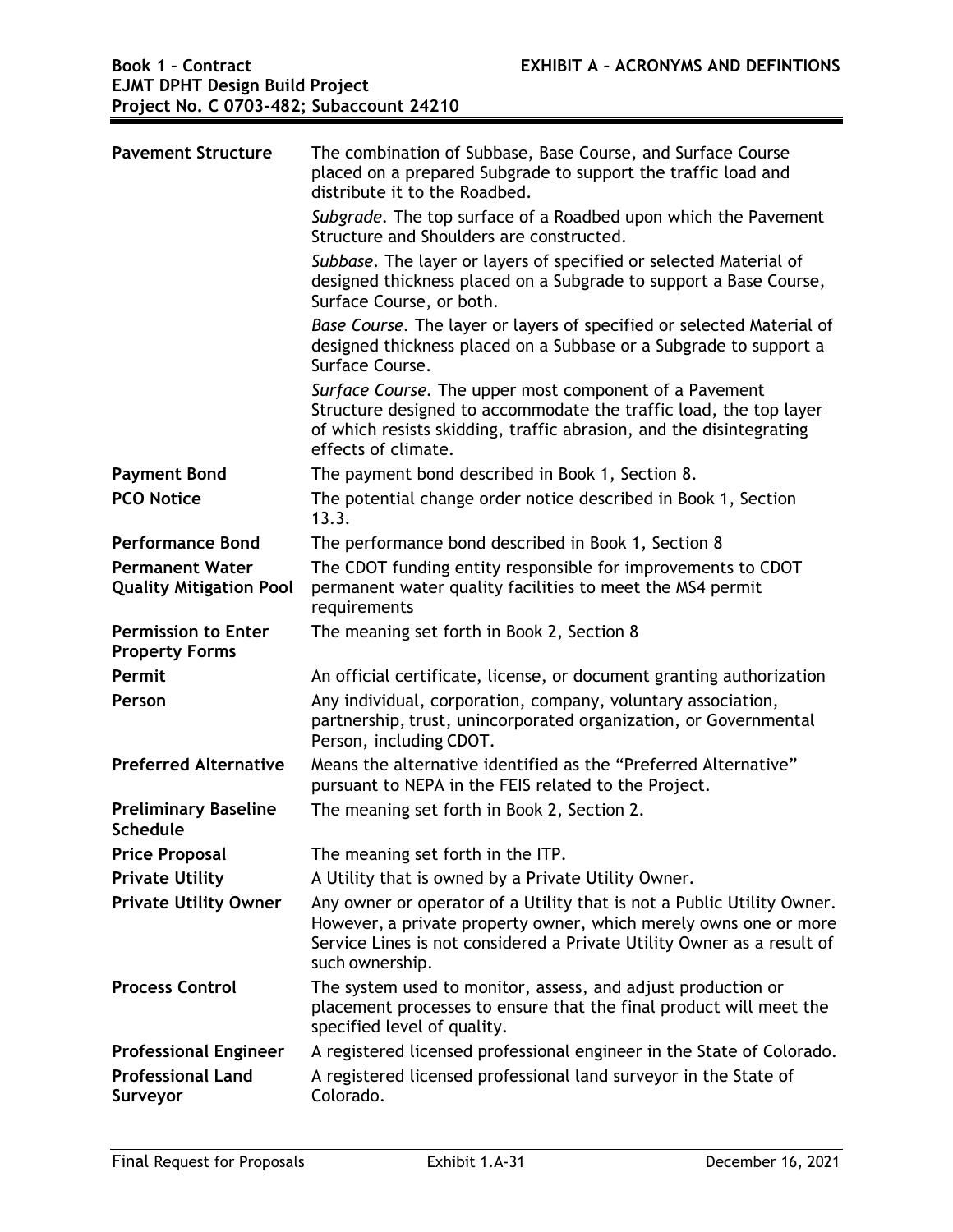| <b>Profile Grade</b>                                     | The trace of a vertical plane usually intersecting the top surface of<br>the proposed rail or wearing surface and usually along the<br>longitudinal centerline of the roadbed. Profile grade means either<br>elevation or gradient of such trace according to the context.                                                                                                                                                                                                                                                                                                                                                                                                                                                                       |
|----------------------------------------------------------|--------------------------------------------------------------------------------------------------------------------------------------------------------------------------------------------------------------------------------------------------------------------------------------------------------------------------------------------------------------------------------------------------------------------------------------------------------------------------------------------------------------------------------------------------------------------------------------------------------------------------------------------------------------------------------------------------------------------------------------------------|
|                                                          | Progress Status Meeting The meaning set forth in Book 2, Section 2.                                                                                                                                                                                                                                                                                                                                                                                                                                                                                                                                                                                                                                                                              |
| Project                                                  | The Eisenhower Johnson Memorial Tunnel Drainage Plumbing and<br>Heat Trace Design-Build Project, as more specifically described in<br>Book 2, Section 1.0, and all Work to be provided by the Contractor<br>as a condition to Final Acceptance.                                                                                                                                                                                                                                                                                                                                                                                                                                                                                                  |
| <b>Project Completion</b>                                | Completion of the Project as described in Book 1, Section 20.                                                                                                                                                                                                                                                                                                                                                                                                                                                                                                                                                                                                                                                                                    |
| <b>Project Completion</b><br><b>Deadline</b>             | Date by which all Work necessary to achieve Project Completion<br>must be finished, as described in Book 1, Section 4.3.                                                                                                                                                                                                                                                                                                                                                                                                                                                                                                                                                                                                                         |
| <b>Project Manager</b>                                   | The person designated by the Contractor to supervise the Project<br>Persons performing Work, and to receive delivery of notices to the<br>Contractor per Book 1, Section 24.9.1.                                                                                                                                                                                                                                                                                                                                                                                                                                                                                                                                                                 |
| <b>Project Operationally</b><br>Complete                 | Interchanges, Ramps and Bridges fully operational and in the final<br>configuration. Final basic configuration, roadway lighting,<br>pavement, signals, signage and striping complete in place.                                                                                                                                                                                                                                                                                                                                                                                                                                                                                                                                                  |
| <b>Project Site</b>                                      | The physical location of Work to be performed on the Project as<br>described in the Contract, as well as areas adjacent to the Work<br>necessary for performance of the Work as included in the insurance<br>program.                                                                                                                                                                                                                                                                                                                                                                                                                                                                                                                            |
| <b>Project Survey</b><br>Coordinator                     | The meaning set forth in Book 2, Section 9.                                                                                                                                                                                                                                                                                                                                                                                                                                                                                                                                                                                                                                                                                                      |
| <b>Proposal Due Date</b>                                 | The date the Proposal was due as specified in the Instructions to<br>Proposers.                                                                                                                                                                                                                                                                                                                                                                                                                                                                                                                                                                                                                                                                  |
| <b>Proposal or Proposal</b><br><b>Documents</b>          | Those documents constituting the Contractor's proposal in response<br>to the RFP, including any best and final offers or supplements to<br>proposals as may have been requested by CDOT.                                                                                                                                                                                                                                                                                                                                                                                                                                                                                                                                                         |
| Proposer                                                 | An individual, firm, partnership, corporation, joint venture, or<br>combination thereof that was shortlisted under CDOT's Request for<br>Qualifications and that submits a proposal in response to the RFP.                                                                                                                                                                                                                                                                                                                                                                                                                                                                                                                                      |
| <b>Proposer's Price</b>                                  | The price included by the Proposer in Form J of the Instructions to<br>Proposers.                                                                                                                                                                                                                                                                                                                                                                                                                                                                                                                                                                                                                                                                |
| <b>Protection-in-Place or</b><br><b>Protect-in-Place</b> | Any Activity undertaken to avoid damaging a Utility which does not<br>involve removing or relocating that Utility, including staking the<br>location of a Utility, avoidance of a Utility's location by<br>construction equipment, installing steel plating or concrete slabs,<br>encasement in concrete, temporarily de-energizing power lines, and<br>installing physical barriers, per Utility Owner's requirements as<br>necessary to ensure their safe operation and structural integrity.<br>For example, temporarily lifting power lines without cutting them<br>would be considered Protection in Place; whereas temporarily<br>moving power lines to another location after cutting them would be<br>considered a temporary Relocation. |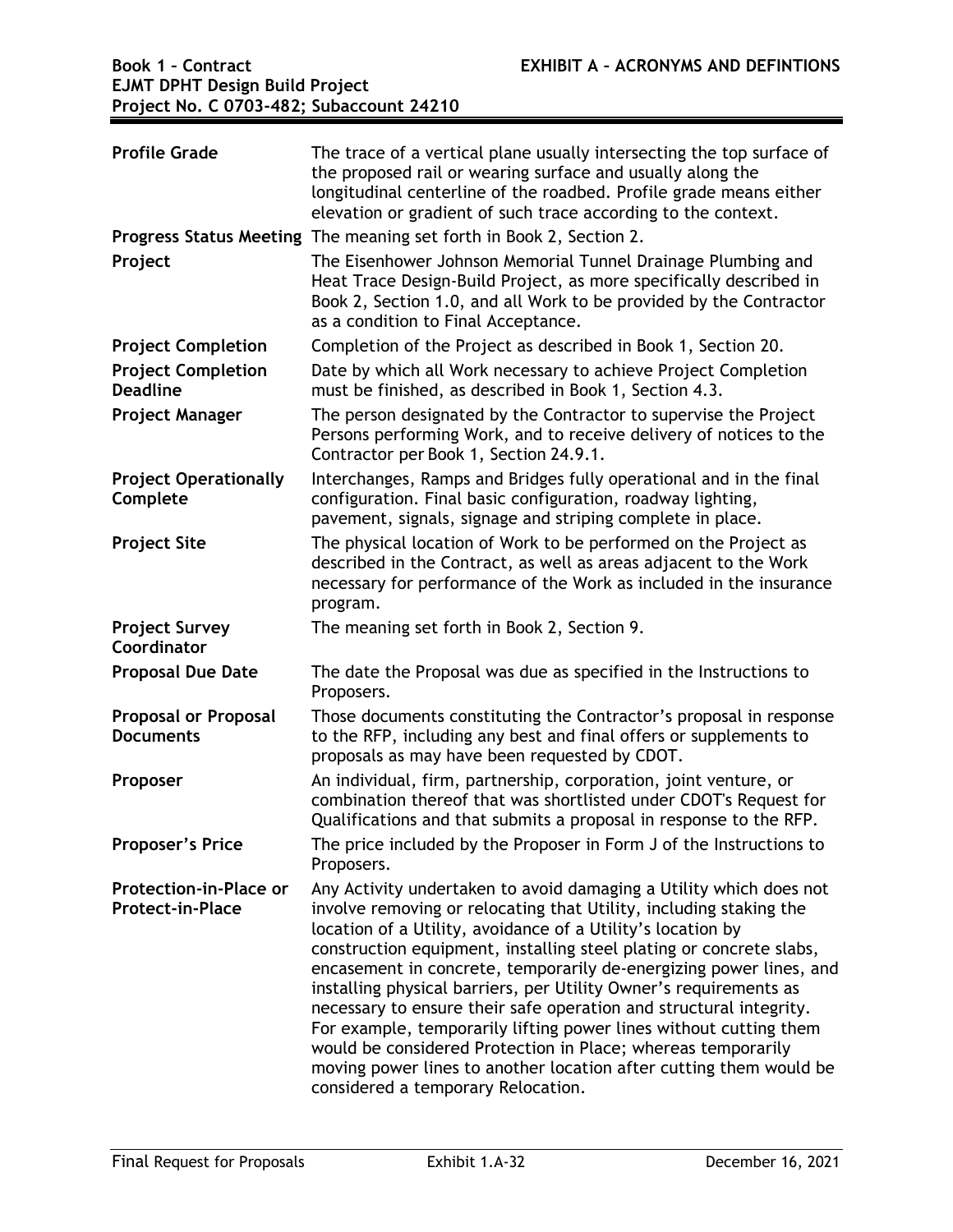| <b>Public Utility</b><br><b>Public Utility Owner</b> | A Utility that is owned by a Public Utility Owner.<br>Any owner or operator of a Utility that is entitled to reimbursement<br>of its Relocation costs pursuant to Section 43-1-225, Colorado<br>Revised Statutes; provided, however, that in the event of any<br>inconsistency between the foregoing definition and the designation<br>of a Utility Owner as either "public" or "private" in the Reference<br>Documents - Utilities, the designation set forth in the Reference<br>Documents - Utilities shall control. |
|------------------------------------------------------|-------------------------------------------------------------------------------------------------------------------------------------------------------------------------------------------------------------------------------------------------------------------------------------------------------------------------------------------------------------------------------------------------------------------------------------------------------------------------------------------------------------------------|
| <b>Punch List</b>                                    | The list of Work items with respect to the Project which remain to<br>be completed after achievement of each Milestone Completion,<br>each Segment Completion, or the Project Completion, limited to<br>minor Work necessary to correct imperfections which have no<br>adverse effect on the safety or operability of the Project.                                                                                                                                                                                      |
| <b>Quality Assurance</b>                             | All those planned and systematic actions necessary to provide<br>confidence that a product or facility will perform satisfactorily in<br>service.                                                                                                                                                                                                                                                                                                                                                                       |
| <b>Quality Control</b>                               | The system used to monitor, assess, and adjust production or<br>placement processes to ensure that the final product will meet the<br>specified level of quality.                                                                                                                                                                                                                                                                                                                                                       |
| <b>Quality Control</b><br>Administrator              | The person designated by the Contractor that has overall<br>responsibility for the Contractor's design and construction quality<br>activities, exclusive and independent of Process Control (PC)<br>activities. Also referred to as the Design-Build Quality Manager.                                                                                                                                                                                                                                                   |
| <b>Quality Management</b><br>Plan                    | A written document that describes the implementation and<br>maintenance of an effective quality program to manage, control,<br>document and ensure all obligation of the Contractor comply with<br>the requirements of the Contract Documents.                                                                                                                                                                                                                                                                          |
| <b>Quality Status Reports</b>                        | The meaning set forth in Book 2, Section 3.                                                                                                                                                                                                                                                                                                                                                                                                                                                                             |
| Railroad                                             | Depending on the context, either the ROW, tracks, and systems<br>used for rail traffic in the vicinity of the Project, or the company<br>that owns and operates such facilities.                                                                                                                                                                                                                                                                                                                                        |
| <b>Real-Time Notice</b>                              | Information about construction activities as they happen. This<br>information will be disseminated to stakeholders through a variety<br>of tools to give them access to current Project conditions.                                                                                                                                                                                                                                                                                                                     |
| <b>Reasonable Accuracy</b>                           | The meaning set forth in Book 1, Section 6.2.                                                                                                                                                                                                                                                                                                                                                                                                                                                                           |
| <b>Recognized Hazardous</b><br><b>Materials</b>      | The meaning set forth in Book 2, Section 5.                                                                                                                                                                                                                                                                                                                                                                                                                                                                             |
| <b>Record Set</b>                                    | A reproduction of a drawing or set of drawings, design calculations,<br>or other record of engineering work required to be performed by<br>the Contractor's Engineer in accordance with the Rules of<br>Procedures of the State Board of Registration for Professional<br>Engineers and Land Surveyors.                                                                                                                                                                                                                 |
| <b>Recovery Schedule</b>                             | The schedule described in Book 2, Section 2, and which Contractor<br>is required to provide under Book 1, Section 4.5.                                                                                                                                                                                                                                                                                                                                                                                                  |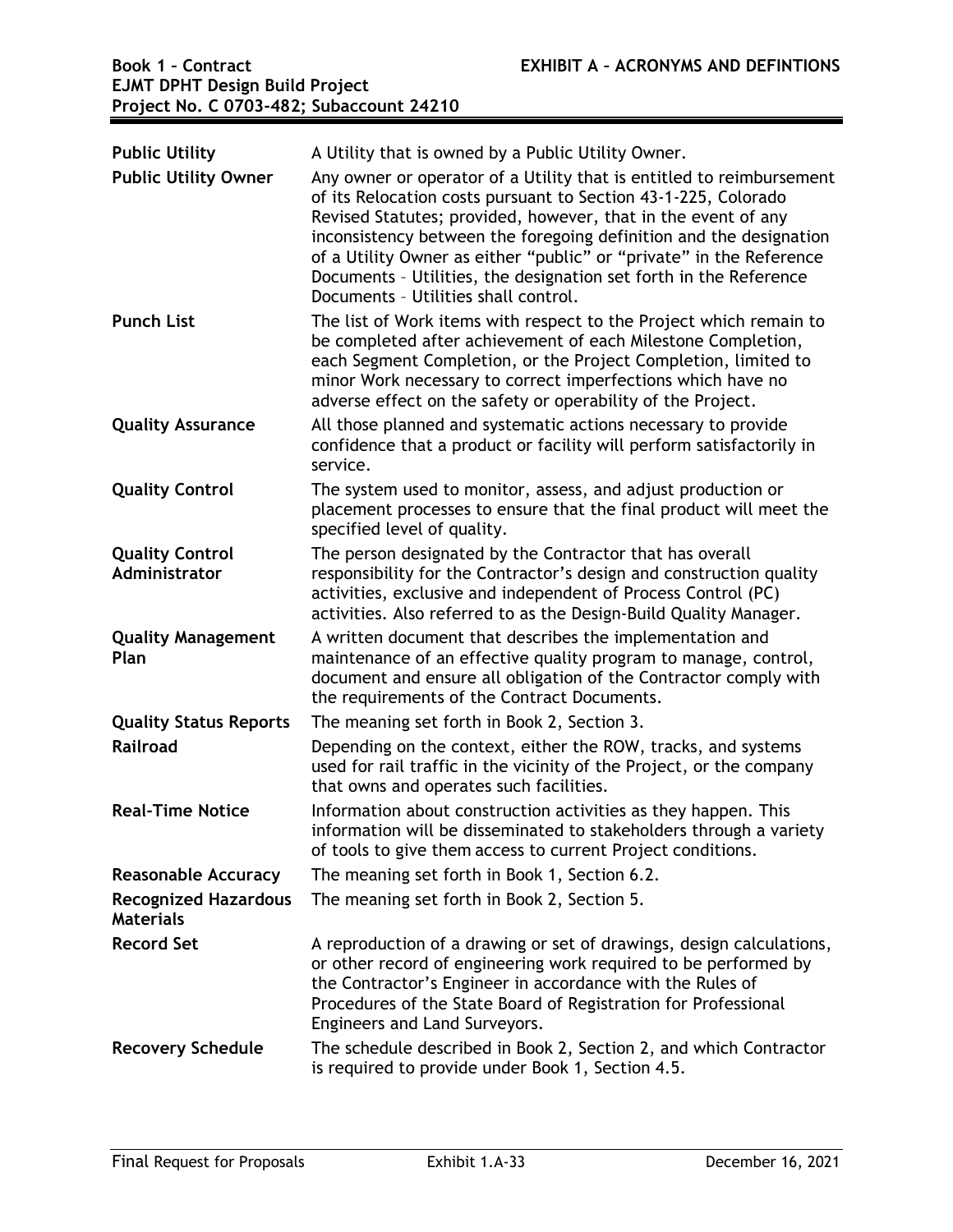| <b>Reference Documents</b>                      | The RFP Documents designated on the website, Reference<br>Documents, and described in Book 1, Section 1.4.                                                                                                                                                                                                                                                                                                                          |
|-------------------------------------------------|-------------------------------------------------------------------------------------------------------------------------------------------------------------------------------------------------------------------------------------------------------------------------------------------------------------------------------------------------------------------------------------------------------------------------------------|
| <b>Reference Drawings</b>                       | Preliminary and conceptual design plans developed for the project                                                                                                                                                                                                                                                                                                                                                                   |
| <b>Released for</b>                             | The drawings (including plans, elevations, sections, details, and<br>Construction Documents diagrams), specifications, shop drawings, drawings, samples, reports<br>and calculations approved by the Contractor for construction as<br>required by Book 2, Section 3.                                                                                                                                                               |
| <b>Relocation or Relocate</b>                   | As related to Utilities, each removal, transfer of location,<br>Abandonment and/or Protection in Place (including provision of<br>temporary services as necessary) of any and all Utilities that is<br>necessary or advisable in order to accommodate or permit<br>construction of the Project.                                                                                                                                     |
| <b>Remediation Work</b>                         | After determination by the Contractor that a Hazardous<br>Substance(s) exists, sampling, treatment, and/or off-Site disposal of<br>Hazardous Substances and materials containing Hazardous<br>Substances, as Approved by CDOT and in accordance with Book 2,<br>Section 5.                                                                                                                                                          |
| <b>Request for Change</b><br><b>Order</b>       | A Contractor-initiated request for a change order under Book 1,<br>Section 13.3.                                                                                                                                                                                                                                                                                                                                                    |
| <b>Request for Change</b><br>Proposal           | A proposal issued by CDOT under Book 1, Section 13.2.1.                                                                                                                                                                                                                                                                                                                                                                             |
| <b>Request for Proposals</b>                    | The Request for Proposals for this project, issued by CDOT on<br>December 16, 2021, including all addenda thereto.                                                                                                                                                                                                                                                                                                                  |
| <b>Requested Relocation</b>                     | As related to Utilities, a requested relocation is generally defined as<br>the relocation of a Utility that is not attributable to the<br>construction of the Project and is made solely for the benefit of and<br>at the election of the Utility Owner. For these types of relocations,<br>the Utility Owner and the Contractor shall negotiate terms and<br>come to agreement outside of the Project without CDOT<br>involvement. |
| Retainage                                       | The meaning set forth in Book 1, Section 11.5.1.                                                                                                                                                                                                                                                                                                                                                                                    |
| <b>Review</b>                                   | A formal assessment or examination by CDOT of a particular matter<br>or item with the possibility or intention of instituting change if<br>necessary.                                                                                                                                                                                                                                                                               |
| <b>Revised Progress</b><br><b>Schedule</b>      | The meaning set forth in Book 2, Section 2.                                                                                                                                                                                                                                                                                                                                                                                         |
| <b>Request for Proposal</b><br><b>Documents</b> | The documents listed in ITP Section 1.2.                                                                                                                                                                                                                                                                                                                                                                                            |
| <b>Right-of-Way</b>                             | The real property and property interests provided by CDOT, local<br>jurisdictions, and/or Utility Owners (through agreements with<br>CDOT) necessary for ownership and operation of the Project.                                                                                                                                                                                                                                    |
| Road                                            | A general term denoting a public way for purposes of vehicular<br>travel, including the entire area within the ROW.                                                                                                                                                                                                                                                                                                                 |
| <b>Roadbed</b>                                  | The graded portion of highway within top and side slopes, prepared<br>as a foundation for the pavement structure and shoulders.                                                                                                                                                                                                                                                                                                     |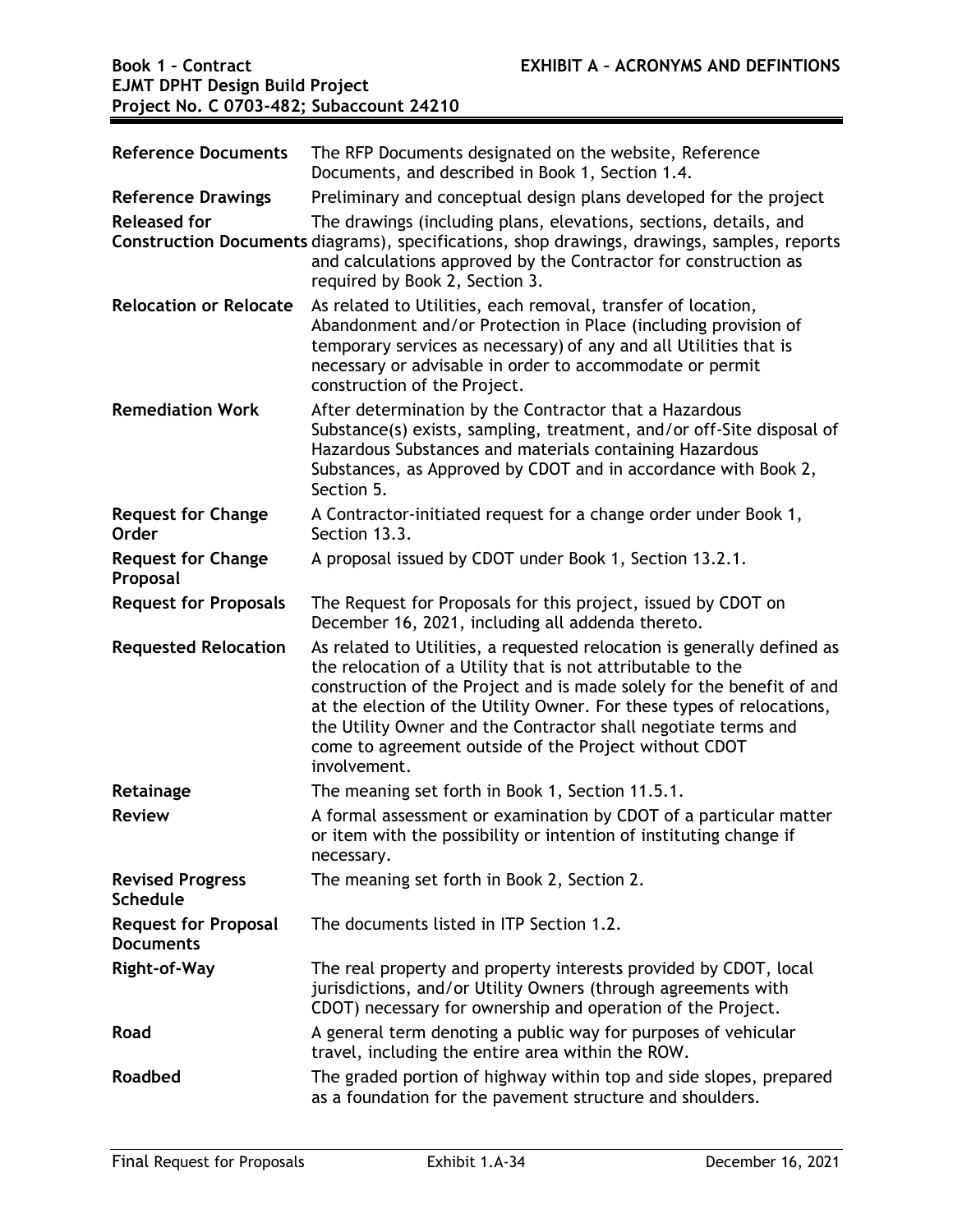| <b>Roadbed Material</b>                       | Material in cuts, embankments, and in embankment foundations<br>from the subgrade down that supports the pavement structure.                                                                                                                                                                                                                                                                                                     |
|-----------------------------------------------|----------------------------------------------------------------------------------------------------------------------------------------------------------------------------------------------------------------------------------------------------------------------------------------------------------------------------------------------------------------------------------------------------------------------------------|
| Roadside                                      | A general term denoting the area adjoining the outer edge of the<br>roadway. Extensive areas between the roadways of a divided<br>highway may also be considered roadside.                                                                                                                                                                                                                                                       |
| <b>Roadside Development</b>                   | Those items necessary for the preservation of landscape materials<br>and features. The rehabilitation and protection against erosion of<br>all areas disturbed by construction through seeding, sodding,<br>mulching and the placing of other ground covers. Suitable planting<br>and other improvements as may increase the effectiveness and<br>enhance the appearance of the highway.                                         |
| Roadway                                       | The portion of a highway within limits of construction.                                                                                                                                                                                                                                                                                                                                                                          |
| <b>Roadway Width</b>                          | See bridge.                                                                                                                                                                                                                                                                                                                                                                                                                      |
| <b>Routine Maintenance</b><br><b>Activity</b> | The type of work performed on a routine; (e.g., daily or weekly)<br>basis to maintain the highway surfaces, shoulders, roadsides,<br>facilities, and structures, such as litter pickup, graffiti removal, and<br>vegetation control.                                                                                                                                                                                             |
| <b>ROW Access Schedule</b>                    | The meaning set forth in Book 1, Section 6.1.1.2.                                                                                                                                                                                                                                                                                                                                                                                |
| <b>ROW Plans</b>                              | The meaning set forth in Book 1, Section 6.1.1.                                                                                                                                                                                                                                                                                                                                                                                  |
|                                               | Safety Management Plan The Approved safety management plan established by the<br>Contractor, as specified in Book 2, Section 2 (or, prior to such<br>Approval, the draft safety management plan included with the<br>Proposal Documents).                                                                                                                                                                                        |
| <b>Salvable Material</b>                      | Material that can be saved or salvaged. Unless otherwise specified<br>in the Contract, all salvable material shall become the property of<br>the Contractor.                                                                                                                                                                                                                                                                     |
| <b>Second Notice to</b><br>Proceed            | A written notice issued by CDOT to the Contractor to proceed with<br>the remainder of the Work on the date specified therein. Also<br>referred to as NTP 2.                                                                                                                                                                                                                                                                      |
| <b>Service Line</b>                           | As related to Utilities, a Utility line, the function of which is to<br>directly connect the improvements on an individual property to<br>another Utility line located off such property, which other Utility<br>line connects more than one such individual line to a larger system.<br>(The term "Service Line" also includes any Utility on public or<br>private property that services structures located on such property.) |
| <b>Shop Drawings</b>                          | A general term that includes drawings, diagrams, illustrations,<br>samples, schedules, calculations, and other data, which provide<br>details of the construction of the Work and details to be used by the<br>Engineer for inspection.                                                                                                                                                                                          |
| Shoulder                                      | The portion of the roadway contiguous with the traveled way for<br>accommodation of stopped vehicles, for emergency use, and for<br>lateral support of base and surface courses.                                                                                                                                                                                                                                                 |
| <b>Sidewalk</b>                               | That portion of the roadway constructed for pedestrian use.                                                                                                                                                                                                                                                                                                                                                                      |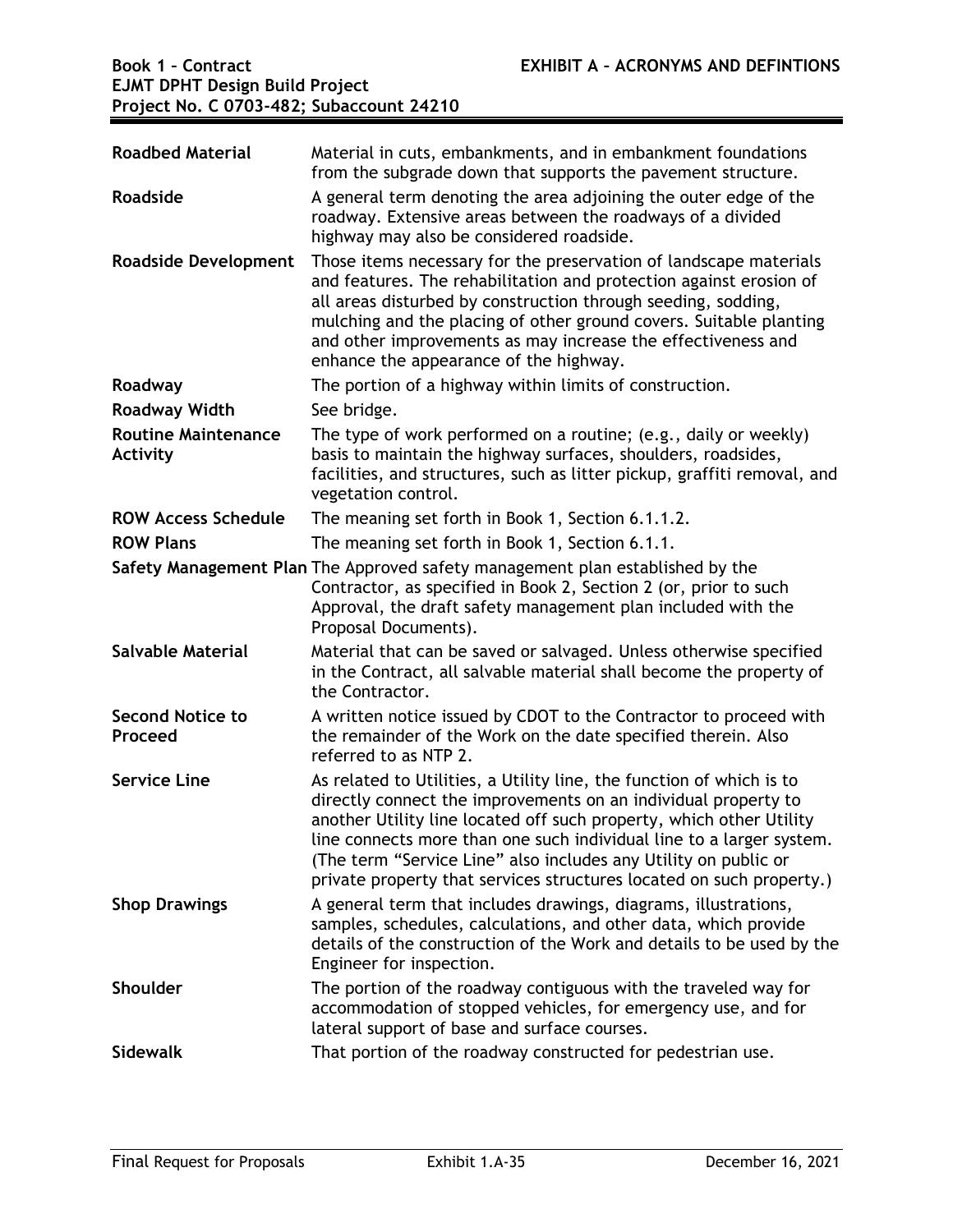| <b>Site</b>                                     | The parcels of ROW identified on the ROW Plans or upon which the<br>Project is to be constructed and installed as well as all other areas<br>in the vicinity used by the Contractor for construction Work.                                                                                                                                                                                                                                                                                                                                                                                                                                                                                                                                                                                                                                                                                                                                                                                                               |
|-------------------------------------------------|--------------------------------------------------------------------------------------------------------------------------------------------------------------------------------------------------------------------------------------------------------------------------------------------------------------------------------------------------------------------------------------------------------------------------------------------------------------------------------------------------------------------------------------------------------------------------------------------------------------------------------------------------------------------------------------------------------------------------------------------------------------------------------------------------------------------------------------------------------------------------------------------------------------------------------------------------------------------------------------------------------------------------|
| <b>Specialty Item</b>                           | Work requiring highly specialized knowledge, abilities, or<br>equipment not ordinarily available in the type of contracting<br>organization qualified and expected to bid on the Contract as a<br>whole, and generally limited to minor components of the overall<br>Contract.                                                                                                                                                                                                                                                                                                                                                                                                                                                                                                                                                                                                                                                                                                                                           |
| <b>Stabilization</b>                            | Modification of soils or aggregates by incorporating materials that<br>increase load-bearing capacity, firmness, and resistance to<br>weathering or displacement.                                                                                                                                                                                                                                                                                                                                                                                                                                                                                                                                                                                                                                                                                                                                                                                                                                                        |
| <b>Stakeholder</b>                              | The meaning set forth in Book 2, Section 4.                                                                                                                                                                                                                                                                                                                                                                                                                                                                                                                                                                                                                                                                                                                                                                                                                                                                                                                                                                              |
| <b>Standard Drawings</b>                        | Plans issued by CDOT for general application and repetitive use in<br>connection with CDOT projects; the Standard Drawings will not<br>apply to the Work except with regard to work performed using the<br>documents or in connection with any design furnished by the<br>Contractor which references the Standard Drawings.                                                                                                                                                                                                                                                                                                                                                                                                                                                                                                                                                                                                                                                                                             |
| <b>Standard Specifications</b>                  | Colorado Department of Transportation Standard Specifications for<br>Road and Bridge Construction 2021.                                                                                                                                                                                                                                                                                                                                                                                                                                                                                                                                                                                                                                                                                                                                                                                                                                                                                                                  |
| <b>Standards of the</b><br>Industry             | Practices, procedures, methods and standards that: (i) are<br>consistent with current industry practices established for, or<br>employed by, leading participants in the design, construction,<br>operation, and maintenance industries; (ii) comply with applicable<br>laws and applicable industry underwriters' and the fire and life<br>safety codes and standards; and (iii) promote reliability, efficiency,<br>safety, and security. Standards of the Industry include, without<br>limitation, taking reasonable steps to assure that sufficient<br>personnel are employed and available to perform the work and that<br>such personnel are adequately skilled, experienced, and trained to<br>design, construct, install, operate, and maintain the work properly<br>and efficiently, and that appropriate coordination, monitoring, and<br>testing is performed to assure that all elements of the work are<br>designed, constructed, and installed so as to function as required by<br>the Contract Documents. |
| <b>State</b>                                    | State of Colorado acting through its authorized representative, or<br>the State of Colorado in the geographic sense, depending on the<br>context.                                                                                                                                                                                                                                                                                                                                                                                                                                                                                                                                                                                                                                                                                                                                                                                                                                                                        |
| <b>State Confidential</b><br><b>Information</b> | Any information identified as confidential in the Acceptable Use of<br>State Data & IT Resources Acceptable Use Policy Information<br>(Document ID P-CISP-018) or categorized at the Low, Moderate or<br>High Asset Categorization Levels in the Data Security Categorization<br>Technical Standard (Document ID TS-CISO-001) by the State of<br>Colorado Governor's Office of Information Technology (OIT). This<br>information includes Personal Identifying Information (PII),<br>Protected Health Information (PHI), Payment Card Information<br>(PCI), Federal and State Tax Information, and Criminal Justice<br>Information (CJI).                                                                                                                                                                                                                                                                                                                                                                                |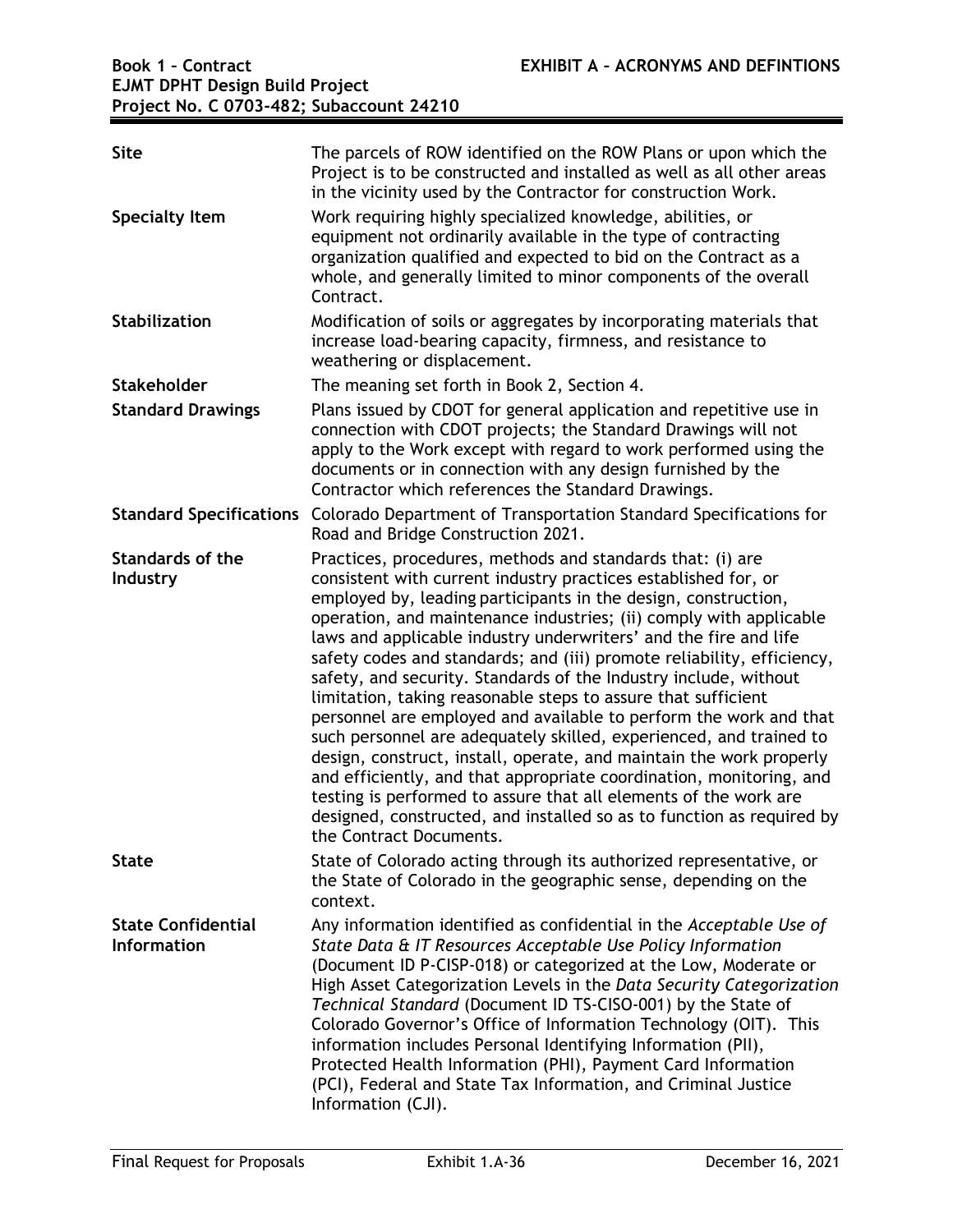| <b>Street</b>                              | A general term denoting a public way for purposes of vehicular<br>travel, including the entire area within the ROW.                                                                                                                                                                                                                                                                                                                                      |
|--------------------------------------------|----------------------------------------------------------------------------------------------------------------------------------------------------------------------------------------------------------------------------------------------------------------------------------------------------------------------------------------------------------------------------------------------------------------------------------------------------------|
| <b>Structures</b>                          | Bridges, culverts, catch basins, drop inlets, retaining walls,<br>cribbing, manholes, endwalls, buildings, storm drains, service pipes,<br>underdrains, foundation drains, fences, guardrail, signs, end<br>sections, traffic signals, light standards, and other features which<br>may be encountered in the Work and not otherwise classified.                                                                                                         |
| <b>Subbase</b>                             | The layer or layers of specified or selected Material of designed<br>thickness placed on a Subgrade to support a Base Course, Surface<br>Course, or both.                                                                                                                                                                                                                                                                                                |
| Subcontract                                | Any subcontract to perform any part of the Work or provide any<br>materials, equipment or supplies for any part of the Work between<br>the Contractor and a Subcontractor, or between any Subcontractor<br>and its lower tier Subcontractor, at any tier.                                                                                                                                                                                                |
| Subcontractor or<br>Subconsultant          | Any Person with whom the Contractor has entered into any<br>Subcontract and any other Person with whom any Subcontractor has<br>further subcontracted any part of the Work, at any tier.                                                                                                                                                                                                                                                                 |
| Subgrade                                   | The top surface of a Roadbed upon which the Pavement Structure<br>and Shoulders are constructed.                                                                                                                                                                                                                                                                                                                                                         |
| <b>Subgrade Treatment</b>                  | Modification of roadbed material by stabilization.                                                                                                                                                                                                                                                                                                                                                                                                       |
| <b>Substantial Landscape</b><br>Completion | The meaning set forth in Book 2, Section 17.                                                                                                                                                                                                                                                                                                                                                                                                             |
| Substructure                               | All of the structure below the bearings of simple and continuous<br>spans, skewbacks of arches, and tops of footings of rigid frames,<br>together with the backwalls, wingwalls, and wing protection<br>railings.                                                                                                                                                                                                                                        |
| Superintendent                             | The Contractor's authorized employee responsible for the<br>construction Work related to the Project or a Segment.                                                                                                                                                                                                                                                                                                                                       |
| Superstructure                             | The entire structure except the substructure.                                                                                                                                                                                                                                                                                                                                                                                                            |
| Supplemental<br><b>Specifications</b>      | CDOT-approved additions and revisions to the Standard<br>Specifications.                                                                                                                                                                                                                                                                                                                                                                                 |
| Supplier                                   | An individual, firm, or corporation who fabricates or processes an<br>item off the site of work, and who may or may not deliver this item<br>to the site of work. A supplier shall not include an individual, firm,<br>or corporation who establishes a fabricating process or facility<br>exclusively for use of the project, whether on or off the site of<br>work; or who performs work on the site of work that is incorporated<br>into the project. |
| Surety                                     | Each properly licensed surety company approved by CDOT, which<br>has issued one or more of the Payment and Performance Bonds.                                                                                                                                                                                                                                                                                                                            |
| <b>Surface Course</b>                      | The upper most component of a Pavement Structure designed to<br>accommodate the traffic load, the top layer of which resists<br>skidding, traffic abrasion, and the disintegrating effects of climate.                                                                                                                                                                                                                                                   |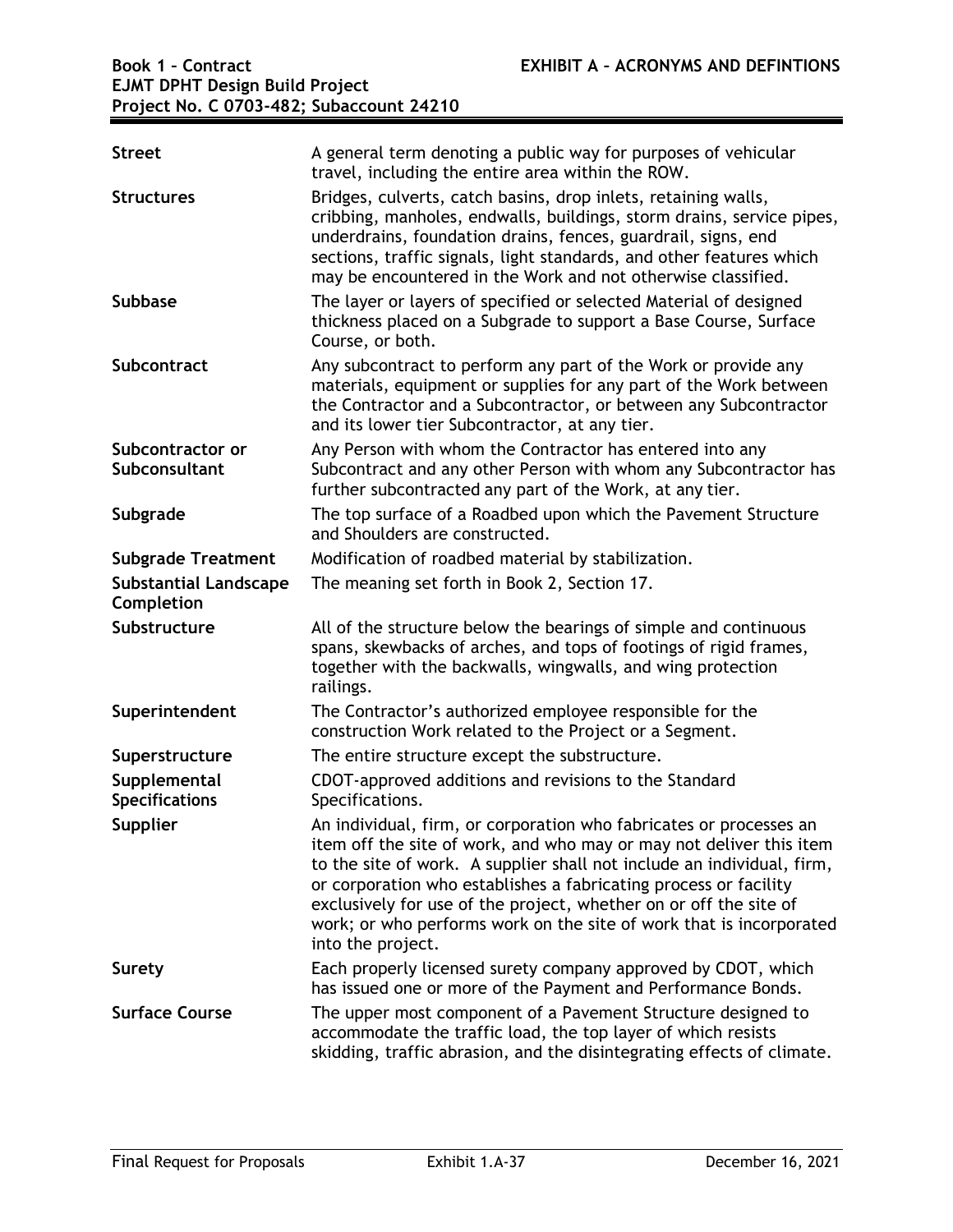| <b>Technical Criteria</b><br><b>Test</b>                | The criteria described in Book 2 that establishes the minimum<br>acceptable standards of quality, materials, and performance for the<br>Work, and which will be used as a basis for reviews, and as a basis<br>for Final Acceptance.<br>The procedure and method of acquiring and recording physical data                                                                     |
|---------------------------------------------------------|-------------------------------------------------------------------------------------------------------------------------------------------------------------------------------------------------------------------------------------------------------------------------------------------------------------------------------------------------------------------------------|
|                                                         | and comparing it to set standards and submitting a statement to<br>such conditions or operations as will lead to its Acceptance or<br>rejection (deficiency, Defective Condition, Nonconformance) of the<br>item.                                                                                                                                                             |
| <b>Test Procedure</b>                                   | Methods that detail the practice of acquiring the Test data.                                                                                                                                                                                                                                                                                                                  |
| <b>Test-Based Acceptance</b>                            | Acceptance based on each test meeting minimum requirements.                                                                                                                                                                                                                                                                                                                   |
| <b>Third Party</b>                                      | See Governmental Person                                                                                                                                                                                                                                                                                                                                                       |
| <b>Time and Materials</b><br><b>Change Order</b>        | A Change Order issued under Book 1, Contract Section 13.7.                                                                                                                                                                                                                                                                                                                    |
| <b>Traffic Control Plan</b>                             | The plan described in Book 2, Section 16.                                                                                                                                                                                                                                                                                                                                     |
| <b>Traveled Way</b>                                     | The portion of the roadway for the movement of vehicles, exclusive<br>of shoulders and auxiliary lanes.                                                                                                                                                                                                                                                                       |
| <b>Type I Action</b>                                    | An alteration or modification of the existing highway that meets the<br>definition of a Type I project per 23 CFR 772.5.                                                                                                                                                                                                                                                      |
| <b>Ultimate Configuration</b>                           | Has the same meaning as given to the Preferred Alternative.                                                                                                                                                                                                                                                                                                                   |
| <b>Unidentified Utility</b>                             | Any existing Utility that is not identified in the Utility Data included<br>with the Reference Documents.                                                                                                                                                                                                                                                                     |
| <b>Unit Price</b>                                       | The meaning set forth in Book 1, Section 13.6.2.                                                                                                                                                                                                                                                                                                                              |
| Unit Price Allowance                                    | The meaning set forth in Book 1, Section 11.1.1.                                                                                                                                                                                                                                                                                                                              |
| <b>United States</b><br>Department of<br>Transportation | United States Department of Transportation or any executive<br>department or agency thereof, or as the context may require, the<br>USDOT Secretary or other person who may at the time be acting in<br>the capacity of Secretary, or an authorized representative or any<br>other person otherwise authorized to perform the functions to be<br>performed hereunder by USDOT. |
| <b>Upset Amount</b>                                     | The agreed to guaranteed maximum Contract Price not be<br>exceeded. The amount as identified in the ITP.                                                                                                                                                                                                                                                                      |
| <b>Utility Agreement</b>                                | A PSURA and/or a Work Order, as the context may require.                                                                                                                                                                                                                                                                                                                      |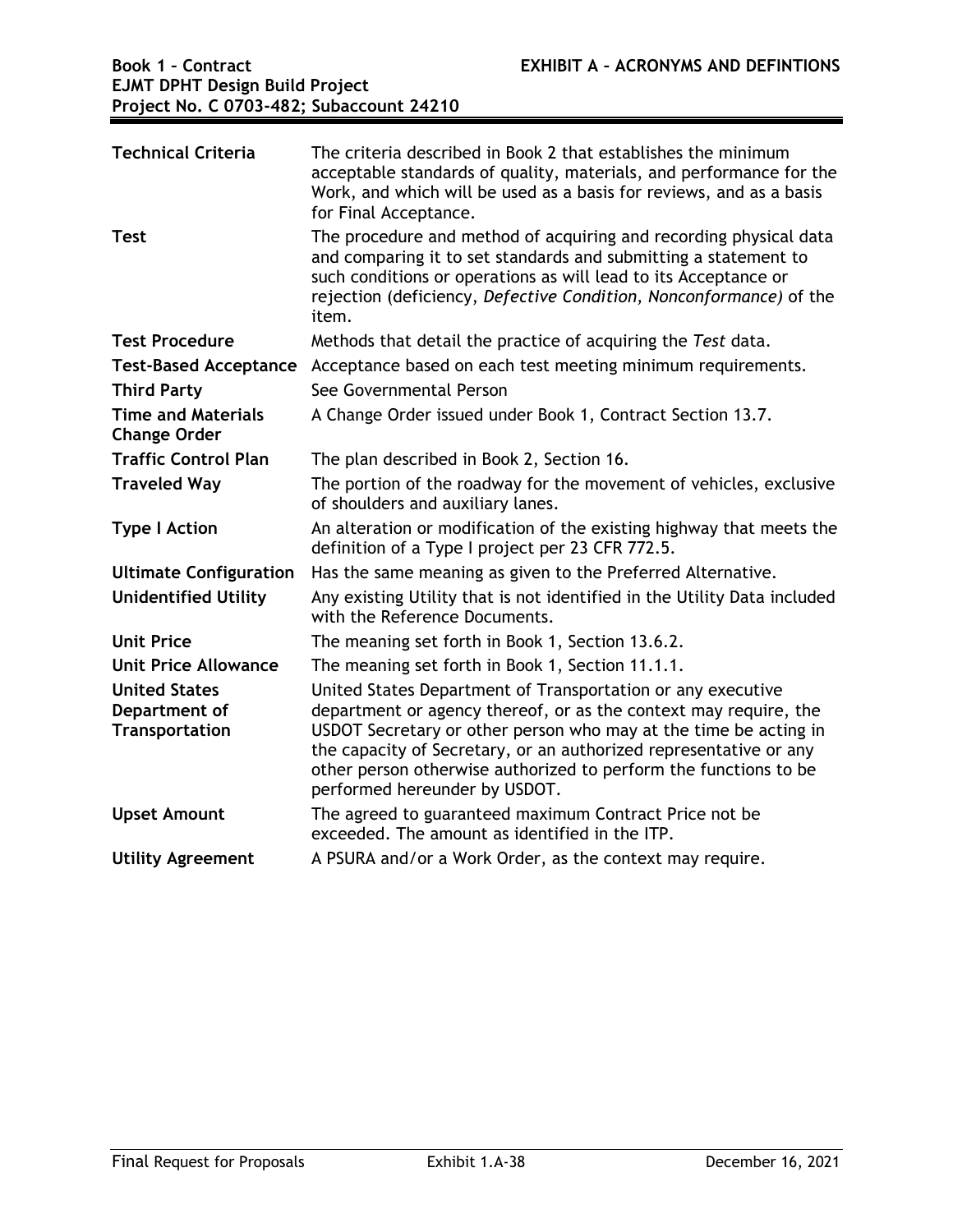| <b>Utility Delay</b>                            | Any failure by a Utility Owner to meet any time parameters for<br>performance by such Utility Owner which are set forth in the<br>applicable Work Order, which failure by the Utility Owner delays<br>the Critical Path so as to impair the Contractor's ability to meet a<br>Completion Deadline; provided, however, that: (i) to the extent<br>that such failure is excused under a "force majeure" provision in<br>the applicable PSURA or in the Work Order, such failure shall not be<br>the basis for calculating a Utility Delay against the Utility Owner;<br>however, the Contractor shall be entitled to an extension of any<br>Completion Deadline(s), (ii) once the Contractor has issued a Design<br>Acceptance Letter for a particular Utility-Owner furnished design<br>pursuant to Book 2, Section 7, any subsequent failure by such Utility<br>Owner to meet the time parameters in the applicable Work Order<br>resulting from any failure of such design to comply with the<br>requirements of Book 2, Section 7 shall not constitute a Utility<br>Delay, and (iii) once the Contractor has issued a Construction<br>Inspection Acceptance Letter for construction by a particular Utility<br>Owner pursuant to Book 2, Section 7, any subsequent failure by such<br>Utility Owner to meet the time parameters in the applicable Work<br>Order resulting from any failure of such construction to comply with<br>the requirements of Book 2, Section 7 shall not constitute a Utility<br>Delay. Any time parameters set forth in a PSURA shall not be the<br>basis for calculating a Utility Delay. Time extensions as related to<br>Utility Delays are described in Book 1 Section 6.2.4. |
|-------------------------------------------------|---------------------------------------------------------------------------------------------------------------------------------------------------------------------------------------------------------------------------------------------------------------------------------------------------------------------------------------------------------------------------------------------------------------------------------------------------------------------------------------------------------------------------------------------------------------------------------------------------------------------------------------------------------------------------------------------------------------------------------------------------------------------------------------------------------------------------------------------------------------------------------------------------------------------------------------------------------------------------------------------------------------------------------------------------------------------------------------------------------------------------------------------------------------------------------------------------------------------------------------------------------------------------------------------------------------------------------------------------------------------------------------------------------------------------------------------------------------------------------------------------------------------------------------------------------------------------------------------------------------------------------------------------------------------------------------------------------------|
| <b>Utility Easements</b>                        | All permanent easements and/or other permanent interests in real<br>property owned by Utility Owners in connection with existing<br>Utilities.                                                                                                                                                                                                                                                                                                                                                                                                                                                                                                                                                                                                                                                                                                                                                                                                                                                                                                                                                                                                                                                                                                                                                                                                                                                                                                                                                                                                                                                                                                                                                                |
|                                                 | Utility Information SheetA form, completed prior to NTP1 for each Utility impacted by the<br>Project, which documents the existing condition of such Utility and<br>a preliminary Relocation recommendation to mitigate the potential<br>conflict.                                                                                                                                                                                                                                                                                                                                                                                                                                                                                                                                                                                                                                                                                                                                                                                                                                                                                                                                                                                                                                                                                                                                                                                                                                                                                                                                                                                                                                                            |
| Utility or utility or<br><b>Utility Company</b> | (i) A privately, publicly or cooperatively owned line, facility and/or<br>system for producing, transmitting or distributing communications,<br>power, cable television, electricity, light, heat, gas, oil, crude<br>products, water, steam, waste, signal systems and other products<br>that directly or indirectly serve the public; and/or (ii) a privately<br>owned irrigation facility. The necessary appurtenances to each<br>utility facility shall be considered part of such utility. Without<br>limitation, any Service Line connecting directly to a utility shall be<br>considered an appurtenance to that utility, regardless of the<br>ownership of such Service Line. The term "Utility" is sometimes also<br>used to refer to the owner or operator of any such line, facility<br>and/or system (a "Utility Owner"). The term "Utility" shall<br>specifically exclude existing storm water facilities, traffic signals<br>and street lights, without regard to whether or not such items are<br>included in the definition of "Utility" in the PSURAs.                                                                                                                                                                                                                                                                                                                                                                                                                                                                                                                                                                                                                                       |
| <b>Utility Owner</b>                            | The owner or operator of any Utility (including both Public Utility<br>Owners and Private Utility Owners).                                                                                                                                                                                                                                                                                                                                                                                                                                                                                                                                                                                                                                                                                                                                                                                                                                                                                                                                                                                                                                                                                                                                                                                                                                                                                                                                                                                                                                                                                                                                                                                                    |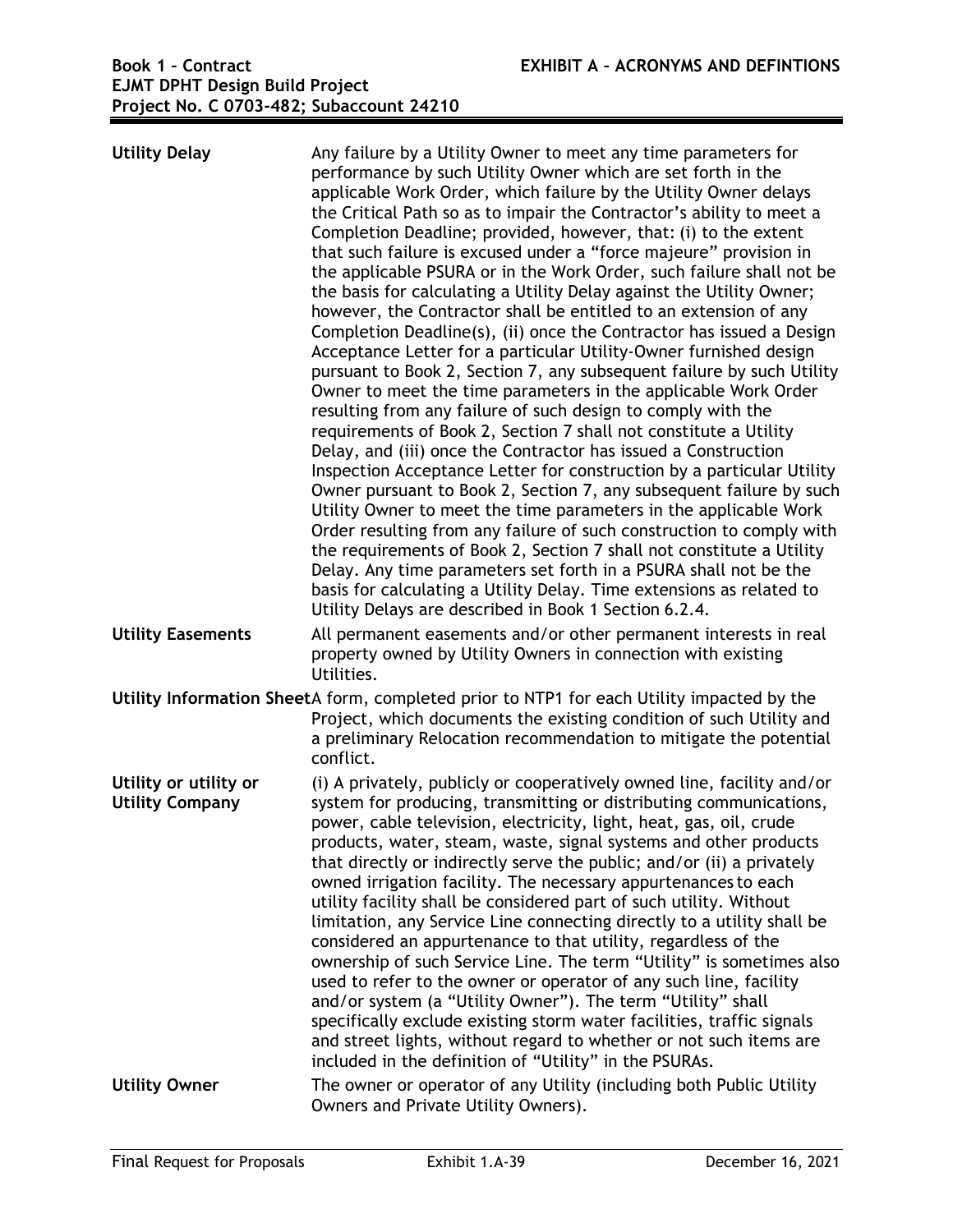| <b>Utility Owner</b><br><b>Identification Number</b> | The number that has been assigned to each Utility Owner on the<br>UISs.                                                                                                                                                                                                                                                                                                                                                                                                                                                                                                                                                                                                                                          |
|------------------------------------------------------|------------------------------------------------------------------------------------------------------------------------------------------------------------------------------------------------------------------------------------------------------------------------------------------------------------------------------------------------------------------------------------------------------------------------------------------------------------------------------------------------------------------------------------------------------------------------------------------------------------------------------------------------------------------------------------------------------------------|
| <b>Utility Relocation</b><br>Agreement               | An agreement made between CDOT and a Utility Owner that<br>provides a general framework for addressing Utility conflicts<br>associated with the Project                                                                                                                                                                                                                                                                                                                                                                                                                                                                                                                                                          |
| <b>Utility Relocation Plans</b>                      | The design plans for Relocation of a Utility impacted by the Project<br>to be prepared by the Contractor or the Utility Owner, as<br>determined pursuant to Book 2, Section 7.                                                                                                                                                                                                                                                                                                                                                                                                                                                                                                                                   |
| <b>Utility Removal Work</b>                          | Work necessary to remove any Utilities (whether or not in use as of<br>the date of NTP1 or NTP2) for which leaving the Utilities in-place is<br>not feasible or not permitted, or which the Contractor otherwise<br>proposes to be removed in order to accommodate or permit<br>construction of the Project, regardless of whether or not<br>replacements for such Utilities are being installed in other<br>locations).                                                                                                                                                                                                                                                                                         |
| <b>Value Engineering</b><br><b>Change Proposal</b>   | The meaning set forth in the Book 1, Section 12.                                                                                                                                                                                                                                                                                                                                                                                                                                                                                                                                                                                                                                                                 |
| <b>Verification/Verify</b>                           | The act of testing or inspecting performed by qualified testing or<br>inspecting personnel employed by CDOT or its designated agent to<br>independently establish Conformity to the Contract.                                                                                                                                                                                                                                                                                                                                                                                                                                                                                                                    |
| <b>Vision Message</b>                                | The Project message communicated by the CDOT Public Information<br>Team, which will include the overall goals, strategies, direction,<br>and philosophy of the Project.                                                                                                                                                                                                                                                                                                                                                                                                                                                                                                                                          |
| Warranty                                             | Any warranty made by the Contractor in Book 1, Section 21.                                                                                                                                                                                                                                                                                                                                                                                                                                                                                                                                                                                                                                                       |
| <b>Wetland Acceptance</b>                            | The meaning set forth in Book 2, Section 5.                                                                                                                                                                                                                                                                                                                                                                                                                                                                                                                                                                                                                                                                      |
| <b>Wheel Path</b>                                    | Wheel paths are the two sections of each through-traffic lane that<br>bear the wheel loading. The center of each wheel path is located 3<br>feet from the center of the lane; each wheel path is 2 feet wide.                                                                                                                                                                                                                                                                                                                                                                                                                                                                                                    |
| <b>Work</b>                                          | All duties and services to be furnished and provided by Contractor<br>as required by the Contract Documents, including the<br>administrative, design, engineering, civil rights, quality control,<br>quality assurance, Relocation, procurement, legal, professional,<br>manufacturing, supply, installation, construction, supervision,<br>management, testing, verification, labor, Materials, equipment,<br>documentation, civil rights and other efforts necessary or<br>appropriate to achieve Final Acceptance except for those efforts<br>which the Contract Documents specify will be performed by CDOT<br>or other Persons. In certain cases the term is also used to mean the<br>products of the Work. |
| <b>Work Breakdown</b><br><b>Structure</b>            | The meaning set forth in Book 2, Section 2.                                                                                                                                                                                                                                                                                                                                                                                                                                                                                                                                                                                                                                                                      |